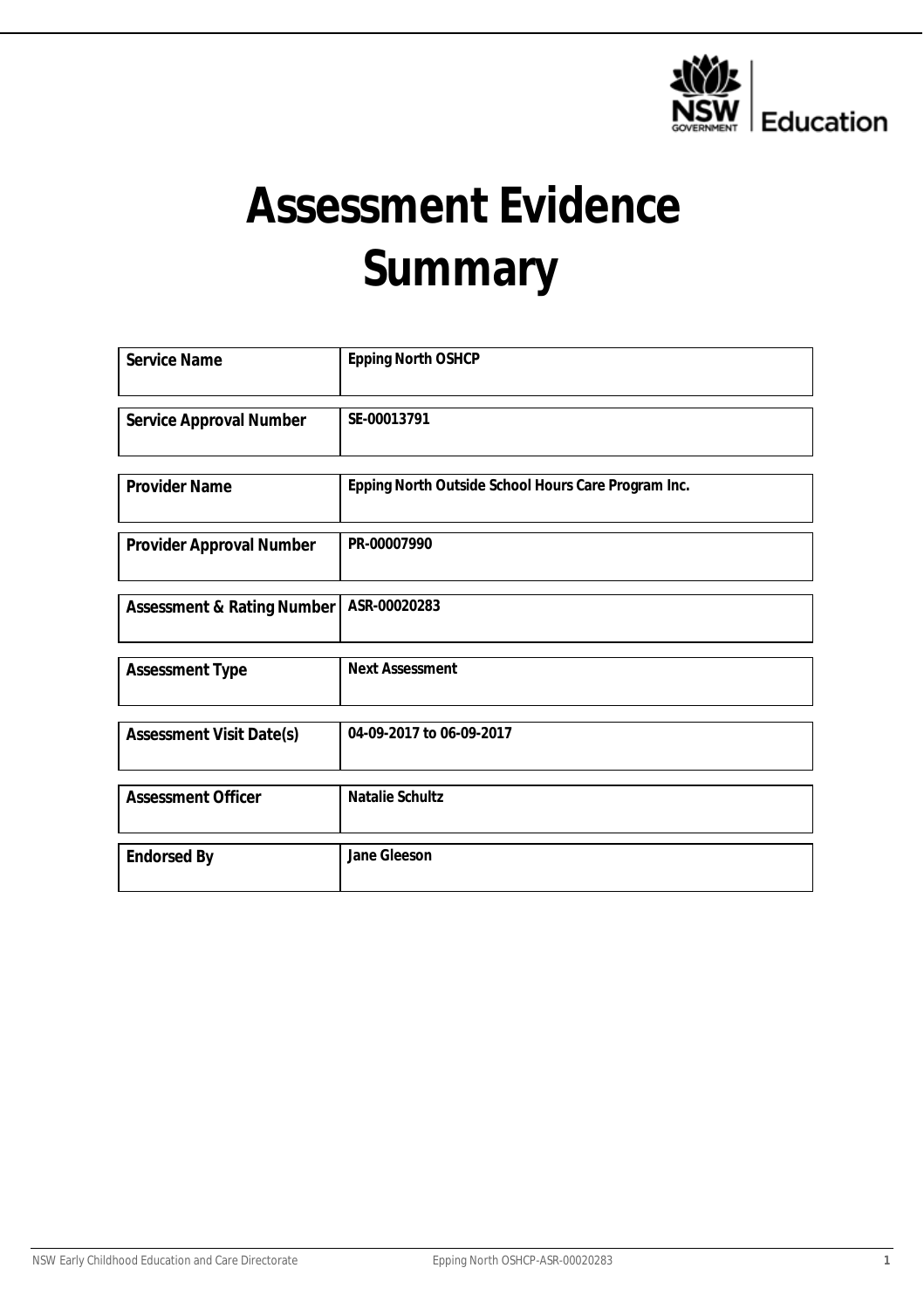#### **Contents**

- About this Assessment Evidence Summary report How to read this document **Attachments**
- Quality Area 1: Educational program and practice
- Quality Area 2: Children's health and safety
- Quality Area 3: Physical environment
- Quality Area 4: Staffing arrangements
- Quality Area 5: Relationships with children
- Quality Area 6: Collaborative partnerships with families and communities
- Quality Area 7: Leadership and service management

Appendix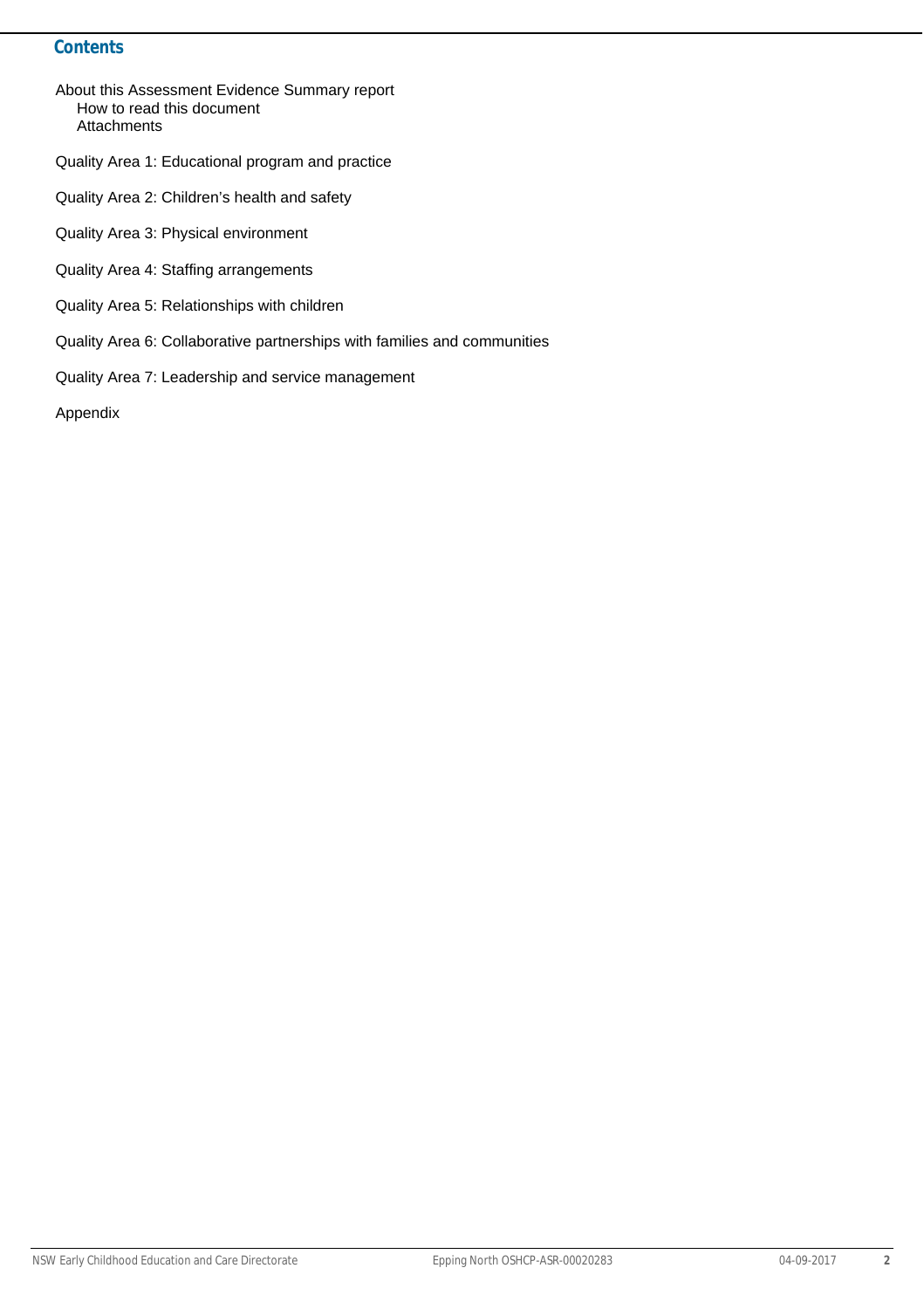## **About this** *Assessment Evidence Summary* **report**

This Assessment Evidence Summary report outlines the information the authorised officer collected about your service during the assessment and ratings process and considered when determining ratings against the National Quality Standard (NQS).

This Assessment Evidence Summary includes the following:

- Information from your Quality Improvement Plan (QIP)
- Your compliance history and previous ratings
- A regulatory checklist
- Examples of service practice

You can use this information to assist you in:

- Understanding your rating by reviewing the examples of practice against the guide to the NQS
- Providing feedback to us about your draft rating
- Reflecting on areas of your practices and identifying areas that may be improved
- Generally identifying opportunities for continuous improvement of your practices
- Celebrating your achievements

#### **How to read this document**

This Assessment Evidence Summary should be read in conjunction with your service's Rating Outcome Summary.

The information in this Summary is organised into Quality Areas (i.e. QA1 to QA7).

Each Quality Area has 3 parts, as outlined below:

#### *1. QIP/Compliance History/Previous Rating*

This section provides a summary of selected points in your Quality Improvement Plan, compliance history and previous ratings. The assessor considered these further during your service's assessment through discussions, observations or sightings of documents.

#### *2. Law and Regulations*

This section provides a regulatory checklist derived from the *Children (Education and Care) Services National Law* and the *Education and Care Services National Regulation* for each Standard.

The regulatory checklists indicate the assessment of the service's compliance with requirements at the time of the visit.

Any compliance requirements in the Law and Regulations tables that are not listed as confirmed will be supported by examples in the *Evidence of Practice* table below.

#### *3. Evidence of Practice*

This section lists examples of practice the officer gathered during your service's assessment through discussions, observations or sighting documents.

#### **Attachments**

Any photographs taken during the visit as evidence of service quality are available as attachments at the end of this document in the Appendix. These can be cross referenced with the Evidence of Practice section using the relevant reference numbers.

Information about the National Quality Standard can be found in the guide to the National Quality Standard or online at <www.acecqa.gov.au>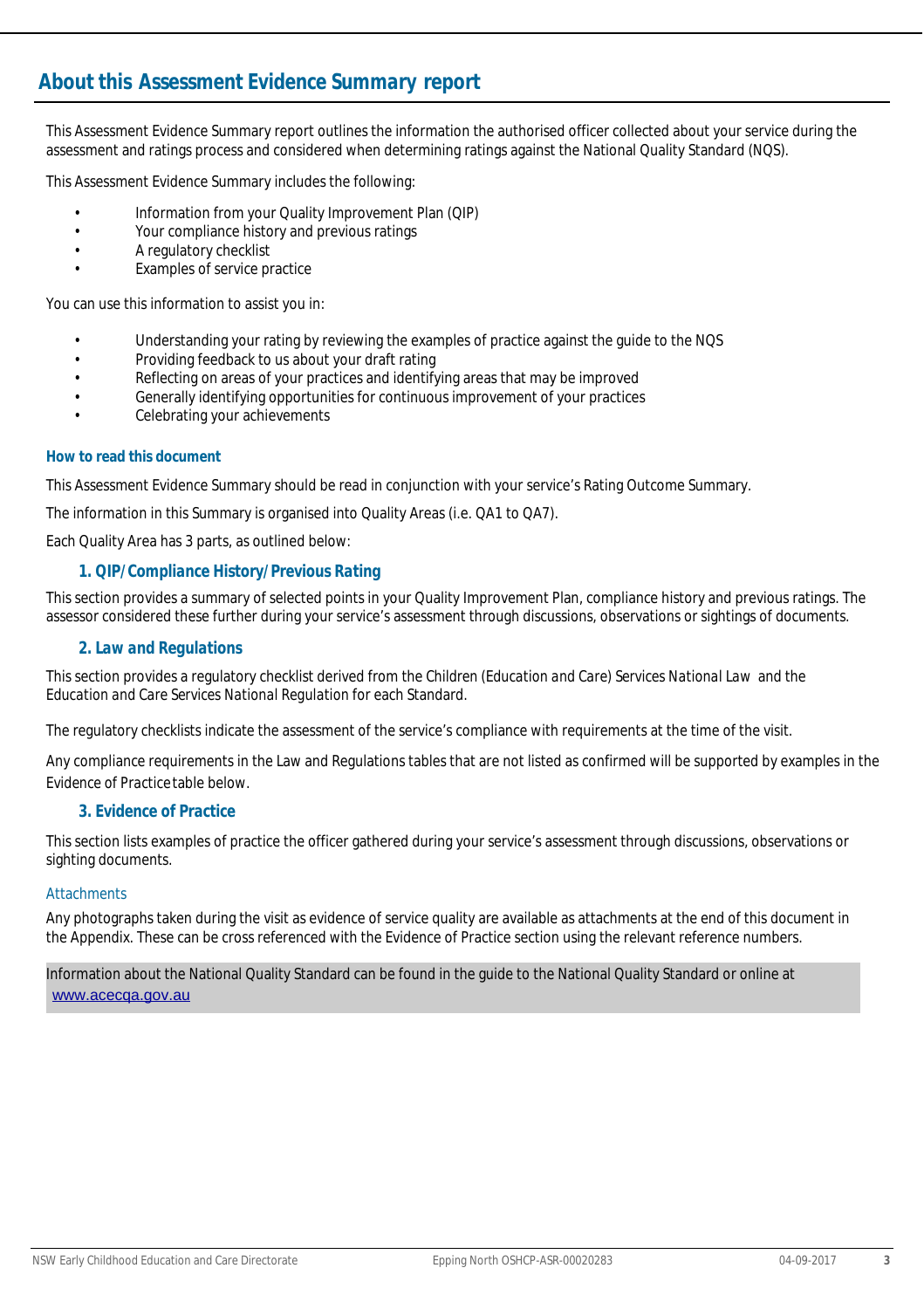## **Quality Area 1:Educational program and practice**

#### **STANDARD 1.1 An approved learning framework informs the development of a curriculum that enhances each child's learning and development.**

**Quality Improvement Plan / Compliance History / Previous Ratings**

*The items in the table below were checked and used by the officer to inform discussions, observations or sighting of documents during your service's assessment visit.*

| Category               | <b>Collection Mode</b> | <b>Notes</b>                                                                             | Confirmed |
|------------------------|------------------------|------------------------------------------------------------------------------------------|-----------|
| <b>QIP</b>             | Sight                  | Children's feedback and suggestions guide the program.                                   | Yes       |
| I QIP                  | <b>Discuss</b>         | A seniors program is implemented.                                                        | Yes       |
| l OIP                  | Sight                  | Weekly programs have a focus on elements of culture relevant to families.                | Yes       |
| l OIP                  | <b>Discuss</b>         | Children are surveyed about their likes and dislikes.                                    | Yes       |
| l OIP                  | Sight                  | A suggestion book is available.                                                          | Yes       |
| l QIP                  | Observe                | Roll call is used to provide children with information about the routine.                | Yes       |
| OIP                    | Observe                | Educators are open to students suggestions to improve, change and to run<br>an activity. | Yes       |
| <b>Previous Rating</b> | Sight                  | Families are provided with information about the program.                                | Yes       |

#### **Law and Regulations**

*The regulatory requirements below show the officer's assessment of the service's compliance with the relevant Law and Regulations at the time of the assessment visit.*

| Law/Regulations   |                                                                                                                                                                                      | Confirm   |
|-------------------|--------------------------------------------------------------------------------------------------------------------------------------------------------------------------------------|-----------|
| R.62(2)           | Provide a preschool program or have a documented arrangement with an approved provider of<br>another service to provide a preschool program and informs parents of this arrangement? | <b>NA</b> |
| S.168 S.323 R.254 | Use an approved learning framework to guide development of the program?                                                                                                              | Yes       |
| R.73              | Develop a program that contributes to each child's learning and development outcomes outlined<br>in the learning framework?                                                          | Yes       |
| R.75              | Keep a copy of the program at the service (long day care, preschools, outside school hours care)<br>or at the educators, residence or venue (family day care)?                       | Yes       |
| R.76              | Provide families with information about the content of the program and service routines?                                                                                             | Yes       |

#### **Evidence of Practice**

| Location | Group      | Evidence                                                                                                                                                                                                                                                                                                                                                                                                   | <b>Mode</b>      | <b>Status</b> | Ref#      |
|----------|------------|------------------------------------------------------------------------------------------------------------------------------------------------------------------------------------------------------------------------------------------------------------------------------------------------------------------------------------------------------------------------------------------------------------|------------------|---------------|-----------|
| Indoor   | Children   | More than one child has the opportunity to provide<br>an answer in the transition game as their are<br>multiple correct answers.                                                                                                                                                                                                                                                                           | Observed         | Collected     | EV0541707 |
| Indoor   | Children   | The routine has been changed due to the windy<br>weather and afternoon tea is served inside. Due to<br>the number of children inside this process is chaotic<br>and children are required to line up and wait. At one<br>stage there are 15 children attempting to select food<br>from the platters with only 6 tongs available and<br>then they are required join a second line for crackers<br>and dips. | Observed         | Collected     | EV0541721 |
| Office   | All Groups | Children's records of observations are stored in the<br>filing cabinet with their enrolment records. This is<br>not openly accessible to families although a notice is<br>displayed to inform families that they can ask to see<br>their child's observations.                                                                                                                                             | <b>Discussed</b> | Collected     | EV0541733 |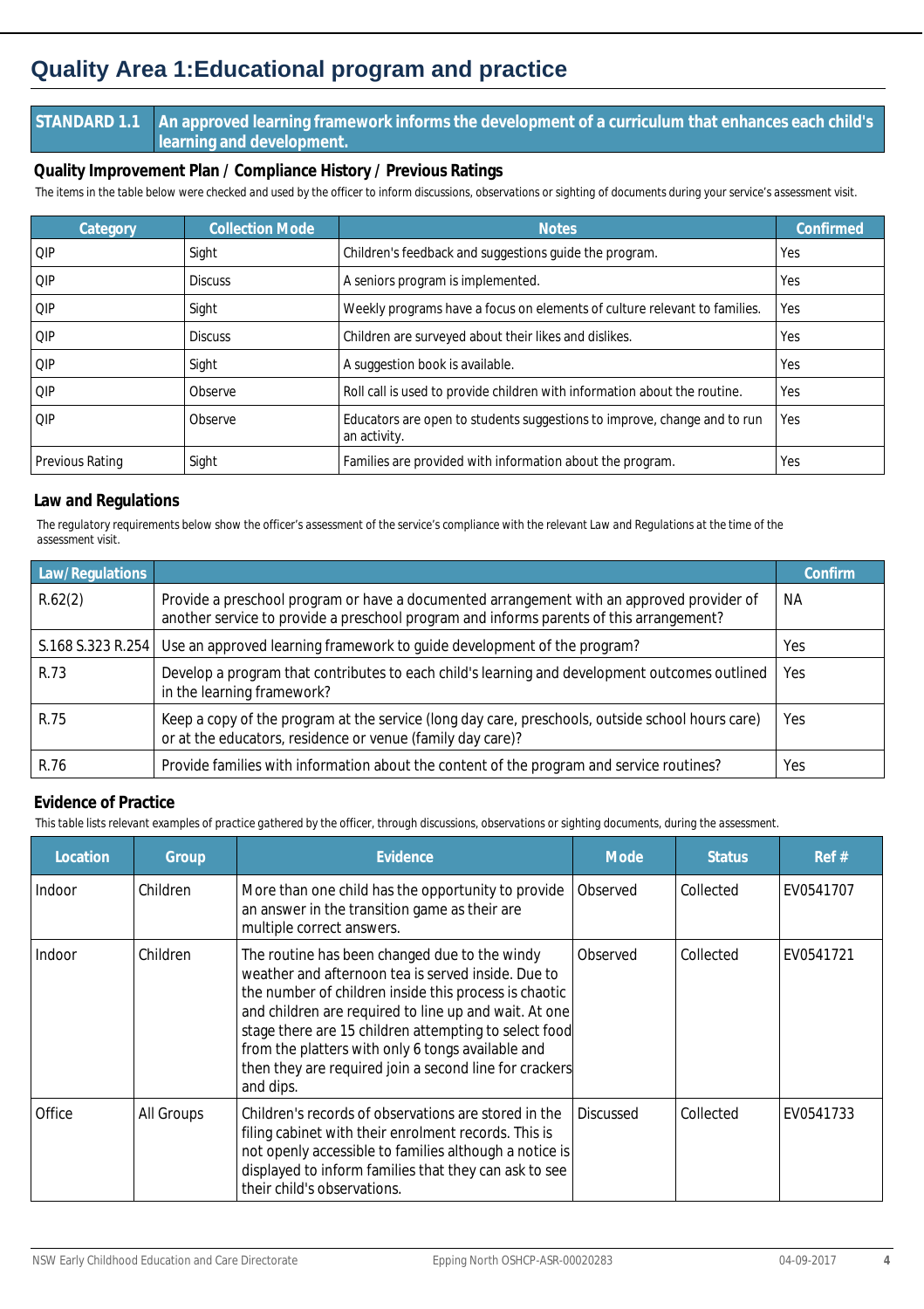| Program                | Educators  | Learning outcomes are recorded in the weekly<br>program.                                                                                                                                                                                                                                                                                                                        | Sighted          | Collected | EV0541843 |
|------------------------|------------|---------------------------------------------------------------------------------------------------------------------------------------------------------------------------------------------------------------------------------------------------------------------------------------------------------------------------------------------------------------------------------|------------------|-----------|-----------|
| Documentation Families |            | The routine is on display in the administration area.<br>This is not openly visible to families although it has<br>also been provided to families in the service<br>handbook.                                                                                                                                                                                                   | Sighted          | Collected | EV0543038 |
| Program                | All Groups | Two indoor and two outdoor activities are planned<br>for the program each day and a additional activities<br>are also recorded based on what else happened<br>each day. They are referenced to an activity code,<br>such as group, focus child, parent, event and<br>learning outcomes.                                                                                         | Sighted          | Collected | EV0543171 |
| Indoor                 | Children   | A child suggested a game of musical chairs although<br>they have gone home before it is played. The<br>educator advised that it will be included on the<br>program again.                                                                                                                                                                                                       | Observed         | Collected | EV528099  |
| Entrance               | All Groups | A welcome sign in multiple languages is displayed.                                                                                                                                                                                                                                                                                                                              | Sighted          | Collected | EV528100  |
| Program                | Children   | Dental health week was celebrated at the service.                                                                                                                                                                                                                                                                                                                               | Sighted          | Collected | EV528101  |
| Indoor                 | Children   | An educator finds a format requested by a child on a Observed<br>computer.                                                                                                                                                                                                                                                                                                      |                  | Collected | EV528103  |
| Indoor                 | Children   | An educator said "Everybody we are packing away<br>now" providing children with no notice to finish their<br>activities.                                                                                                                                                                                                                                                        | Observed         | Collected | EV528104  |
| Indoor                 | Children   | A play dough table is set up. Resources are bought<br>out of the store room for children to use including<br>gems and google eyes.                                                                                                                                                                                                                                              | Observed         | Collected | EV528105  |
| Indoor                 | Children   | A self serve station is set up for children to make<br>their breakfast.                                                                                                                                                                                                                                                                                                         | Observed         | Collected | EV528106  |
| Service                | Children   | Children bring in items from home that are of<br>interest to them including Beyblades and Pokemon<br>cards.                                                                                                                                                                                                                                                                     | Observed         | Collected | EV528107  |
| Outdoor                | Children   | Two children assist to serve afternoon tea. The<br>children were asked how they were selected to do<br>this job and they advised that hey asked if they<br>could.                                                                                                                                                                                                               | <b>Discussed</b> | Collected | EV528108  |
| Outdoor                | Children   | Children all sit on the seats and wait to be called up<br>by year groups to be served afternoon tea. It was<br>approximately 20 minutes before all children had<br>been served afternoon tea.                                                                                                                                                                                   | Observed         | Collected | EV528109  |
| Other                  | Children   | Children in years 4, 5 and 6 eat afternoon tea in a<br>separate area. As it is a windy day the afternoon<br>routine has been amended and children will be<br>playing inside although the children are not able to<br>leave this space until all the children inside have<br>finished eating. There are no other activities<br>provided for the children while they are waiting. | Observed         | Collected | EV528110  |
| Documentation Families |            | The program is displayed for families. It does not<br>identify individual children that a follow up<br>experience has been implemented for.                                                                                                                                                                                                                                     | Sighted          | Collected | EV528111  |
| Documentation Families |            | A journal is displayed that includes a description of<br>activities and photos.                                                                                                                                                                                                                                                                                                 | Sighted          | Collected | EV528112  |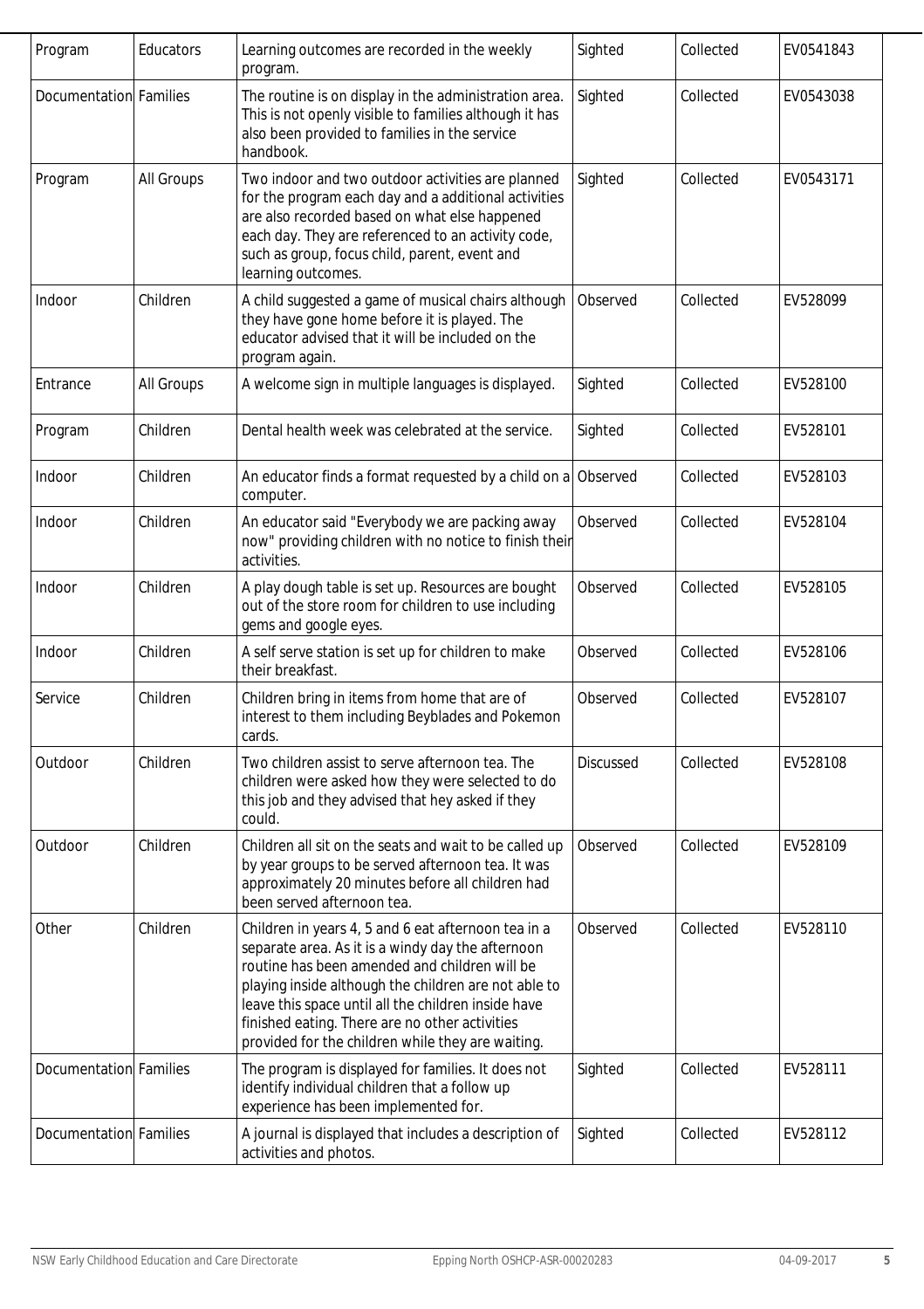| Indoor  | Children  | Flags of the world and a world map is displayed. An<br>educator said that the children love to look at the<br>map and talk about where they come from or have<br>been on holidays. | Observed         | Collected | EV528113 |
|---------|-----------|------------------------------------------------------------------------------------------------------------------------------------------------------------------------------------|------------------|-----------|----------|
| Indoor  | Children  | Children wait for the bell before they leave the<br>service. Kindergarten children are walked to their<br>classrooms.                                                              | <b>Discussed</b> | Collected | EV528114 |
| Service | Families  | Photos, children's work, blurbs and learning stories<br>are displayed around the service.                                                                                          | Sighted          | Collected | EV528115 |
| Indoor  | Children  | A roll call is completed at the end of the morning<br>session and children participate in a transition<br>activity as they leave the service.                                      | Observed         | Collected | EV528116 |
| Indoor  | Children  | A child assists an educator to paste photos in the<br>journal. The child asks "Can I help?" and the<br>educator replies "Sure can".                                                | Observed         | Collected | EV528119 |
| Outdoor | Children  | Children wait on the silver seats and are selected by<br>year group to line up for afternoon tea.                                                                                  | Observed         | Collected | EV528120 |
| Indoor  | Children  | During afternoon tea children are required to line up Observed<br>and wait to be served.                                                                                           |                  | Collected | EV528121 |
| Indoor  | Children  | A year book has been made and includes a photo of<br>the child and information about them for other<br>children to look at.                                                        | Sighted          | Collected | EV528122 |
| Indoor  | Children  | The children asked for a board game and it was<br>provided.                                                                                                                        | Observed         | Collected | EV528123 |
| Indoor  | Educators | An educator moved to make a space available for a<br>child to join in the activity.                                                                                                | Observed         | Collected | EV528197 |
| Service | Children  | Children from other cultures are encouraged to<br>share their home language with other children.                                                                                   | Discussed        | Collected | EV528301 |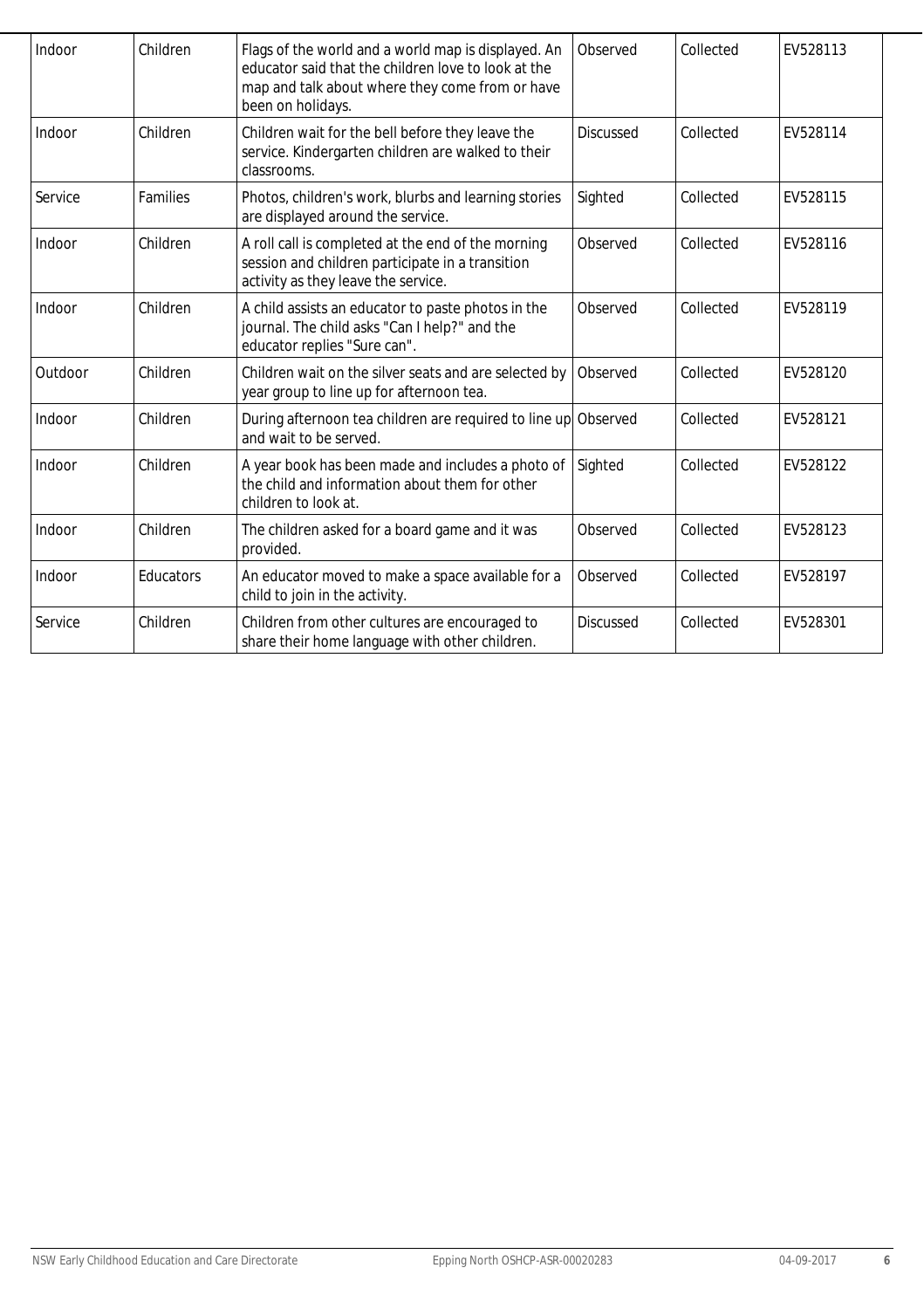#### **STANDARD 1.2 Educators and co-ordinators are focused, active and reflective in designing and delivering the program for each child.**

#### **Quality Improvement Plan / Compliance History / Previous Ratings**

*The items in the table below were checked and used by the officer to inform discussions, observations or sighting of documents during your service's assessment visit.*

| Category               | <b>Collection Mode</b> | <b>Notes</b>                                                        | Confirmed |
|------------------------|------------------------|---------------------------------------------------------------------|-----------|
| QIP                    | Sight                  | Programs are implemented using the learning framework.              | Yes       |
| QIP                    | Sight                  | Evaluations are completed.                                          | Yes       |
| <b>Previous Rating</b> | Sight                  | Each child's progress and involvement in the program is documented. | Yes       |

#### **Law and Regulations**

*The regulatory requirements below show the officer's assessment of the service's compliance with the relevant Law and Regulations at the time of the assessment visit.*

| Law/Regulations |                                                                                                                                                                                                                                  | Confirm   |
|-----------------|----------------------------------------------------------------------------------------------------------------------------------------------------------------------------------------------------------------------------------|-----------|
| R.76            | Provide families with a copy of their child's assessment/evaluation documentation if they request   Yes<br>it?                                                                                                                   |           |
| R.74            | For children who are preschool age or younger, document:<br>An assessment of each child's<br>development, interests and participation in the program?<br>An assessment of each child's<br>progress towards the program outcomes? | <b>NA</b> |
| R.74            | For school age children, document: An evaluation of each child's wellbeing, development and<br>learning?                                                                                                                         | Yes       |

#### **Evidence of Practice**

| Location                 | Group     | Evidence                                                                                                                                                                                                                                                                                                                                                                | Mode             | <b>Status</b> | Ref#      |
|--------------------------|-----------|-------------------------------------------------------------------------------------------------------------------------------------------------------------------------------------------------------------------------------------------------------------------------------------------------------------------------------------------------------------------------|------------------|---------------|-----------|
| Documentation Educators  |           | A format is completed when observing children that<br>includes a description of the observation, follow up<br>and evaluation.                                                                                                                                                                                                                                           | Sighted          | Collected     | EV0541825 |
| Documentation Educators  |           | Elements of the routine are discussed during staff<br>meetings and areas are identified that are working<br>well or not.                                                                                                                                                                                                                                                | Sighted          | Collected     | EV0541828 |
| Service                  | Educators | An educator from the administration agency<br>complete a shift each week alongside children and<br>educators in the service. This assists to ensure<br>appropriate routines are being implemented and to<br>identify areas for improvement. A meeting is held<br>with the administrator and the nominated<br>supervisor and second in charge to discuss these<br>areas. | <b>Discussed</b> | Collected     | EV0541830 |
| Service                  | Educators | An educator advised that there are no evaluations or Discussed<br>reflections recorded by educators regarding the<br>program or routines.                                                                                                                                                                                                                               |                  | Collected     | EV0541835 |
| Documentation All Groups |           | A senior program was implemented based on input<br>from a survey completed to provide a program to<br>meet the needs and interests of the older children.                                                                                                                                                                                                               | Sighted          | Collected     | EV0543215 |
| Indoor                   | Children  | An educator assists a child with their homework.                                                                                                                                                                                                                                                                                                                        | Observed         | Collected     | EV528102  |
| Indoor                   | Educators | An educator adds mirrors and tessellating shapes to<br>a table.                                                                                                                                                                                                                                                                                                         | Observed         | Collected     | EV528118  |
| Indoor                   | Educators | In transitioning from roll call an educator facilities a<br>guessing game. "I'm thinking of a country starting<br>with an F".                                                                                                                                                                                                                                           | Observed         | Collected     | EV528124  |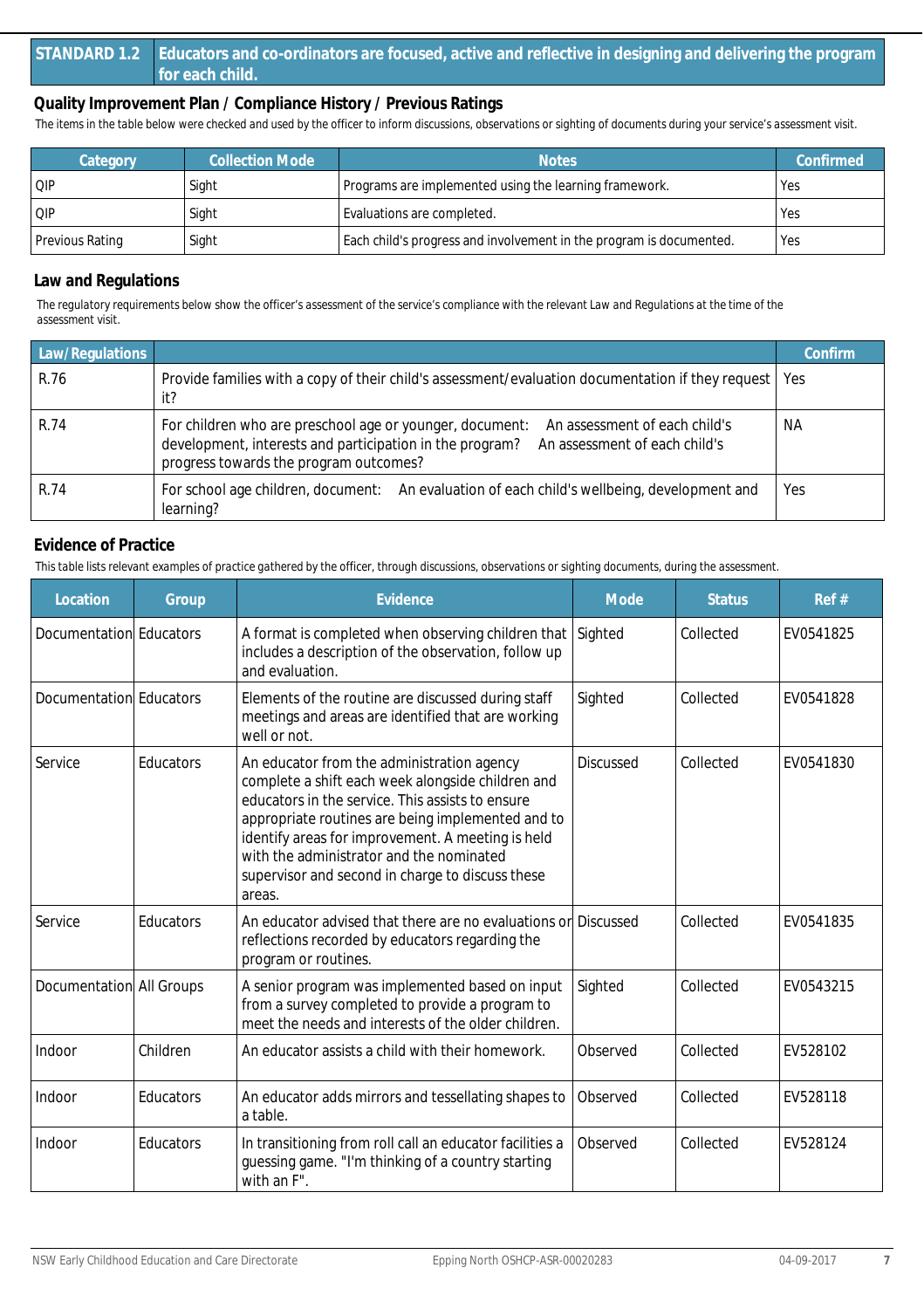| Documentation Educators |           | A copy of the program is made for educators and<br>this identifies follow up experiences and children's<br>names.                                                                            | Sighted  | Collected | EV528125 |
|-------------------------|-----------|----------------------------------------------------------------------------------------------------------------------------------------------------------------------------------------------|----------|-----------|----------|
| Documentation Educators |           | A spreadsheet is updated weekly by an educator to<br>show when an observation has been completed on a<br>child and also when a follow up experience has been<br>implemented.                 | Sighted  | Collected | EV528126 |
| Documentation Educators |           | A spreadsheet shows that some children have not<br>been observed by educators. An educator advised<br>that this is due to minimal or no attendance days of<br>these children this year.      | Sighted  | Collected | EV528127 |
| Indoor                  | Educators | An educator guided a child completing an activity.<br>"This is a tricky shape. Your doing really well. See<br>how all the points are touching in the picture. What<br>needs to happen here?" | Observed | Collected | EV528174 |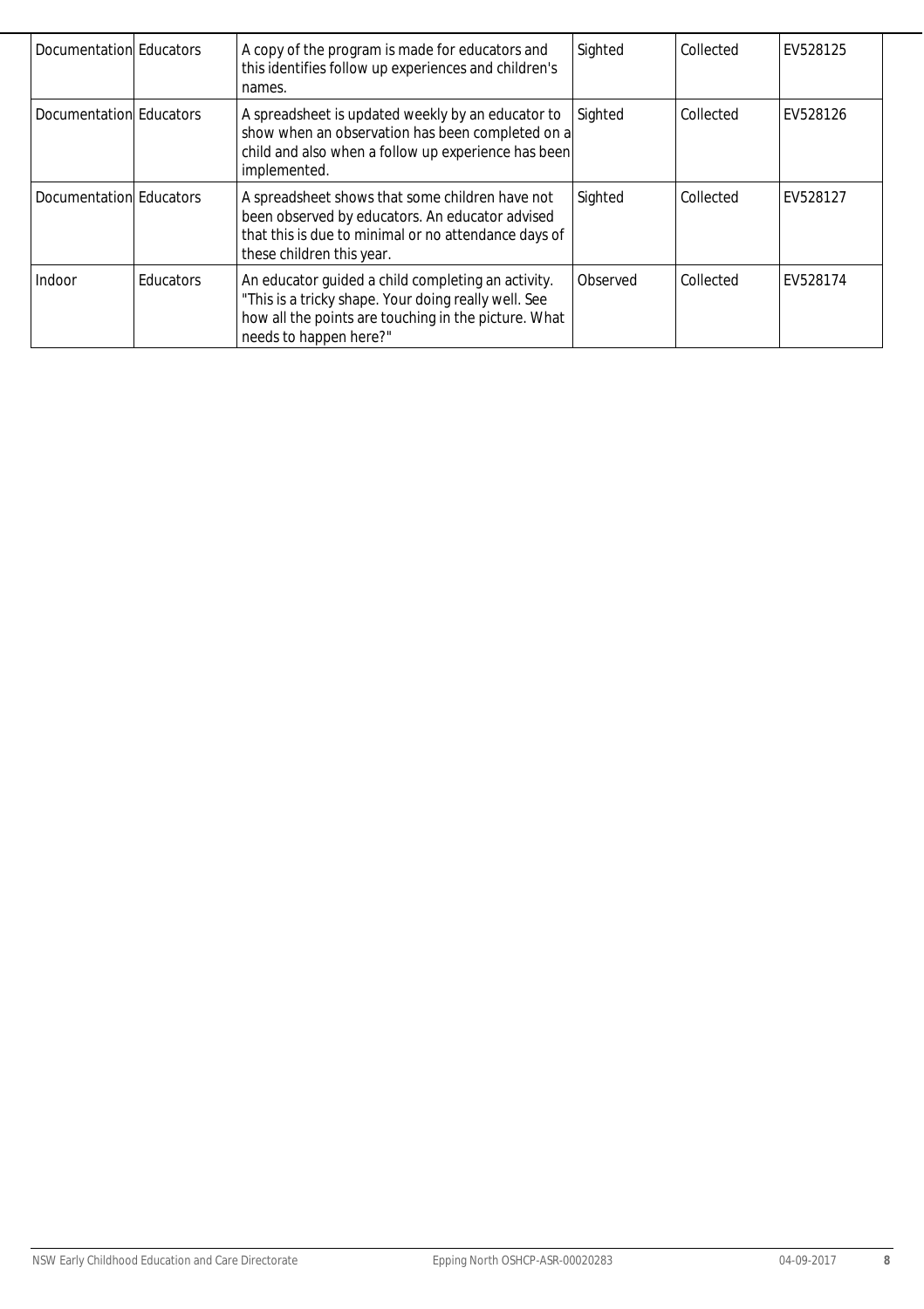## **Quality Area 2:Children's health and safety**

#### **STANDARD 2.1 Each child's health is promoted.**

#### **Quality Improvement Plan / Compliance History / Previous Ratings**

*The items in the table below were checked and used by the officer to inform discussions, observations or sighting of documents during your service's assessment visit.*

| <b>Category</b> | <b>Collection Mode</b> | <b>Notes</b>                                                 | Confirmed |
|-----------------|------------------------|--------------------------------------------------------------|-----------|
| QIP             | Observe                | A quiet space for children to rest and relax is available.   | Yes       |
| QIP             | Observe                | Safe food handling practices and procedures are implemented. | l Yes     |
| QIP             | Sight                  | Children's health needs are catered for.                     | l Yes     |

#### **Law and Regulations**

*The regulatory requirements below show the officer's assessment of the service's compliance with the relevant Law and Regulations at the time of the assessment visit.*

| Law/Regulations |                                                                                                                                                                | Confirm |
|-----------------|----------------------------------------------------------------------------------------------------------------------------------------------------------------|---------|
| R.92-96 R.161   | Ensure that all educators, families and, where applicable, children are aware of the procedure for<br>administering medication and always follow it?           | Yes     |
| R.89            | Have sufficient first aid kits? Have they checked that they are fully stocked and removed all out of<br>date items?                                            | Yes     |
| R.90-91 R.162   | Ensure that all educators and families aware of the medical conditions policy and always follow it?                                                            | Yes     |
| R.81            | Ensure that each child's needs for sleep and/or rest are met?                                                                                                  | Yes     |
| <b>R.88</b>     | Ensure that all educators and families follow the service's policies and procedures around<br>preventing and dealing with the outbreak of infectious diseases? | Yes     |
| R.85-87         | Ensure that all educators follow service procedures in the event of an accident, injury or illness?                                                            | Yes     |
| R.77            | Ensure that food is stored, handled and served safely?                                                                                                         | Yes     |

#### **Evidence of Practice**

| Location                 | Group    | Evidence                                                                                                                                                                                                                                                   | Mode     | <b>Status</b> | Ref#      |
|--------------------------|----------|------------------------------------------------------------------------------------------------------------------------------------------------------------------------------------------------------------------------------------------------------------|----------|---------------|-----------|
| Indoor                   | Children | After a child sneezes an educator directs them to get Observed<br>a tissue. As they return to the activity the educator<br>reminds them to go and wash their hands.                                                                                        |          | Collected     | EV0535941 |
| Documentation All Groups |          | Children's medical kits are checked each term and<br>information is recorded about contact with families<br>to updates plans and replace expired medication.                                                                                               | Sighted  | Collected     | EV0541358 |
| Indoor                   | Children | When children are unwell they are able to lay on the Discussed<br>lounge.                                                                                                                                                                                  |          | Collected     | EV0543043 |
| Documentation All Groups |          | First aid kits are checked each term. A checklist is<br>used to guide the contents and expiry dates are<br>recorded.                                                                                                                                       | Sighted  | Collected     | EV528128  |
| Outdoor                  | Children | A child plays in the leaves and dirt while they are<br>waiting for afternoon tea. An educator notices and<br>says t the child "Don't play in the leaves you just<br>washed your hands". They do not ask the child to re<br>wash their hands before eating. | Observed | Collected     | EV528129  |
| Indoor                   | Children | Cups are numbered for children to identify which<br>cup they have used although there are no<br>procedures to restrict another child also using the<br>same cup when left on the bench.                                                                    | Observed | Collected     | EV528130  |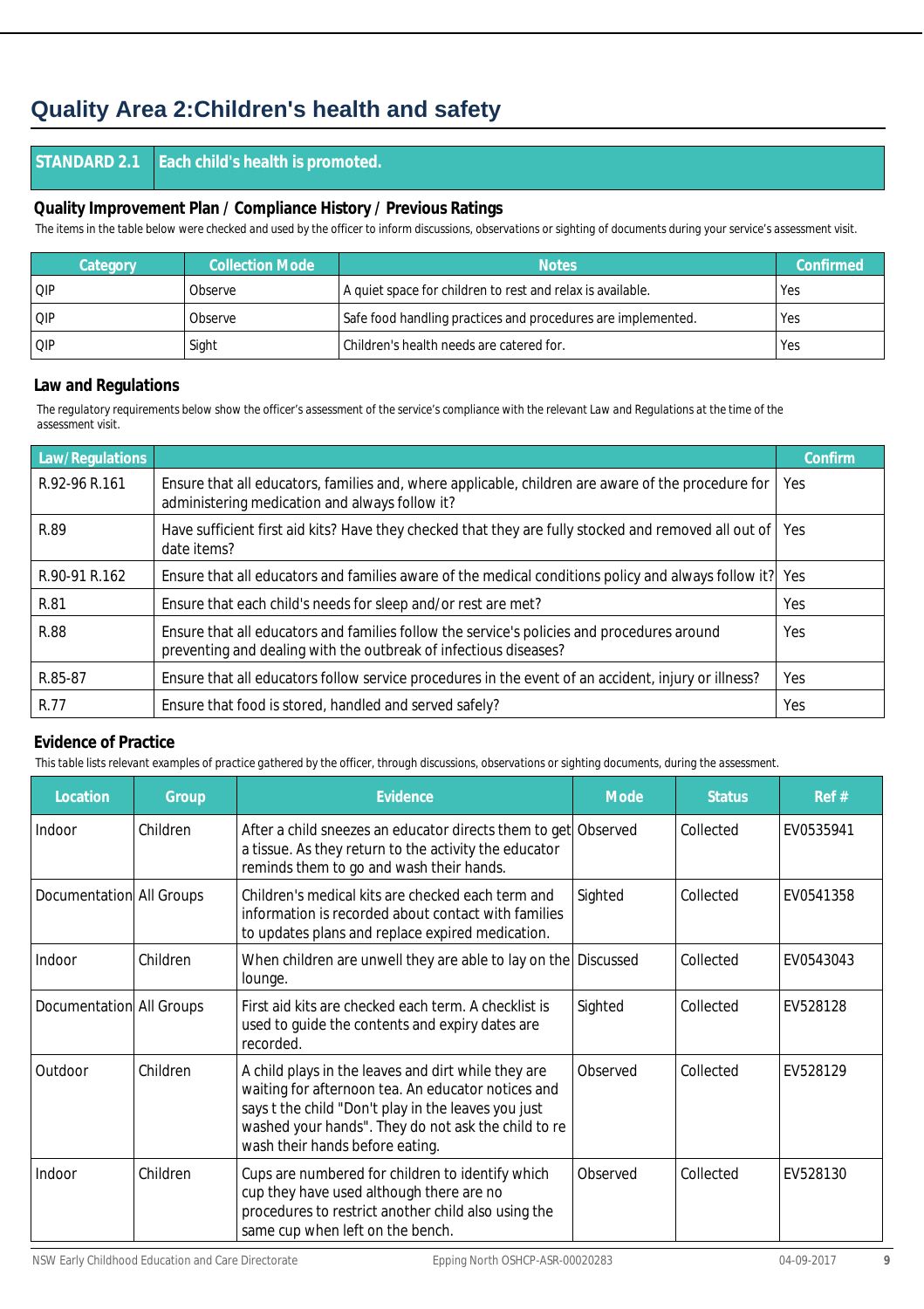| Indoor                   | Children  | Children have access to equipment to play music. A<br>child lays on the floor near the CD player listening to<br>the music.                                          | Observed  | Collected | EV528131 |
|--------------------------|-----------|----------------------------------------------------------------------------------------------------------------------------------------------------------------------|-----------|-----------|----------|
| Outdoor                  | Children  | A whiteboard identifies children with allergies.                                                                                                                     | Observed  | Collected | EV528133 |
| Outdoor                  | Children  | Children with allergies are served their afternoon<br>tea first.                                                                                                     | Observed  | Collected | EV528134 |
| Documentation All Groups |           | Medical forms are reflective of regulatory<br>requirements.                                                                                                          | Sighted   | Collected | EV528135 |
| Indoor                   | Children  | Signs are displayed at the breakfast table and in the<br>preparation area to remind children to wash their<br>hands.                                                 | Sighted   | Collected | EV528137 |
| Service                  | Educators | Each day children's medication kits are checked to<br>ensure that are available for those children in<br>attendance.                                                 | Observed  | Collected | EV528139 |
| Indoor                   | Children  | A lounge area, ottomans and pillows are provided<br>for children's comfort.                                                                                          | Observed  | Collected | EV528140 |
| Indoor                   | Children  | Children are asked if they wish to go to the<br>bathroom. An educator reinforces to children that it<br>is almost 5.30pm and it might be their last chance to<br>go. | Observed  | Collected | EV528141 |
| Service                  | Educators | An educator leaves their gloves on whilst using the<br>walkie talkie and then return to serving food.                                                                | Observed  | Collected | EV528142 |
| Outdoor                  | Children  | Whilst lining up for afternoon tea a child plays in the<br>leaves and dirt and rubs their hands in another<br>child's hair.                                          | Observed  | Collected | EV528145 |
| Indoor                   | Educators | An educator comes inside to collect the first aid kit<br>following an incident.                                                                                      | Observed  | Collected | EV528147 |
| Outdoor                  | Children  | A child places some fruit from their mouth back on<br>to the fruit platter. This is noticed by an educator<br>who disposes of the items.                             | Observed  | Collected | EV528148 |
| Outdoor                  | Children  | A child slipped off the seat and is provided with<br>comfort from an educator and provided with an ice<br>pack.                                                      | Observed  | Collected | EV528149 |
| Indoor                   | Children  | Posters are displayed to remind children of good<br>hygiene practices such as 'cover you cough' and<br>sneezing etiquette.                                           | Sighted   | Collected | EV528150 |
| Indoor                   | Children  | Posters are displayed to promote effective hand<br>washing procedures.                                                                                               | Sighted   | Collected | EV528157 |
| Kitchen                  | Educators | A reference sheet is displayed to identify what each<br>coloured cleaning sponge is to be used for.                                                                  | Sighted   | Collected | EV528184 |
| Service                  | Educators | An educator is effectively able to describe<br>appropriate procedures for administering<br>medication.                                                               | Discussed | Collected | EV528189 |
| Outdoor                  | Children  | Gym mats are provided for children to use<br>promoting their comfort.                                                                                                | Observed  | Collected | EV528207 |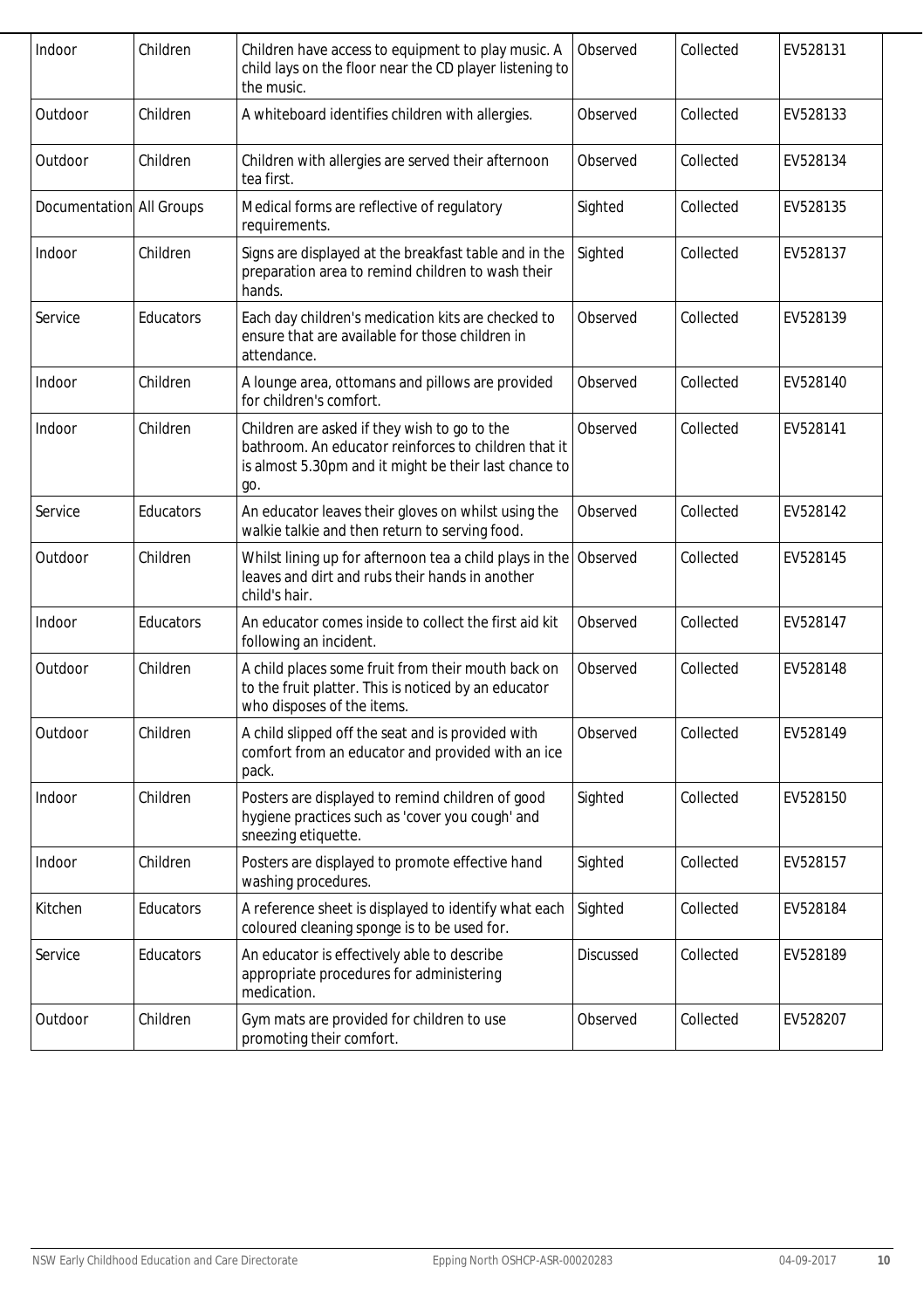*The items in the table below were checked and used by the officer to inform discussions, observations or sighting of documents during your service's assessment visit.*

| Category | <b>Collection Mode</b> | <b>Notes</b>                                                                    | Confirmed |
|----------|------------------------|---------------------------------------------------------------------------------|-----------|
| OIP      | Observe                | Activities are provided that involve skills, fine and passive physical play.    | Yes       |
| QIP      | Sight                  | The program demonstrates nutritional value and commitment to healthy<br>eating. | Yes       |

#### **Law and Regulations**

*The regulatory requirements below show the officer's assessment of the service's compliance with the relevant Law and Regulations at the time of the assessment visit.*

| Law/Regulations |                                                                                                                                            | Confirm |
|-----------------|--------------------------------------------------------------------------------------------------------------------------------------------|---------|
| R.78-79         | Ensure that food and drinks served to children are consistent with the nutrition policy and that<br>children can access water at any time? | Yes     |
| R.80            | Display a menu if the service provides food at the service?                                                                                | Yes     |

#### **Evidence of Practice**

| Location               | Group      | Evidence                                                                                                                                                                                                                                                                                                                                  | Mode     | <b>Status</b> | Ref#      |
|------------------------|------------|-------------------------------------------------------------------------------------------------------------------------------------------------------------------------------------------------------------------------------------------------------------------------------------------------------------------------------------------|----------|---------------|-----------|
| Indoor                 | Children   | A child informs the educator 'When we listen we get Observed<br>lollies".                                                                                                                                                                                                                                                                 |          | Collected     | EV0536972 |
| Service                | Children   | An afternoon tea platter includes ham, turkey,<br>pickles, olives, tomatoes, capsicum, carrot,<br>cucumber, cheeses, salsa, hummus and crackers.                                                                                                                                                                                          | Observed | Collected     | EV528132  |
| Outdoor                | Children   | During afternoon tea all the muesli and watermelon<br>is consumed before all children have been served.<br>An educator asks if there are any more packets of<br>muesli although there is only the gluten free packets<br>left. A child asks for some of the gluten free muesli<br>and is told it is only for the children with allergies. | Observed | Collected     | EV528136  |
| Outdoor                | Children   | A fruit platter including orange watermelon and<br>apples and yoghurt and muesli is provided for<br>afternoon tea.                                                                                                                                                                                                                        | Observed | Collected     | EV528143  |
| Indoor                 | Children   | Choice of cereals include Rice Bubbles, Weetbix,<br>Corn flakes and Cheerios.                                                                                                                                                                                                                                                             | Observed | Collected     | EV528146  |
| Service                | All Groups | Labels are placed on open food items and include<br>information about the use by date and date they<br>were placed in the container.                                                                                                                                                                                                      | Sighted  | Collected     | EV528151  |
| Outdoor                | Children   | Water dispensers and cups are provided although<br>there are not enough cups to cater for all of the<br>children.                                                                                                                                                                                                                         | Observed | Collected     | EV528153  |
| Documentation Children |            | Each day an alternate item is offered on the<br>breakfast menu including crumpets, toast or English<br>muffins with spreads such as Vegemite, jam or<br>honey.                                                                                                                                                                            | Sighted  | Collected     | EV528155  |
| Program                | Children   | Children participated in an experience to identify<br>healthy and unhealthy foods.                                                                                                                                                                                                                                                        | Sighted  | Collected     | EV528156  |
| Policy                 | All Groups | The menu is developed in consideration of the<br>Australian dietary guidelines.                                                                                                                                                                                                                                                           | Sighted  | Collected     | EV528158  |
| Outdoor                | Children   | Children participate in ball games such as soccer and<br>kicking, use an obstacle course and participate in<br>gymnastics skills.                                                                                                                                                                                                         | Observed | Collected     | EV528159  |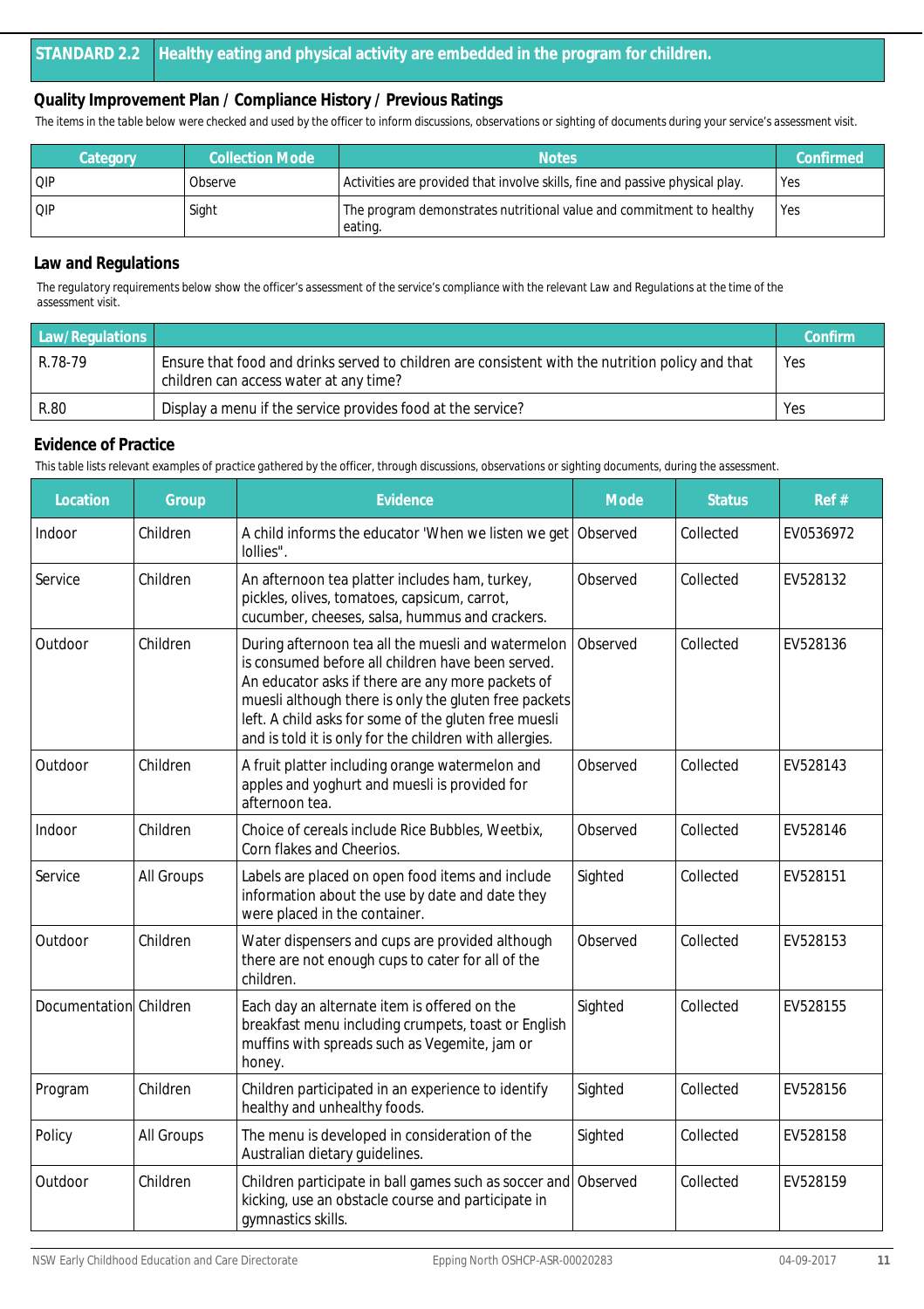| Outdoor | Children   | There is no water available to children. An educator<br>advised children can go inside to get a drink if they<br>need to.                                                                                | Observed | Collected | EV528160 |
|---------|------------|----------------------------------------------------------------------------------------------------------------------------------------------------------------------------------------------------------|----------|-----------|----------|
| Outdoor | Children   | Children participate in an activity where they<br>attempt to cross the balance beam whilst dodging<br>bean bags.                                                                                         | Observed | Collected | EV528161 |
| Outdoor | Children   | Cheese and crackers is provided for a late afternoon<br>snack.                                                                                                                                           | Observed | Collected | EV528170 |
| Indoor  | Children   | A finger knitting experience is provided.                                                                                                                                                                | Observed | Collected | EV528188 |
| Indoor  | All Groups | There are no jugs of water available for children to<br>access during the breakfast period. An educator was<br>asked about the process and they said they had<br>been forgotten and they would get some. | Observed | Collected | EV528195 |
| Outdoor | Children   | Children play handball against the wall of the<br>building.                                                                                                                                              | Observed | Collected | EV528214 |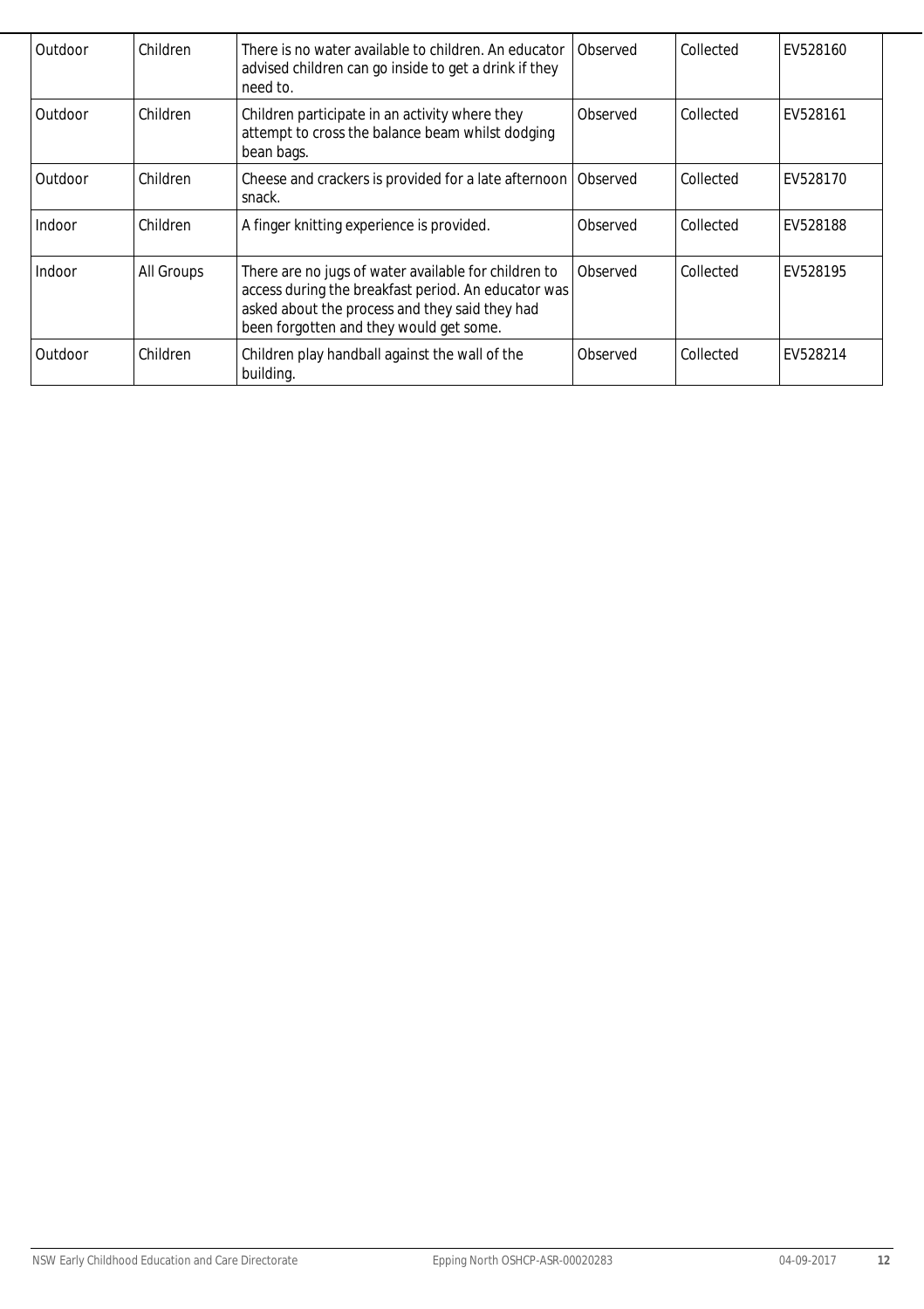*The items in the table below were checked and used by the officer to inform discussions, observations or sighting of documents during your service's assessment visit.*

| Category                  | <b>Collection Mode</b> | <b>Notes</b>                                                                       | Confirmed  |
|---------------------------|------------------------|------------------------------------------------------------------------------------|------------|
| QIP                       | Observe                | Educators manage their movements to ensure the safety of children.                 | Yes        |
| QIP                       | Sight                  | Children participate in regular outings.                                           | Yes        |
| QIP                       | <b>Discuss</b>         | Educators have completed training in child protection.                             | <b>Yes</b> |
| <b>Compliance History</b> | Observe                | Supervision of children is appropriate.                                            | Yes        |
| Compliance History        | Sight                  | Regulatory requirements are met in the planning of extra curricular<br>activities. | Yes        |

#### **Law and Regulations**

*The regulatory requirements below show the officer's assessment of the service's compliance with the relevant Law and Regulations at the time of the assessment visit.*

| Law/Regulations              |                                                                                                                                                                                                    | Confirm |
|------------------------------|----------------------------------------------------------------------------------------------------------------------------------------------------------------------------------------------------|---------|
| R.99                         | Ensure that all educators follow service procedures about the delivery and collection of children<br>from the service?                                                                             | Yes     |
| R.100-102                    | Ensure that all educators follow service procedures in relation to and excursions, including<br>obtaining authorisations and conducting appropriate risk assessments?                              | Yes     |
| S.165                        | Ensure that educators are supervising children effectively?                                                                                                                                        | Yes     |
| R.165-166                    | Ensure that all family day care educators follow service procedures about visitors to the home, or<br>family day care venue?                                                                       | NA.     |
| R.84                         | Ensure that all educators are aware of their child protection responsibilities?                                                                                                                    | Yes     |
| R.97-98                      | Ensure that plans are developed to manage emergencies and evacuations and that they are<br>displayed near each exit? Are emergency and evacuation procedures practised at least every 3<br>months? | Yes     |
| R.82-83 R.97 R.<br>103 S.167 | Ensure that all educators follow service procedures designed to ensure the environment is safe<br>and that children cannot access dangerous items                                                  | Yes     |

#### **Evidence of Practice**

| Location                | Group            | Evidence                                                                                                                                                                                                                 | <b>Mode</b>      | <b>Status</b> | Ref#      |
|-------------------------|------------------|--------------------------------------------------------------------------------------------------------------------------------------------------------------------------------------------------------------------------|------------------|---------------|-----------|
| Service                 | All Groups       | A risk assessment was not completed for an<br>experience implemented during 'Keep Australia<br>beautiful' celebrations. Children walked around the<br>school and picked up rubbish.                                      | <b>Discussed</b> | Collected     | EV0535803 |
| Service                 | All Groups       | A risk assessment was not completed whilst<br>bathroom renovations were being completed at the<br>service.                                                                                                               | <b>Discussed</b> | Collected     | EV0535806 |
| Other                   | <b>Educators</b> | When collecting the kindergarten children from their Observed<br>classroom the direct supervision is difficult for the<br>educator as one child quickly runs back to the<br>service and another child walks very slowly. |                  | Collected     | EV0536981 |
| Indoor                  | Children         | A kids helpline brochure is displayed.                                                                                                                                                                                   | Sighted          | Collected     | EV0543180 |
| Documentation Educators |                  | Supervision reminders were discussed in a recent<br>staff meeting including communication, positioning,<br>scanning and not leaving assigned areas.                                                                      | Sighted          | Collected     | EV0543204 |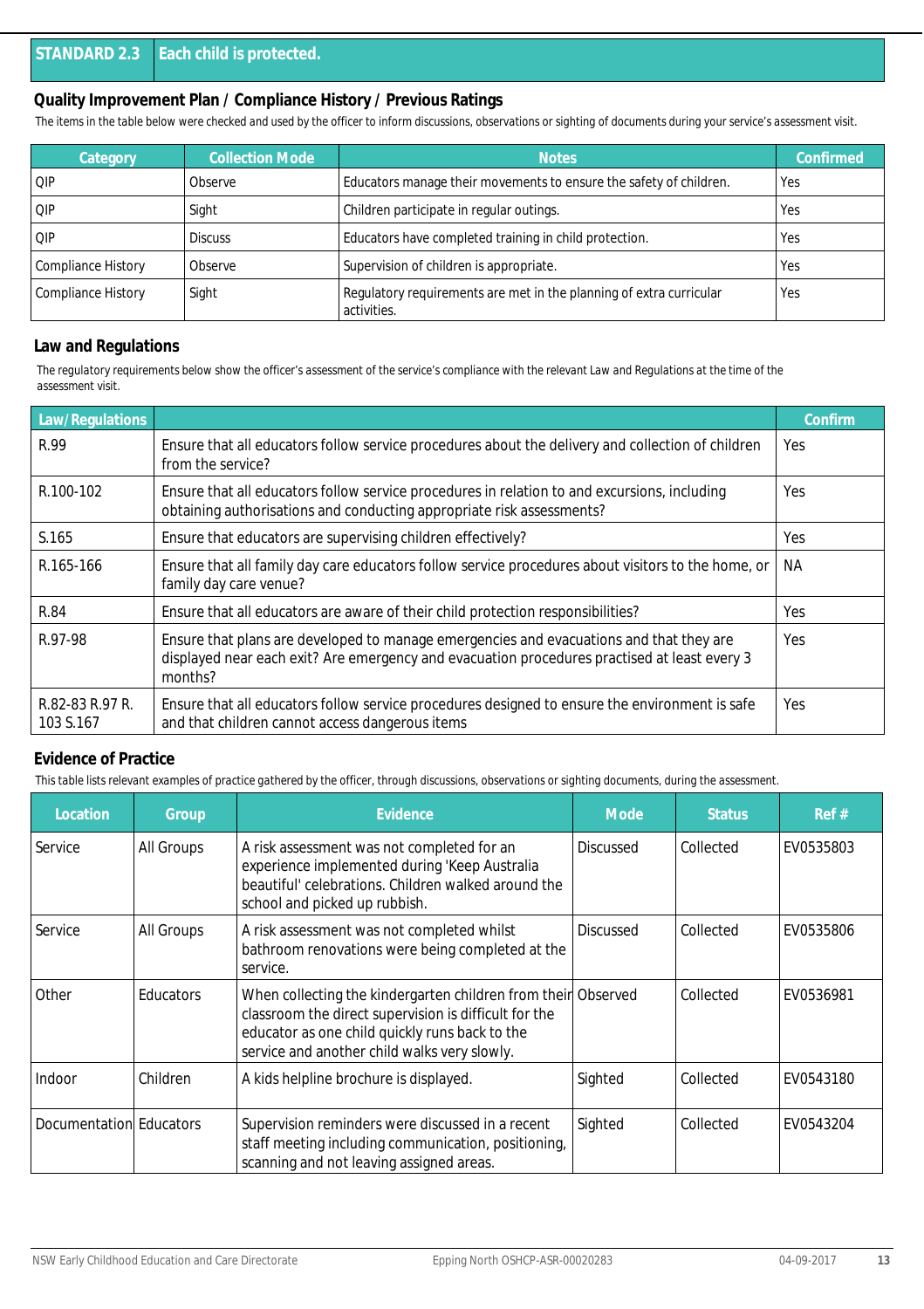| Library                  | All Groups | An educator places the lock on a cupboard that<br>children have opened when they use the toilets<br>located in the library building. The educator<br>identifies it might be a power cupboard. This Library<br>and bathrooms are included in the service WHS daily<br>inspection although specific elements are not<br>identified for educators to check. | Observed         | Collected | EV528152 |
|--------------------------|------------|----------------------------------------------------------------------------------------------------------------------------------------------------------------------------------------------------------------------------------------------------------------------------------------------------------------------------------------------------------|------------------|-----------|----------|
| Program                  | Children   | During National child protection week children<br>completed an activity to identify safe people in the<br>community and colouring in sheets were provided.                                                                                                                                                                                               | Sighted          | Collected | EV528162 |
| Service                  | Educators  | An educator advised that he would approach the<br>nominated supervisor if he had any concerns about<br>a child.                                                                                                                                                                                                                                          | Discussed        | Collected | EV528163 |
| Service                  | All Groups | Educators discuss the bathroom renovations with<br>children and how they are impacted in the use of<br>space and safety considerations.                                                                                                                                                                                                                  | Observed         | Collected | EV528164 |
| Outdoor                  | All Groups | An educator sweeps away the leaves near where<br>children are lining up for afternoon tea as children<br>are sliding in the piles when they run up to the<br>tables.                                                                                                                                                                                     | Observed         | Collected | EV528165 |
| Service                  | Educators  | An educator describes indicators of abuse and<br>procedures to follow if any concerns are identified.                                                                                                                                                                                                                                                    | <b>Discussed</b> | Collected | EV528166 |
| Documentation All Groups |            | Emergency procedures provide guidance to<br>educators and identify how to respond to various<br>situations including lock down, nuisance animals,<br>severe storms, power failure, floods, bush fires and<br>earthquakes although a risk assessment has not<br>been completed on the likelihood of each of these<br>situations occurring.                | Sighted          | Collected | EV528167 |
| Documentation Children   |            | A roll is attached to emergency drills to record<br>children who have participated in the procedures.                                                                                                                                                                                                                                                    | Sighted          | Collected | EV528168 |
| Policy                   | All Groups | Children are encouraged to wear sun protective<br>clothing and the UV rating guides the application of<br>sunscreen.                                                                                                                                                                                                                                     | Sighted          | Collected | EV528169 |
| Service                  | Educators  | Educators are guided to the use of the Mandatory<br>Reporters Guide on the 'Keep them safe' website.                                                                                                                                                                                                                                                     | Sighted          | Collected | EV528171 |
| Service                  | Educators  | An educator is able to describe service procedures<br>when an unknown person arrives to collect a child.                                                                                                                                                                                                                                                 | <b>Discussed</b> | Collected | EV528172 |
| Kitchen                  | All Groups | MSDS sheets are stored on the computer desktop.                                                                                                                                                                                                                                                                                                          | Sighted          | Collected | EV528173 |
| Entrance                 | Educators  | An information sheet is displayed for educators<br>reference to guide supervision practices. Educators<br>are guided to 'Be SHARP' promoting the 5 principles<br>of Scan, Hear, Aware, Ready, Position.                                                                                                                                                  | Sighted          | Collected | EV528175 |
| Policy                   | All Groups | The service has procedures to guide educators when<br>a child is absent or has not arrived to the service.                                                                                                                                                                                                                                               | Observed         | Collected | EV528176 |
| Outdoor                  | All Groups | The outdoor shed is not locked. A sign is displayed<br>to advise children that they are not to enter the<br>shed without a staff member.                                                                                                                                                                                                                 | Observed         | Collected | EV528177 |
| Service                  | All Groups | A folder containing permission notes for extra<br>curricular activities is checked each day. A list is<br>recorded of children attending activities and the<br>times. Once completed the information is erased of<br>the board.                                                                                                                          | <b>Discussed</b> | Collected | EV528178 |
| Outdoor                  | Educators  | Educators communicate their movements and<br>request assistance to supervise children as required.                                                                                                                                                                                                                                                       | Observed         | Collected | EV528179 |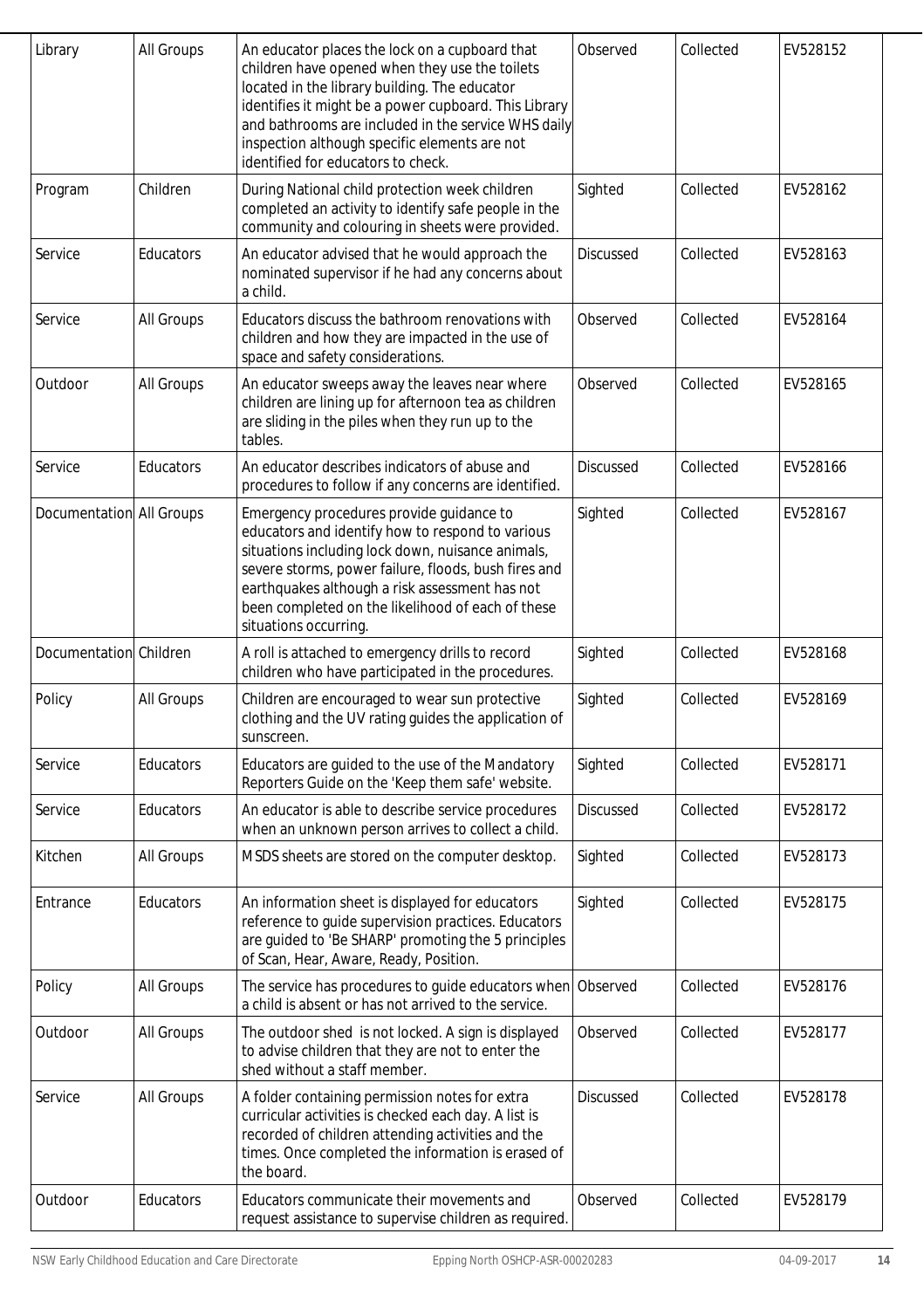| Indoor  | All Groups | The service is promoting child protection week.<br>Discussion are held with children at roll call and a<br>poster is displayed.                                                                                                                                                                                             | Observed  | Collected | EV528180 |
|---------|------------|-----------------------------------------------------------------------------------------------------------------------------------------------------------------------------------------------------------------------------------------------------------------------------------------------------------------------------|-----------|-----------|----------|
| Indoor  | All Groups | There are no screens on the windows. A risk<br>assessment has not been completed to ensure this<br>does not pose a risk to children considering the<br>building is located on the first floor.                                                                                                                              | Observed  | Collected | EV528181 |
| Indoor  | Educators  | To ascertain children who are participating in extra<br>curricular activities an educator asks "Who's got<br>band?" The educator advised that this information<br>would be cross referenced with children's records.                                                                                                        | Observed  | Collected | EV528183 |
| Outdoor | Children   | Witches hats are used to identify out of zone areas<br>although children do go outside of these boundaries<br>on the oval to collect balls. This is observed by<br>educators.                                                                                                                                               | Observed  | Collected | EV528185 |
| Policy  | All Groups | The service policy advises that staff should have<br>appropriate training on necessary emergency<br>procedures and the NSW Fire Brigade Child Safety<br>Unit will be contacted for advice and training on fire<br>safety. The nominated supervisor was not aware<br>that this agency had been contacted for any<br>support. | Sighted   | Collected | EV528186 |
| Service | All Groups | Emergency equipment is regularly checked and this<br>was last conducted in March 2017.                                                                                                                                                                                                                                      | Sighted   | Collected | EV528187 |
| Kitchen | Children   | The kitchen area is accessible to children although a<br>sign is displayed to advise children are not to enter<br>the area. Locks are provided on cupboards although<br>the oven and dishwasher is accessible.                                                                                                              | Observed  | Collected | EV528190 |
| Service | All Groups | An educator who completed the service risk<br>assessment advised that he checks the areas that<br>are going to be used. He did not check outside as the<br>children were remaining inside for this session<br>although children and families enter the service<br>through the outdoor area.                                 | Discussed | Collected | EV528204 |
| Outdoor | Children   | An educator said to a child "If you don't have your<br>hat on you can't play. I can't pass the ball to you".                                                                                                                                                                                                                | Observed  | Collected | EV528248 |
| Service | All Groups | Emergency evacuations procedures are not<br>developed in conjunction with the school although<br>the evacuation plan is based on a school map.                                                                                                                                                                              | Discussed | Collected | EV528313 |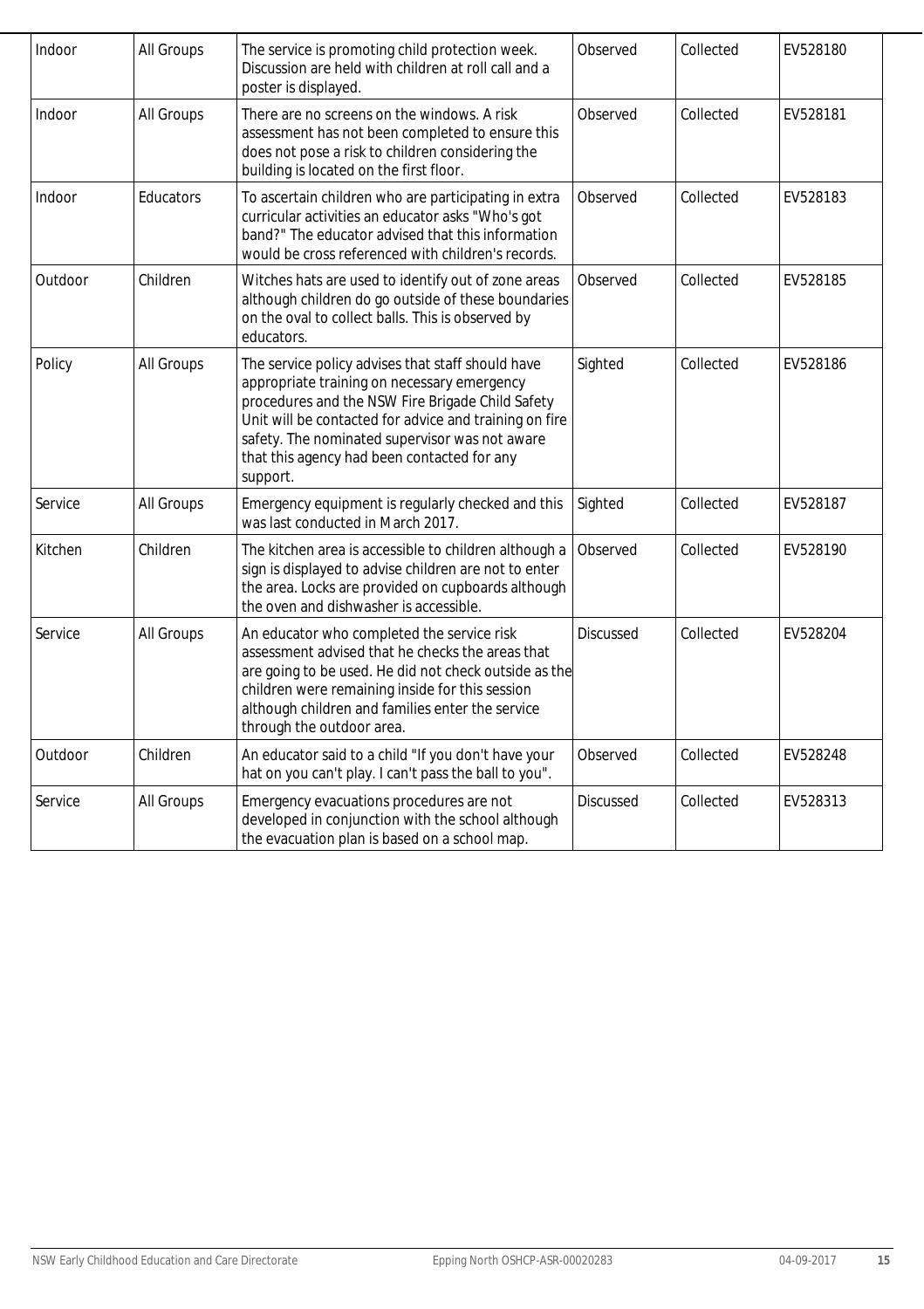## **Quality Area 3:Physical environment**

#### **STANDARD 3.1 The design and location of the premises is appropriate for the operation of a service.**

#### **Quality Improvement Plan / Compliance History / Previous Ratings**

*The items in the table below were checked and used by the officer to inform discussions, observations or sighting of documents during your service's assessment visit.*

| Category | <b>Collection Mode</b> | <b>Notes</b>                                                           | Confirmed |
|----------|------------------------|------------------------------------------------------------------------|-----------|
| QIP      | Observe                | Furniture has been upgraded to enhance the look and feel of the space. | Yes       |
| QIP      | Observe                | Children engage in indoor and outdoor play.                            | Yes       |

#### **Law and Regulations**

*The regulatory requirements below show the officer's assessment of the service's compliance with the relevant Law and Regulations at the time of the assessment visit.*

| Law/Regulations |                                                                                                                                                                                                                                                                                                                                                                                                                                                                                                                                                                                                                                                                              | Confirm    |
|-----------------|------------------------------------------------------------------------------------------------------------------------------------------------------------------------------------------------------------------------------------------------------------------------------------------------------------------------------------------------------------------------------------------------------------------------------------------------------------------------------------------------------------------------------------------------------------------------------------------------------------------------------------------------------------------------------|------------|
| R.103           | Ensure that the service premises, venue or residence and all equipment and furniture are safe,<br>clean and in good repair?                                                                                                                                                                                                                                                                                                                                                                                                                                                                                                                                                  | <b>Yes</b> |
| R.104-115       | Ensure the services premises, venue or residence meets all regulatory requirements? For<br>example: There is the required amount of unencumbered space for the number of children in<br>attendance at the service. Arrangements for dealing with soiled clothes, linen and nappies. If you<br>have children who are preschool age or younger, have fencing that prevents them going over,<br>under or through it. Are there appropriate toilet, hand washing and nappy change facilities. Is<br>there space for administrative functions and consultation with families. Is there adequate light,<br>ventilation and shade. Are all areas of the premises easily supervised. | Yes.       |
| R.116-117       | For a family day care service: Ensure that all educators residences or approved venues are safe<br>before children are placed in care, and at least annually? Ensure that glazed area of all educators<br>residences or approved venues meet the required safety standard? Require educators to inform<br>you of any alterations or renovations to their premises?                                                                                                                                                                                                                                                                                                           | ΝA         |

#### **Evidence of Practice**

| Location                 | Group            | Evidence                                                                                                                                                   | Mode             | <b>Status</b> | Ref#      |
|--------------------------|------------------|------------------------------------------------------------------------------------------------------------------------------------------------------------|------------------|---------------|-----------|
| <b>Bathroom</b>          | All Groups       | Building materials are accessible to children<br>although a barrier has been placed in this area to<br>prevent children being in this area.                | Observed         | Collected     | EV0541103 |
| Indoor                   | Children         | A separate senior area has been established. It is a<br>corner of the room enclosed by two shelving units<br>with pillows provided for children's comfort. | Observed         | Collected     | EV0541135 |
| Service                  | All Groups       | The service communicates required maintenance<br>with the school.                                                                                          | <b>Discussed</b> | Collected     | EV0542268 |
| Documentation All Groups |                  | A checklist is completed daily and any hazards or<br>required maintenance are recorded.                                                                    | Sighted          | Collected     | EV0542272 |
| Indoor                   | Educators        | An educator vacumns the floor after children have<br>left for the morning.                                                                                 | Observed         | Collected     | EV0542274 |
| Service                  | <b>Educators</b> | Educators gather tubs of water and cleaning<br>products to be used in the outdoor areas of the<br>service where children will be eating.                   | Observed         | Collected     | EV0542276 |
| Service                  | <b>Educators</b> | Educators are observed implementing appropriate<br>cleaning procedures in the kitchen and at tables<br>being used to serve food.                           | Observed         | Collected     | EV0542278 |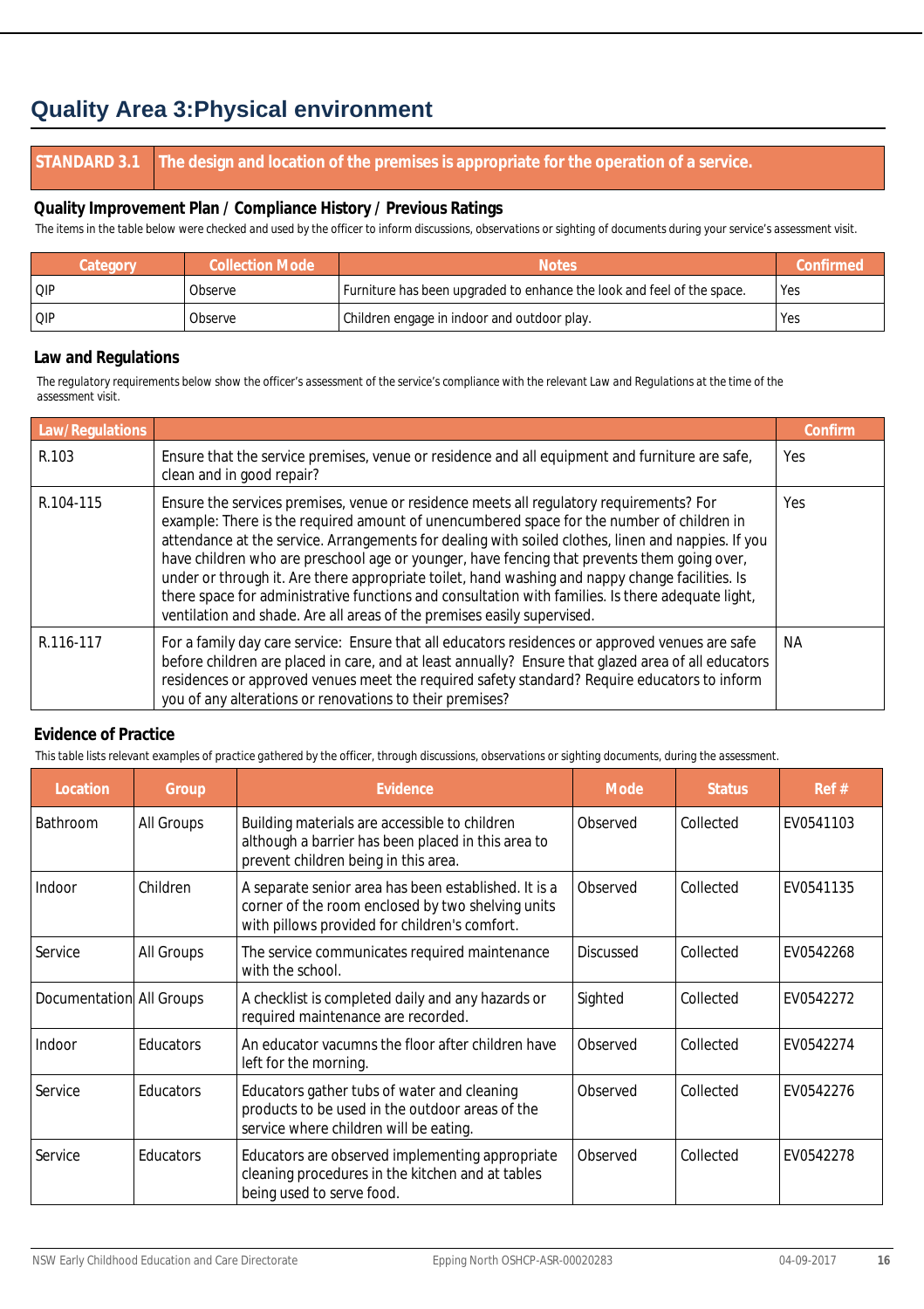| Outdoor  | Children   | A sink with soap dispensers is used to wash hands<br>for afternoon tea.                                                                                                                                                                                                                                                         | Observed         | Collected | EV528138 |
|----------|------------|---------------------------------------------------------------------------------------------------------------------------------------------------------------------------------------------------------------------------------------------------------------------------------------------------------------------------------|------------------|-----------|----------|
| Outdoor  | Children   | A child said they are playing outside because if they<br>go inside they have to read or write.                                                                                                                                                                                                                                  | Observed         | Collected | EV528191 |
| Entrance | All Groups | A double sink is available and is labelled for use as<br>hand washing and craft.                                                                                                                                                                                                                                                | Observed         | Collected | EV528192 |
| Indoor   | All Groups | The indoor space is carpeted.                                                                                                                                                                                                                                                                                                   | Observed         | Collected | EV528193 |
| Library  | Children   | Children line up to wait to use the toilet. There is<br>one male and female toilet available whilst<br>renovations are being completed to the bathrooms.<br>Educators take children in small groups. The<br>educator advised that if a larger group needed to go<br>they would use the toilet block in the upper<br>playground. | Observed         | Collected | EV528194 |
| Indoor   | All Groups | Fans and air conditioning are available to control the Observed<br>temperature as required.                                                                                                                                                                                                                                     |                  | Collected | EV528199 |
| Indoor   | All Groups | A second room is opened for activities as the<br>number of children increases.                                                                                                                                                                                                                                                  | Observed         | Collected | EV528200 |
| Indoor   | Children   | Activities are provided for children at tables or they<br>find spaces on the floor to play.                                                                                                                                                                                                                                     | Observed         | Collected | EV528201 |
| Indoor   | Children   | Homework and quite reading is completed inside<br>until a designated time. At approximately 4.10pm<br>children are able to complete other activities<br>indoors.                                                                                                                                                                | Observed         | Collected | EV528203 |
| Outdoor  | Children   | There is access to a large grassed oval and outdoor<br>seating area.                                                                                                                                                                                                                                                            | Observed         | Collected | EV528205 |
| Service  | Children   | Renovations are currently being completed on the<br>children's bathrooms. Children are able to access<br>toilets in the library and upper playground.                                                                                                                                                                           | <b>Discussed</b> | Collected | EV528206 |
| Bathroom | Children   | The bathrooms have not been accessible for the past Observed<br>3 months as they are being renovated.                                                                                                                                                                                                                           |                  | Collected | EV528208 |
| Outdoor  | Children   | Trees provide a vast amount of shade in the outdoor Observed<br>area although this space is used only during<br>afternoon tea. The oval does not have any direct<br>shade.                                                                                                                                                      |                  | Collected | EV528210 |
| Service  | All Groups | The service is operated from two rooms. One is used Observed<br>predominately for meals and quiet experiences and<br>the other for craft and active play.                                                                                                                                                                       |                  | Collected | EV528264 |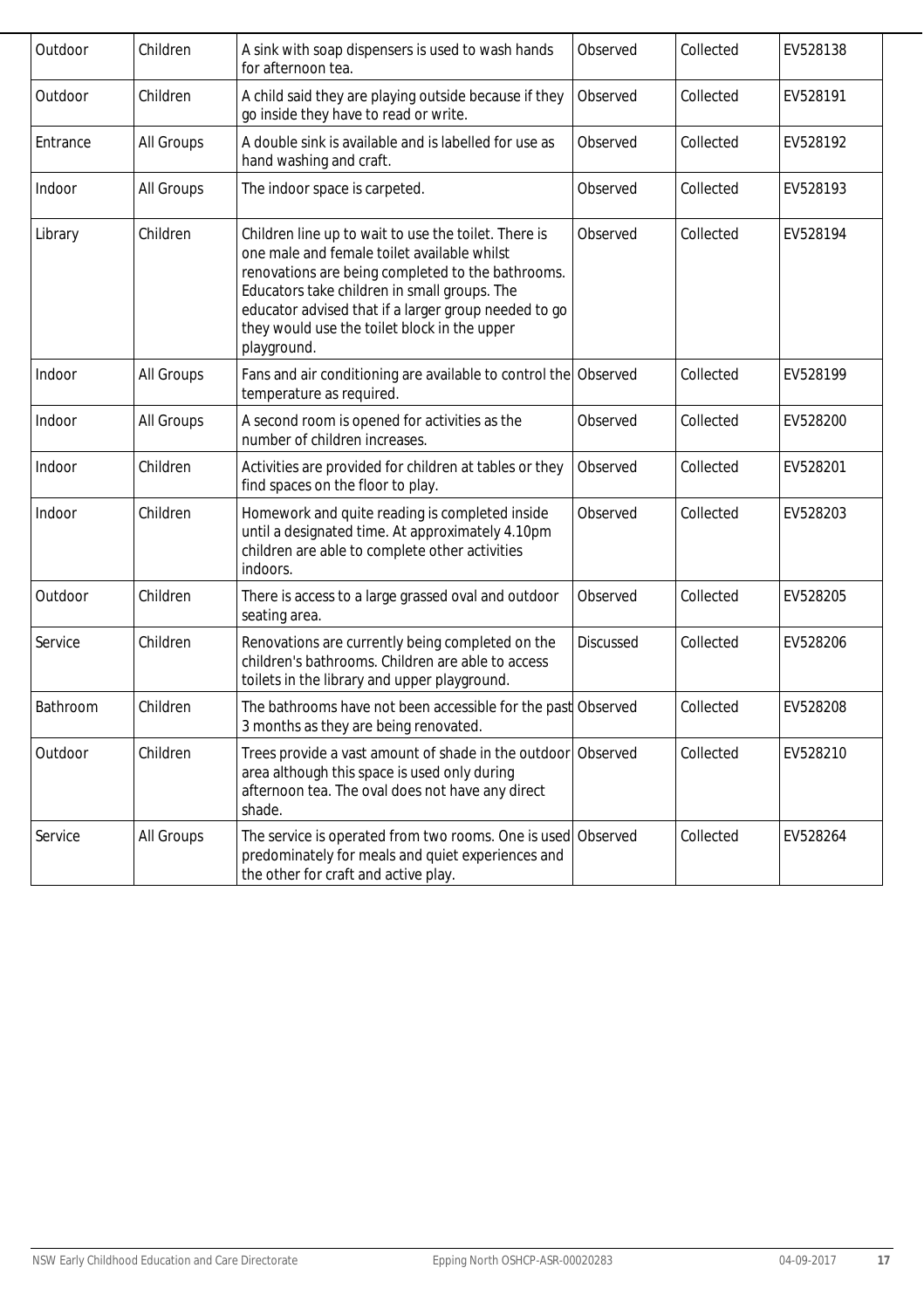*The items in the table below were checked and used by the officer to inform discussions, observations or sighting of documents during your service's assessment visit.*

| Category | <b>Collection Mode</b> | <b>Notes</b>                                                                                              | Confirmed |
|----------|------------------------|-----------------------------------------------------------------------------------------------------------|-----------|
| l QIP    | Observe                | The service would like to improve the homework and reading time and<br>space.                             | 'Yes      |
| l QIP    | Observe                | Children are provided with resources and choice.                                                          | Yes       |
| l OIP    | Observe                | The service identified they would like to increase outdoor resources for<br>physical play and recreation. | 'Yes      |

#### **Law and Regulations**

*The regulatory requirements below show the officer's assessment of the service's compliance with the relevant Law and Regulations at the time of the assessment visit.*

| Law/Regulations |                                                                                                                                    | Confirm |
|-----------------|------------------------------------------------------------------------------------------------------------------------------------|---------|
| R.113           | Ensure that children are able to explore and experience the natural environment? For example,<br>are there trees, plants and sand? | Yes     |

#### **Evidence of Practice**

| Location | Group    | Evidence                                                                                                                                    | Mode             | <b>Status</b> | Ref#      |
|----------|----------|---------------------------------------------------------------------------------------------------------------------------------------------|------------------|---------------|-----------|
| Program  | Children | Children have engaged in experiences such as sand<br>art, painting with feathers and have made crowns<br>from items collected in nature.    | <b>Discussed</b> | Collected     | EV0543131 |
| Outdoor  | Children | Children do not currently participate in outdoor play<br>during the morning sessions. An educator advised<br>that the weather is too cold.  | <b>Discussed</b> | Collected     | EV528198  |
| Outdoor  | Children | A trolley is bought out of the shed with equipment<br>for children to select from. This includes balls, hoops<br>and ropes.                 | Observed         | Collected     | EV528209  |
| Outdoor  | Children | Children play with trucks in the dirt and leaves under Observed<br>the trees.                                                               |                  | Collected     | EV528211  |
| Outdoor  | Children | Children use a collection of bark they have gathered<br>in a role play experience of making a cake.                                         | Observed         | Collected     | EV528212  |
| Outdoor  | Children | Children collect sticks, rocks and feathers to be used<br>as prizes for a competition.                                                      | Observed         | Collected     | EV528213  |
| Indoor   | Children | Baskets of resources are placed on tables and in<br>floor spaces for children to use including Mobilo,<br>magnet blocks, Duplo and origami. | Observed         | Collected     | EV528216  |
| Outdoor  | Children | Children assist to carry the equipment out of the<br>shed and set up on the oval.                                                           | Observed         | Collected     | EV528218  |
| Indoor   | Children | Shelves with baskets store equipment including<br>puzzles, horses and construction sets. Some baskets<br>and spaces are empty.              | Observed         | Collected     | EV528220  |
| Indoor   | Children | Additional games are stored in cupboards in the<br>room although children are not observed accessing<br>these.                              | Observed         | Collected     | EV528223  |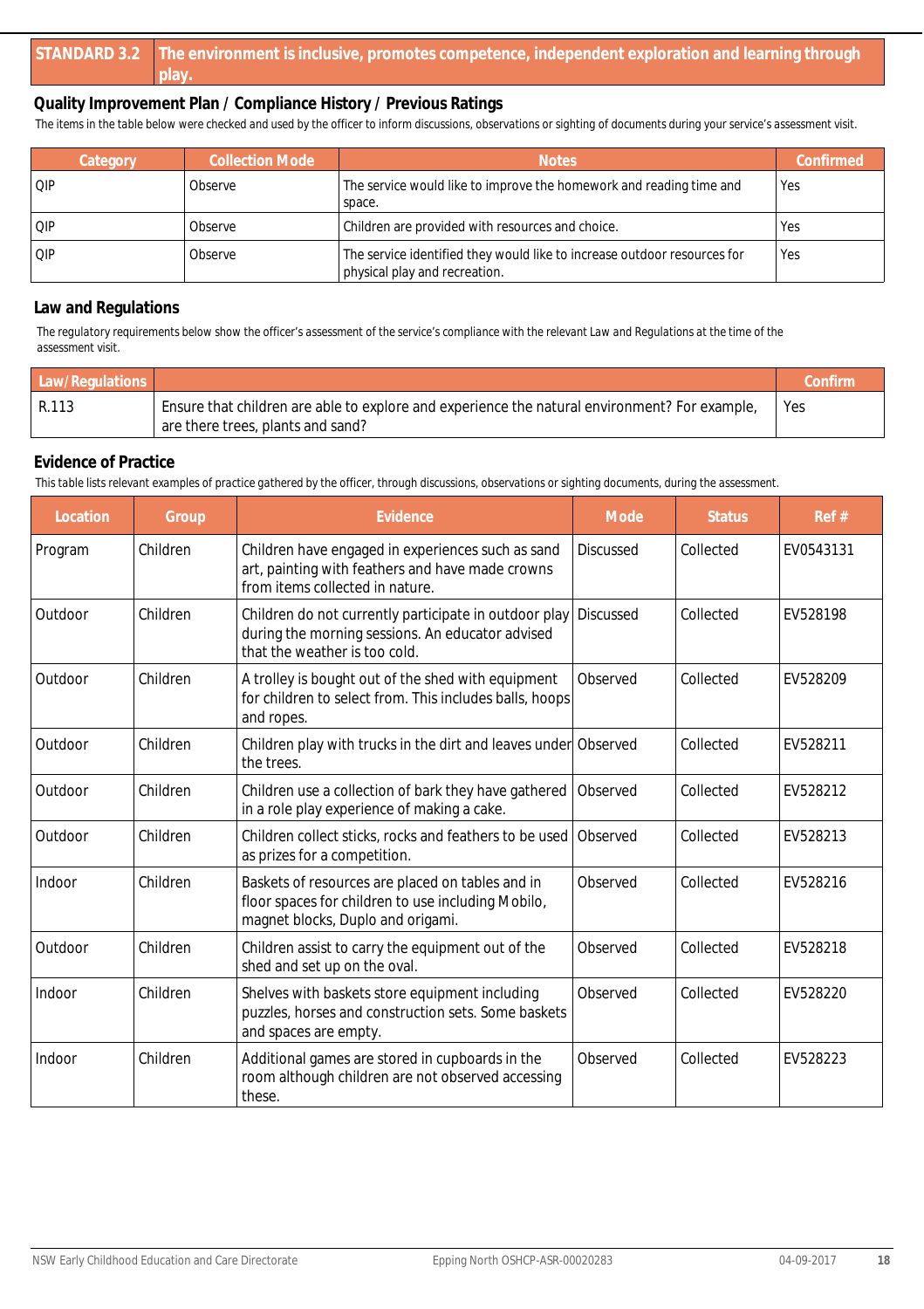*The items in the table below were checked and used by the officer to inform discussions, observations or sighting of documents during your service's assessment visit.*

| Category | <b>Collection Mode</b> | <b>Notes</b>                         | Confirmed |
|----------|------------------------|--------------------------------------|-----------|
| QIP      | <b>Discuss</b>         | The service promotes sustainability. | Yes       |
| QIP      | Observe                | The service promotes recycling.      | Yes       |

#### **Law and Regulations**

*The regulatory requirements below show the officer's assessment of the service's compliance with the relevant Law and Regulations at the time of the assessment visit.*

| Law/Regulations |                                                  | Confirm |
|-----------------|--------------------------------------------------|---------|
|                 | For this standard, information was not recorded. |         |

### **Evidence of Practice**

| Location                 | Group      | Evidence                                                                                                                                                                                 | Mode             | <b>Status</b> | Ref#      |
|--------------------------|------------|------------------------------------------------------------------------------------------------------------------------------------------------------------------------------------------|------------------|---------------|-----------|
| Program                  | Children   | Children participated in a game to learn about<br>recycling.                                                                                                                             | Sighted          | Collected     | EV0543216 |
| Service                  | All Groups | Water saving taps are installed.                                                                                                                                                         | Observed         | Collected     | EV528196  |
| Entrance                 | Educators  | A sign is displayed to remind staff to turn lights off<br>when not required.                                                                                                             | Sighted          | Collected     | EV528202  |
| Program                  | Children   | Recycled food packaging was used to make houses<br>and masks.                                                                                                                            | Sighted          | Collected     | EV528215  |
| Indoor                   | Children   | A bin is provided for paper and recycling only.                                                                                                                                          | Observed         | Collected     | EV528217  |
| Outdoor                  | Children   | Children's afternoon tea scraps are placed in the red<br>bin and not sorted into the compost.                                                                                            | Observed         | Collected     | EV528219  |
| Other                    | Children   | Children help to water thy school vegetable garden<br>during the holiday period.                                                                                                         | <b>Discussed</b> | Collected     | EV528221  |
| Indoor                   | Children   | Recycled boxes are used in a craft experience.                                                                                                                                           | Observed         | Collected     | EV528222  |
| Service                  | Children   | Food scraps from the food preparation are kept.<br>They are placed in the schools compost bin although<br>children were not observed to participate in this<br>process during the visit. | <b>Discussed</b> | Collected     | EV528224  |
| Documentation All Groups |            | A sustainability checklist was completed in August<br>2016. It identified areas for improvements including<br>displaying signs to turn off lights.                                       | Sighted          | Collected     | EV528225  |
| Other                    | Children   | During 'Keep Australia Beautiful' celebrations the<br>children walked around the school and picked up<br>rubbish.                                                                        | Observed         | Collected     | EV528226  |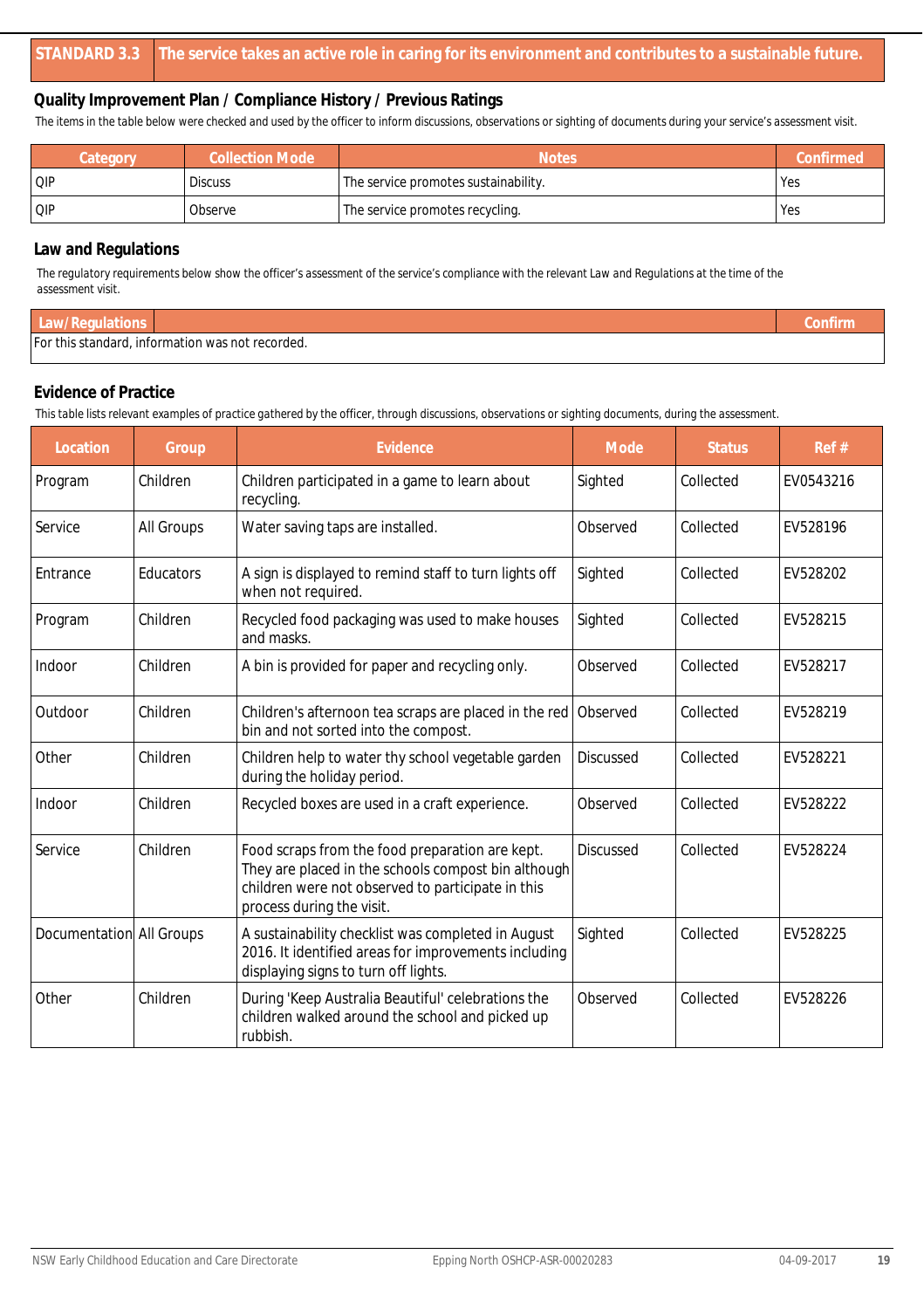## **Quality Area 4:Staffing arrangements**

#### **STANDARD 4.1 Staffing arrangements enhance children's learning and development and ensure their safety and wellbeing.**

#### **Quality Improvement Plan / Compliance History / Previous Ratings**

*The items in the table below were checked and used by the officer to inform discussions, observations or sighting of documents during your service's assessment visit.*

| Category | Collection Mode | <b>Notes</b>                                                                                         | Confirmed  |
|----------|-----------------|------------------------------------------------------------------------------------------------------|------------|
| OIP      | Sight           | Staff hold qualifications in First Aid and child protection.                                         | Yes        |
| OIP      | Observe         | Educator schedules ensure tasks are being completed whilst ensuring<br>supervision and ratio is met. | <b>Yes</b> |
| QIP      | Sight           | Qualified staff are employed at the service.                                                         | Yes        |

#### **Law and Regulations**

*The regulatory requirements below show the officer's assessment of the service's compliance with the relevant Law and Regulations at the time of the assessment visit.*

| Law/Regulations                |                                                                                                                                                                                                                                                                                                                                                                                                                                                                                                                                                                                            | Confirm   |
|--------------------------------|--------------------------------------------------------------------------------------------------------------------------------------------------------------------------------------------------------------------------------------------------------------------------------------------------------------------------------------------------------------------------------------------------------------------------------------------------------------------------------------------------------------------------------------------------------------------------------------------|-----------|
| R.120 R126 R.129-<br>135 R.136 | For long day care or preschool or outside school hours care services - Ensure that educators who<br>are under 18 years of age do not work alone and are adequately supervised? Ensure that<br>educators required to meet the ratio hold or are actively working towards the qualifications<br>applicable in your state and territory? Ensure that at all times children are in attendance at the<br>service there is at least one person with a first aid qualification available, and that at least one<br>person who has completed training in the management of asthma and anaphylaxis? | Yes       |
| R.119 R.127-128<br>R.136 R.144 | For family day care services, Ensure that all educators and educator assistants are at least 18<br>years of age? Ensure that all coordinators have an approved diploma level qualification? Ensure<br>that all educators have or are actively working towards an approved certificate III level<br>qualification? Ensure that all educators and educator assistants hold an approved first aid<br>qualification and have completed training in the management of asthma and anaphylaxis?                                                                                                   | <b>NA</b> |
| R.122-124                      | Ensure that the educator to child ratio is maintained and that only educators working directly with NA<br>children are included in ratio?                                                                                                                                                                                                                                                                                                                                                                                                                                                  |           |

#### **Evidence of Practice**

| Location                | Group      | Evidence                                                                                                                                                                                                      | Mode     | <b>Status</b> | Ref#      |
|-------------------------|------------|---------------------------------------------------------------------------------------------------------------------------------------------------------------------------------------------------------------|----------|---------------|-----------|
| Other                   | Educators  | One educator collects the Kindergarten children up<br>from their classroom. When walking back to the<br>service the groups becomes separated as children<br>walk at varying paces.                            | Observed | Collected     | EV0536978 |
| Documentation Educators |            | The responsible person and first aid officer are<br>identified on the staff roster.                                                                                                                           | Sighted  | Collected     | EV0543159 |
| Documentation Educators |            | Educators arrival and departure times from the<br>service are recorded as well as their time working<br>directly with children.                                                                               | Sighted  | Collected     | EV0543164 |
| Service                 | All Groups | A roll check is completed when children transition<br>inside in the afternoon after outdoor play. A sign in<br>sheet is checked to ensure all children who have not<br>yet been signed out are accounted for. | Observed | Collected     | EV528227  |
| Service                 | Educators  | There are 72 children in attendance with sufficient<br>educators.                                                                                                                                             | Observed | Collected     | EV528228  |
| Indoor                  | Educators  | An educator completes duties in the kitchen<br>although they are the only staff member in the room<br>supervising.                                                                                            | Observed | Collected     | EV528229  |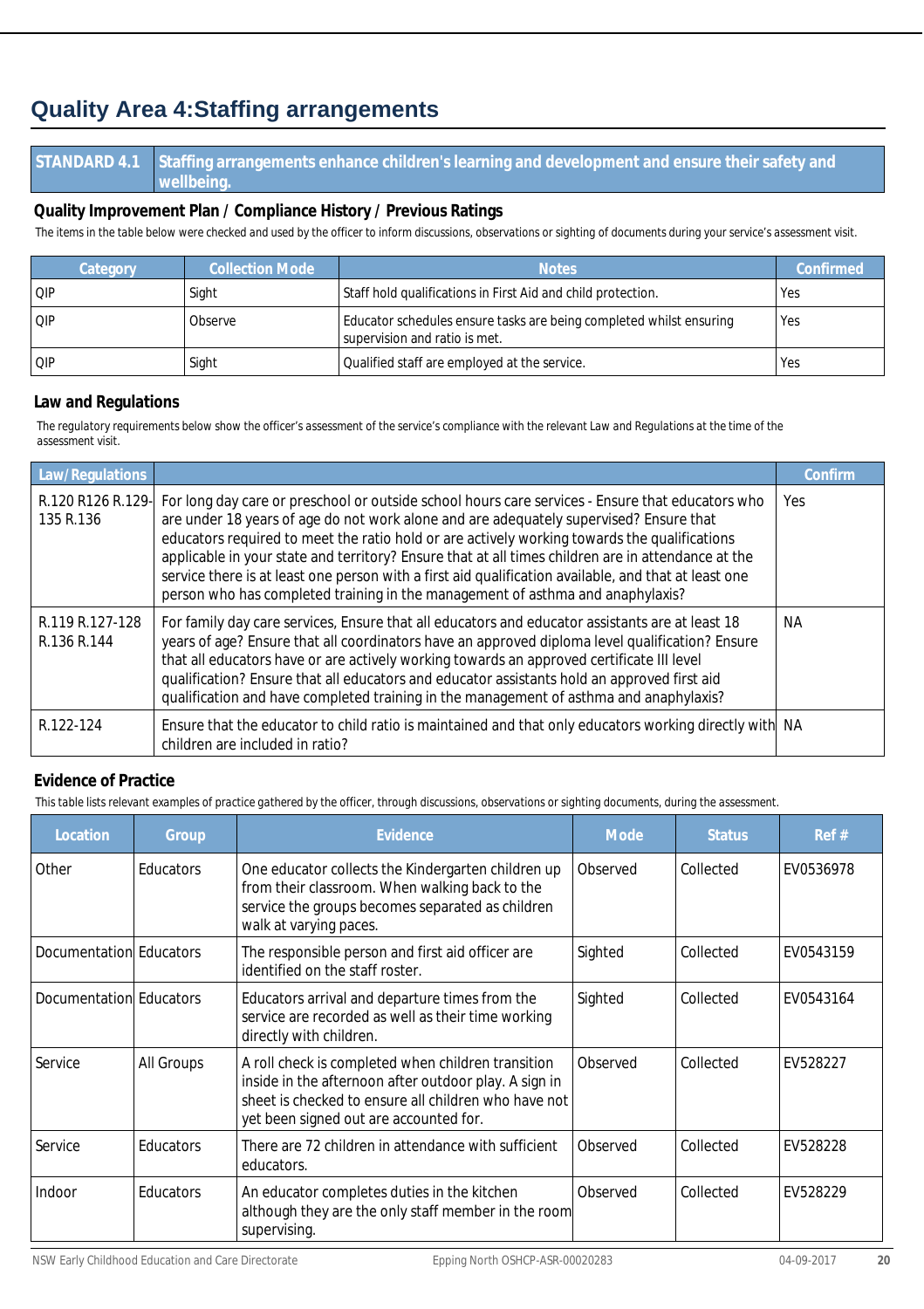| Policy   | Educators        | The service follows a 1:15 staff to child ratio and this Sighted<br>is adjusted on excursions to 1:10.                                                               |          | Collected | EV528230 |
|----------|------------------|----------------------------------------------------------------------------------------------------------------------------------------------------------------------|----------|-----------|----------|
| Service  | <b>Educators</b> | 37 children are in attendance with 5 educators,<br>including the nominated supervisor and an<br>administrator.                                                       | Observed | Collected | EV528231 |
| Entrance | All Groups       | Educators photos are displayed with their position<br>and and information about their education,<br>experience, hobbies, interests and what they love<br>about OOSH. | Sighted  | Collected | EV528232 |
| Indoor   | <b>Educators</b> | There are 24 children inside completing homework<br>and drawing with one educator supervising. Another<br>educator is setting up experiences next door.              | Observed | Collected | EV528233 |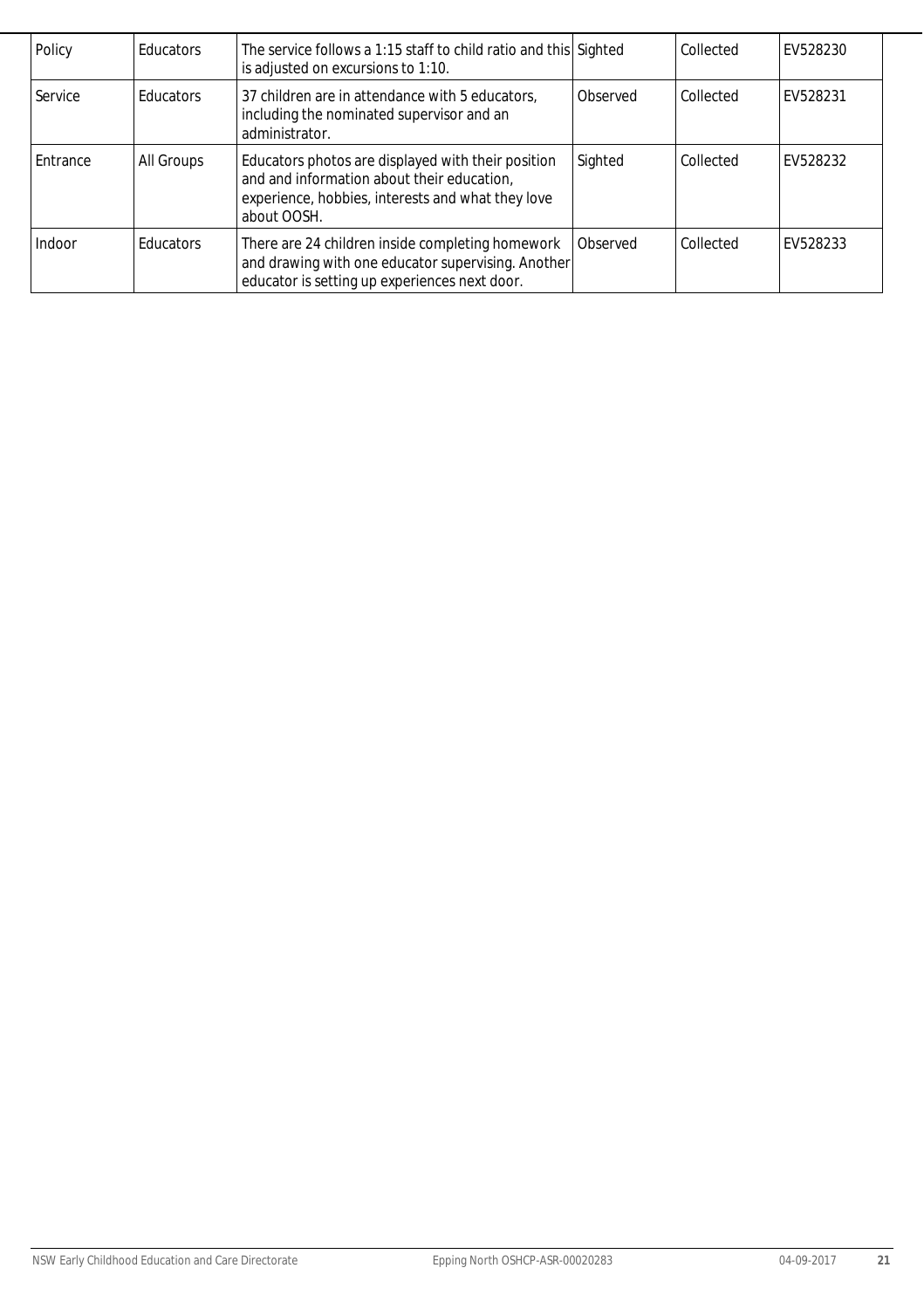*The items in the table below were checked and used by the officer to inform discussions, observations or sighting of documents during your service's assessment visit.*

| Category | Collection Mode | <b>Notes</b>                                                                               | Confirmed |
|----------|-----------------|--------------------------------------------------------------------------------------------|-----------|
| QIP      | <b>Discuss</b>  | Policies and regulations are available to staff and they are aware how to<br>access these. | l Yes     |
| QIP      | Sight           | Professional development is provided to staff.                                             | Yes       |

#### **Law and Regulations**

*The regulatory requirements below show the officer's assessment of the service's compliance with the relevant Law and Regulations at the time of the assessment visit.*

| Law/Regulations |                                                  | Confirm |
|-----------------|--------------------------------------------------|---------|
|                 | For this standard, information was not recorded. |         |

#### **Evidence of Practice**

| Location                | Group     | Evidence                                                                                                                                                       | Mode             | <b>Status</b> | Ref#      |
|-------------------------|-----------|----------------------------------------------------------------------------------------------------------------------------------------------------------------|------------------|---------------|-----------|
| Service                 | Educators | Tasks are shared among educators including serving<br>food, cleaning and supervision.                                                                          | Observed         | Collected     | EV0542281 |
| Documentation Educators |           | Staff meetings are used to share information and<br>discuss the services procedures.                                                                           | Sighted          | Collected     | EV0542284 |
| Service                 | Educators | Educators all have input into recording observations<br>on children and planning experiences.                                                                  | Observed         | Collected     | EV0542285 |
| Service                 | Educators | Educators are assigned to activities they are<br>responsible to implement. This is usually based on<br>their skills and preferences.                           | <b>Discussed</b> | Collected     | EV0542287 |
| Documentation Educators |           | Duties are delegated on the staff roster each day<br>including the completion of the daily journal.                                                            | Sighted          | Collected     | EV0543031 |
| Documentation Educators |           | A job description guides educators practices.                                                                                                                  | Sighted          | Collected     | EV0543152 |
| Service                 | Educators | Professional resources are available to educators in<br>the store room.                                                                                        | Observed         | Collected     | EV0543218 |
| Service                 | Educators | The consulting services of an administration<br>company is engaged to support educators to<br>implement professional practices and review current<br>routines. | Observed         | Collected     | EV0543345 |
| Outdoor                 | Educators | An educator has experience in sports coaching.                                                                                                                 | Observed         | Collected     | EV528182  |
| Service                 | Educators | Rolls are printed for educators to use as children<br>arrive in the afternoon. Educators then sign children<br>in on the digital kiosk.                        | Observed         | Collected     | EV528234  |
| Service                 | Educators | Educators communicate throughout the service<br>using walkie talkies.                                                                                          | Observed         | Collected     | EV528235  |
| Indoor                  | Educators | An educator signs children in and out for extra<br>curricular activities.                                                                                      | Observed         | Collected     | EV528236  |
| Policy                  | Educators | A staff code of conduct promotes respect and a<br>commitment to families, the company and<br>colleagues.                                                       | Sighted          | Collected     | EV528237  |
| Documentation Educators |           | At 4.25pm duties assigned for the 3.10-4.00 pm<br>period have not been recorded on the educators<br>duties checklist.                                          | Sighted          | Collected     | EV528238  |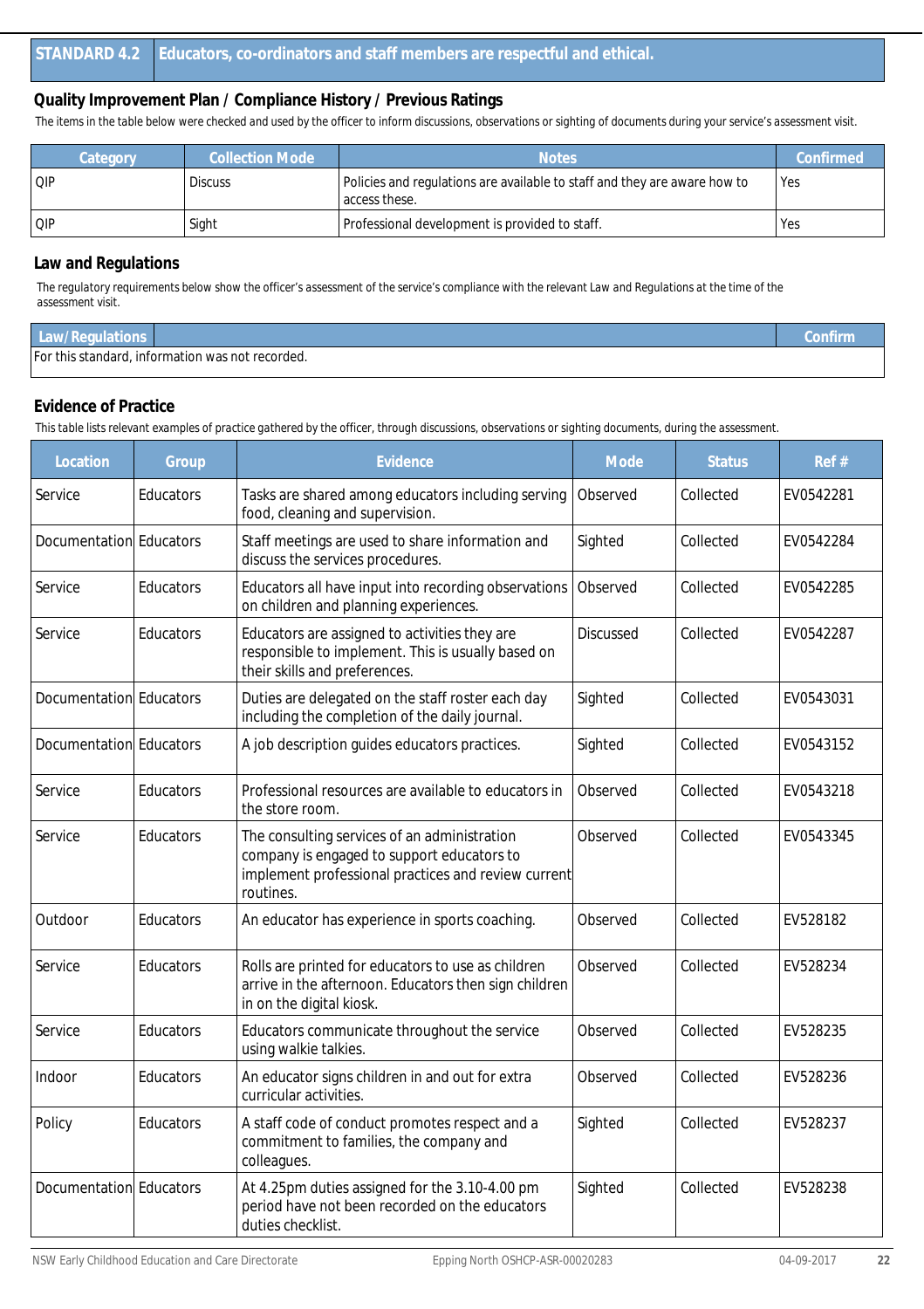| Indoor  | <b>Educators</b> | An educator communicates to other educators that<br>they are leaving and says goodbye.                                                                   | Observed         | Collected | EV528239 |
|---------|------------------|----------------------------------------------------------------------------------------------------------------------------------------------------------|------------------|-----------|----------|
| Indoor  | l Educators      | An educator communicates with other staff and calls Observed<br>out each task to identify duties that have been<br>completed and marks them of the list. |                  | Collected | EV528241 |
| Service | l Educators      | Educators are guided by job descriptions for their<br>roles.                                                                                             | Sighted          | Collected | EV528242 |
| Online  | <b>Educators</b> | A staff face book page enables the nominated<br>supervisor to post informative information and track<br>who has seen it.                                 | <b>Discussed</b> | Collected | EV528305 |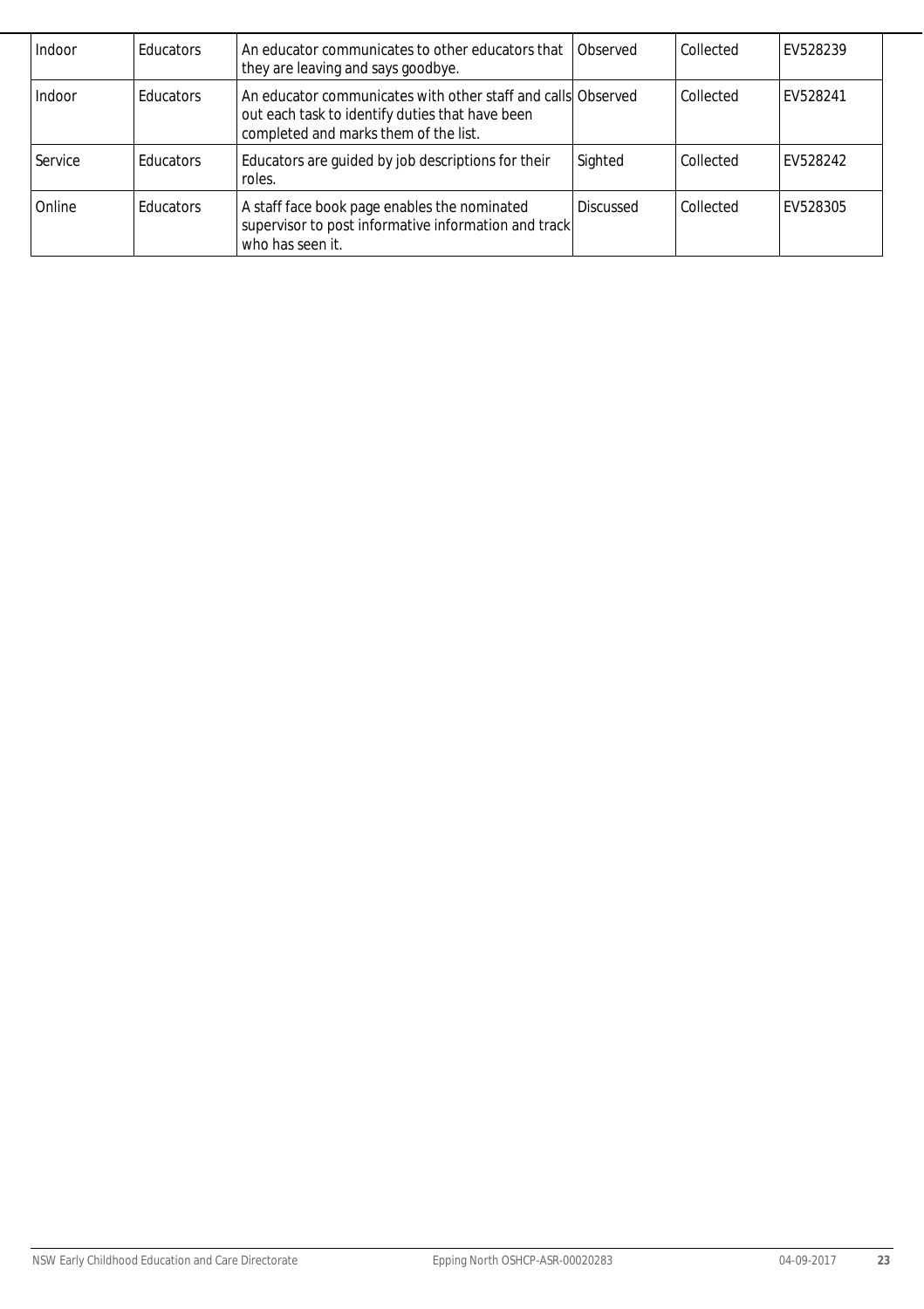## **Quality Area 5:Relationships with children**

#### **STANDARD 5.1 Respectful and equitable relationships are developed and maintained with each child.**

#### **Quality Improvement Plan / Compliance History / Previous Ratings**

*The items in the table below were checked and used by the officer to inform discussions, observations or sighting of documents during your service's assessment visit.*

| Category | <b>Collection Mode</b> | <b>Notes</b>                                     | Confirmed  |
|----------|------------------------|--------------------------------------------------|------------|
| QIP      | Observe                | Staff participate in experiences with children.  | 'Yes       |
| QIP      | Observe                | Staff engage in conversations with children.     | <b>Yes</b> |
| QIP      | Observe                | The service values play and social interactions. | 'Yes       |

#### **Law and Regulations**

*The regulatory requirements below show the officer's assessment of the service's compliance with the relevant Law and Regulations at the time of the assessment visit.*

| Law/Regulations |                                                                                                                                                                                                                                                                                                                                                                                                                                                             | Confirm |
|-----------------|-------------------------------------------------------------------------------------------------------------------------------------------------------------------------------------------------------------------------------------------------------------------------------------------------------------------------------------------------------------------------------------------------------------------------------------------------------------|---------|
| R.155           | Ensure that educators interact with children in a way that Encourages children to express<br>themselves and their opinions? Supports children to develop self-reliance and self-esteem?<br>Maintain the dignity and rights of each child? Provides positive guidance and encourages<br>acceptable behaviour? Reflects each child's family and cultural values? Is appropriate for the<br>physical and intellectual development and abilities of each child? | Yes     |

#### **Evidence of Practice**

| Location | Group      | Evidence                                                                                                                                                                                                                                                        | Mode     | <b>Status</b> | Ref #    |
|----------|------------|-----------------------------------------------------------------------------------------------------------------------------------------------------------------------------------------------------------------------------------------------------------------|----------|---------------|----------|
| Indoor   | Children   | An educator interacts in a jovial nature with children Observed<br>talking about their drawings and responds to other<br>children as they join in and also show their work to<br>the educator.                                                                  |          | Collected     | EV528144 |
| Outdoor  | Children   | An educator provides positive reinforcement to a<br>child attempting the obstacle course and said "Your<br>so good at it that was really fast".                                                                                                                 | Observed | Collected     | EV528240 |
| Indoor   | Children   | An educator talks with and comforts a child who<br>appears sad after being dropped of in care. They are<br>assisted to settle into an experience with other<br>children.                                                                                        | Observed | Collected     | EV528252 |
| Indoor   | Children   | An educator is completing a roll call and the group is<br>unsettled. A child tells the educator they need a<br>reward to listen. The educator replies "We should<br>listen anyway we shouldn't get a reward for doing<br>something you should be doing anyway". | Observed | Collected     | EV528253 |
| Service  | Educators  | Educators join in with children's activities such as<br>craft, construction and sports.                                                                                                                                                                         | Observed | Collected     | EV528254 |
| Outdoor  | Educators  | An educator redirects children's attention after an<br>altercation by distracting them with a ball game.                                                                                                                                                        | Observed | Collected     | EV528256 |
| Policy   | All Groups | The interactions with children policy identifies how<br>educators interactions with children effect their self<br>esteem and sense of belonging.                                                                                                                | Sighted  | Collected     | EV528258 |
| Program  | Children   | Children participated in an activity making 'emoji'<br>faces. During this experience children spoke about<br>how they were feeling.                                                                                                                             | Sighted  | Collected     | EV528260 |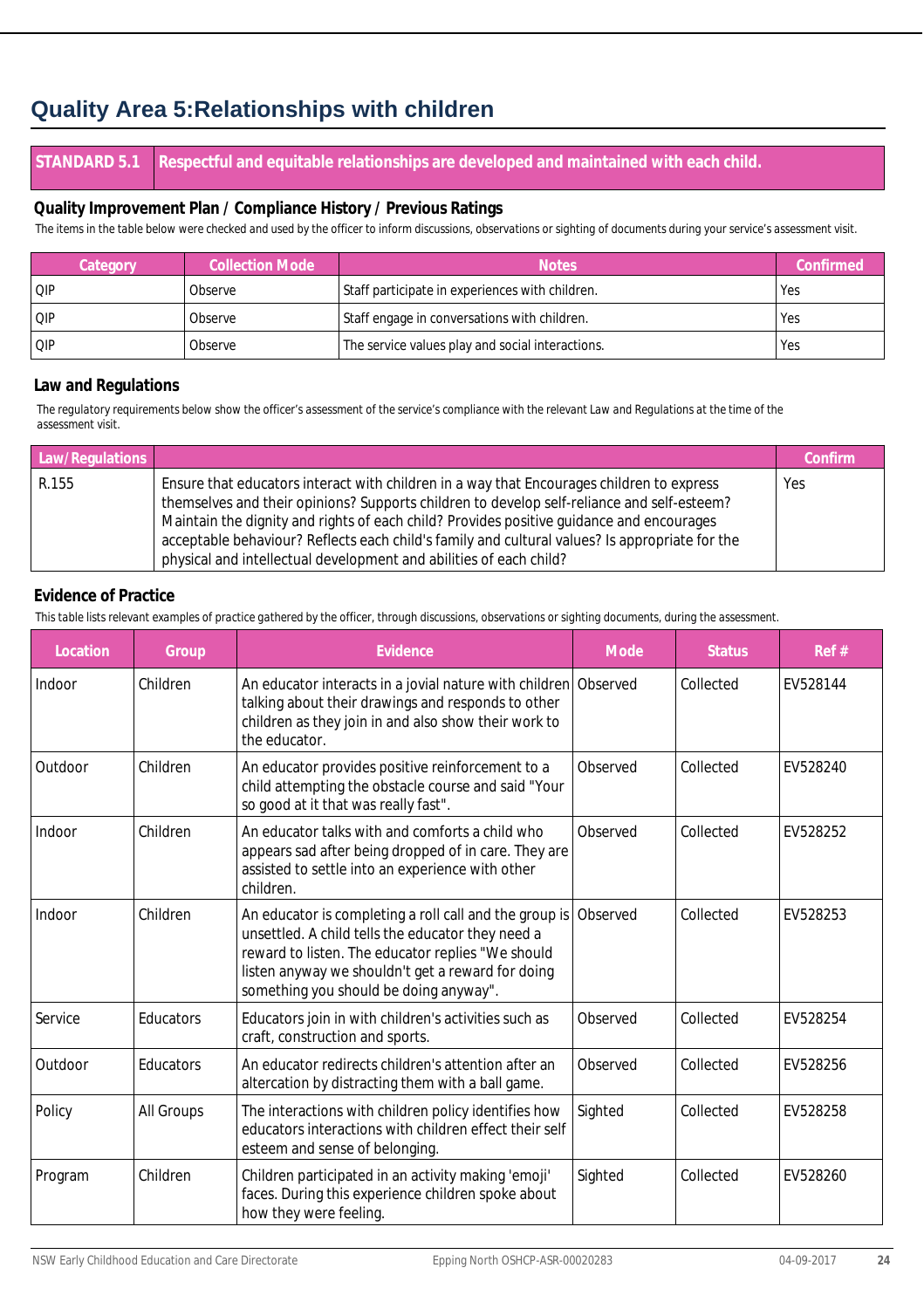| Indoor  | <b>Educators</b> | An educator checks how a child is following a minor<br>accident the previous day.                                                                                                 | Observed         | Collected | EV528262 |
|---------|------------------|-----------------------------------------------------------------------------------------------------------------------------------------------------------------------------------|------------------|-----------|----------|
| Indoor  | Children         | An educator and child interact in a jovial nature as<br>the educator packs away the breakfast cereals. The<br>child laughs and says "I wanted the cornflakes, no<br>just joking". | Observed         | Collected | EV528263 |
| Indoor  | Children         | An educator responds to a child efforts and says<br>"good job".                                                                                                                   | Observed         | Collected | EV528265 |
| Service | Children         | When a child first attends the service they are<br>introduced to staff and assisted to join in group<br>activities.                                                               | <b>Discussed</b> | Collected | FV528270 |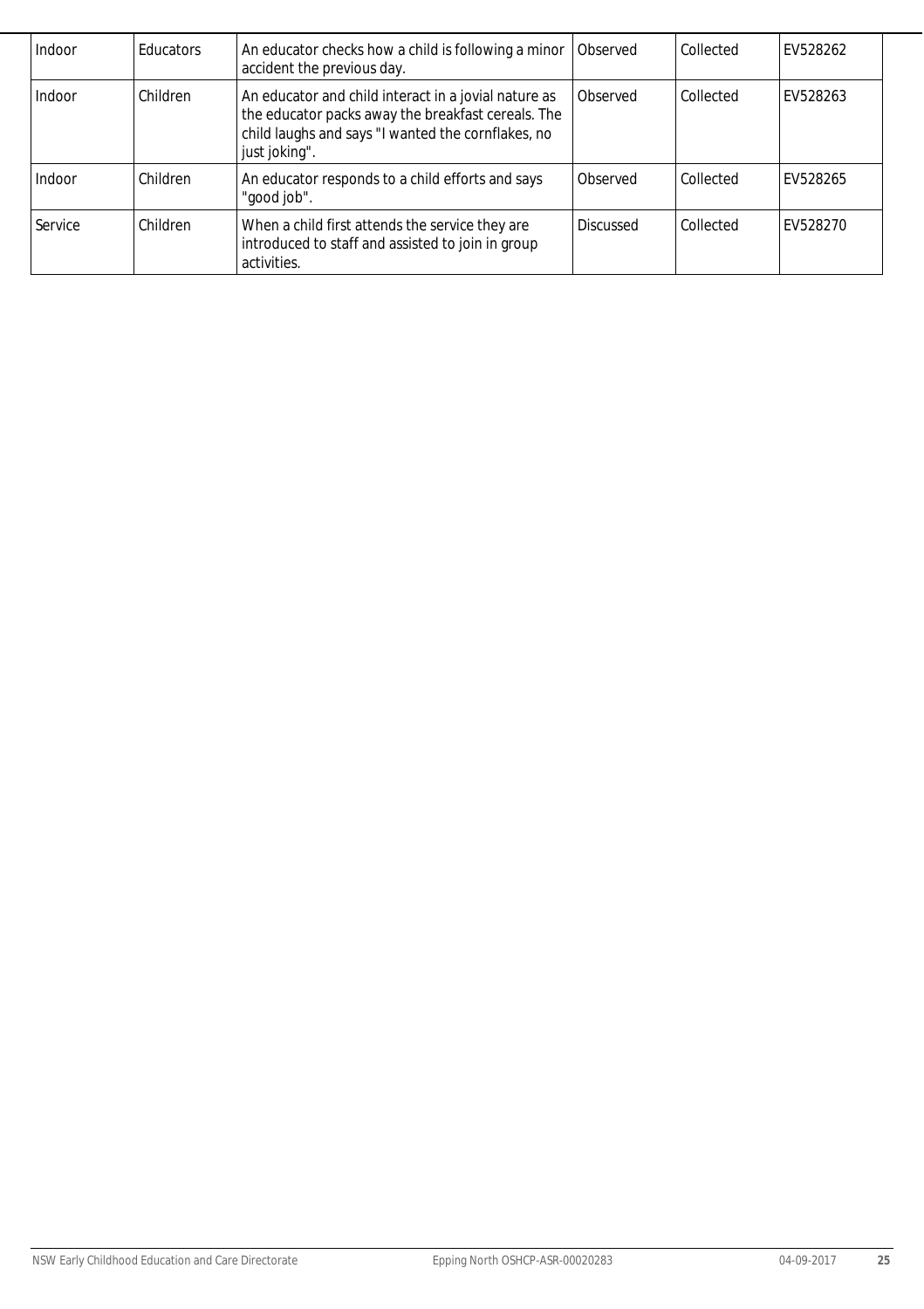*The items in the table below were checked and used by the officer to inform discussions, observations or sighting of documents during your service's assessment visit.*

| Category           | <b>Collection Mode</b> | <b>Notes</b>                                                                              | Confirmed  |
|--------------------|------------------------|-------------------------------------------------------------------------------------------|------------|
| <b>OIP</b>         | Observe                | Peers are encouraged to engage in activities with students from variety of<br>age groups. | Yes        |
| l QIP              | Observe                | Staff discuss with children how to resolve conflicts.                                     | <b>Yes</b> |
| IOP                | <b>Discuss</b>         | Children are aware of the behaviour expectations.                                         | Yes        |
| <b>OIP</b>         | <b>Discuss</b>         | Staff communicate with students regarding behavioural issues.                             | Yes        |
| Compliance History | Observe                | Behaviour management concerns have been previously identified.                            | Yes        |

#### **Law and Regulations**

*The regulatory requirements below show the officer's assessment of the service's compliance with the relevant Law and Regulations at the time of the assessment visit.*

| Law/Regulations |                                                                                                                                                                                                      | Confirm |
|-----------------|------------------------------------------------------------------------------------------------------------------------------------------------------------------------------------------------------|---------|
| R.156           | Ensure that the size and composition of each group of children provides them with the<br>opportunity to interact and develop respectful and positive relationships with each other and<br>educators? | Yes     |

#### **Evidence of Practice**

| Location                 | Group      | Evidence                                                                                                                                                                                  | Mode     | <b>Status</b> | Ref#      |
|--------------------------|------------|-------------------------------------------------------------------------------------------------------------------------------------------------------------------------------------------|----------|---------------|-----------|
| Outdoor                  | Children   | An educator communicated to a child using a hand<br>signal to advise them not to comment negatively<br>about a child's ability during an sporting activity.                               | Observed | Collected     | EV0536962 |
| Other                    | Children   | An educator asks the kindergarten children to wait<br>in the designated circle although a child leaves this<br>space. The educator asks the child to come back but<br>they do not listen. | Observed | Collected     | EV0536984 |
| Documentation All Groups |            | Children's rights are acknowledged in the service<br>handbook including promoting a caring atmosphere,<br>to have fun and feel comfortable and be treated<br>with respect.                | Sighted  | Collected     | EV0543211 |
| Outdoor                  | Children   | A child asks to go to the toilet although they are told<br>that they will need to wait because a group has only<br>just gone earlier.                                                     | Observed | Collected     | EV528117  |
| Indoor                   | Children   | An older child is observed to communicate and<br>interact with a younger child throughout the<br>afternoon.                                                                               | Observed | Collected     | EV528243  |
| Outdoor                  | Educators  | An educator asks a child not climb down the railing<br>of the stairs. The child continues to do so until they<br>reached the bottom.                                                      | Observed | Collected     | EV528244  |
| Entrance                 | All Groups | The 'child friendly' UN Convention on the Rights of<br>the Child is displayed.                                                                                                            | Sighted  | Collected     | EV528245  |
| Other                    | Children   | Although an educator reminds the children not to<br>walk in front of him as they walk back to the service<br>they do and the group becomes separated.                                     | Observed | Collected     | EV528246  |
| Outdoor                  | Children   | A child who repeatedly continues a behaviour that<br>they have been asked to stop by an educator is<br>asked to go and sit down.                                                          | Observed | Collected     | EV528247  |
| Indoor                   | Children   | A child collects an ice pack for another child who has Observed<br>injured themselves in an activity.                                                                                     |          | Collected     | EV528249  |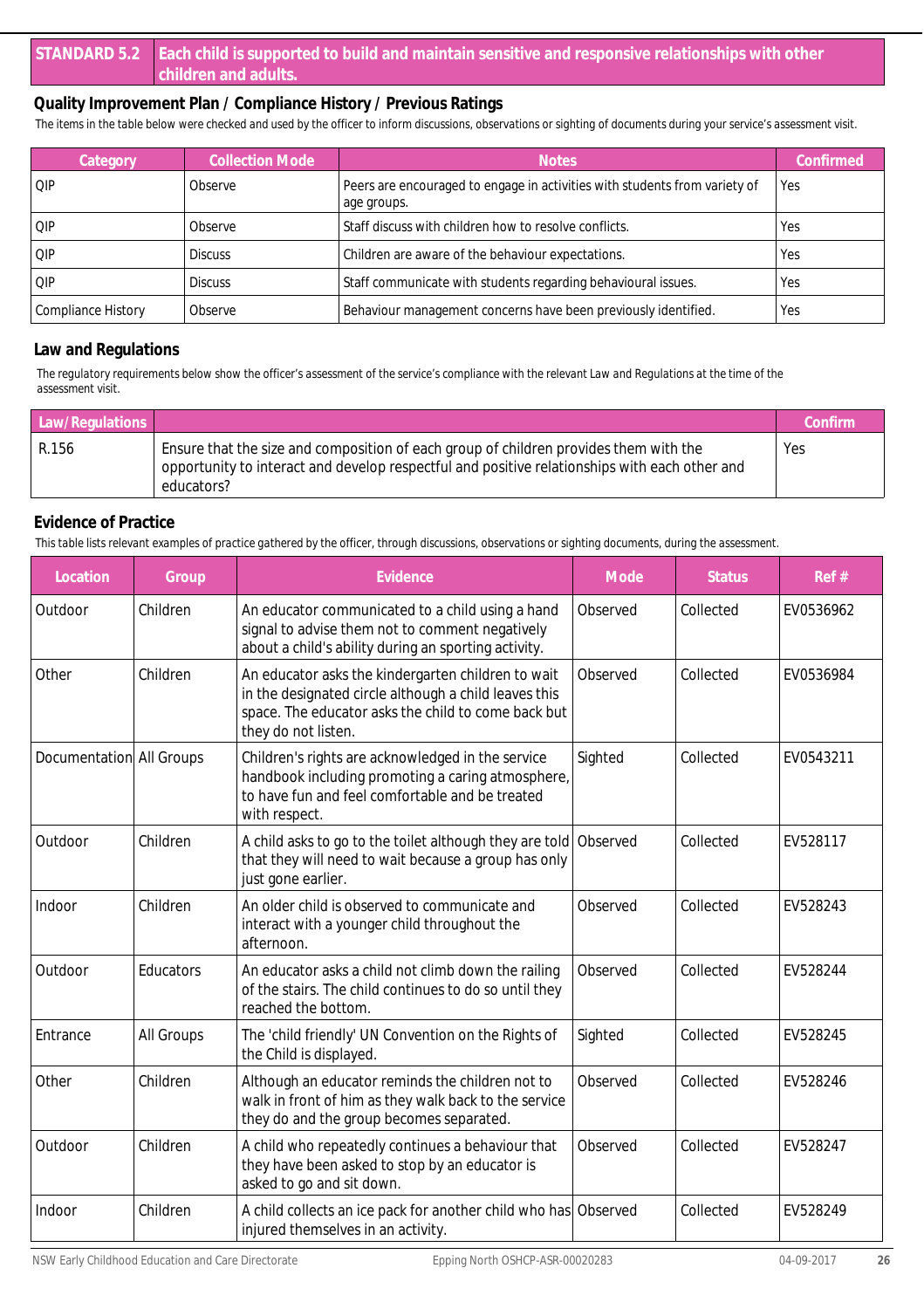| Program | Children  | Children participated in an experience about "What<br>makes a good friend?"                                                                                                      | Sighted  | Collected | EV528250 |
|---------|-----------|----------------------------------------------------------------------------------------------------------------------------------------------------------------------------------|----------|-----------|----------|
| Indoor  | Children  | Children participate in an musical experience<br>'freeze'. The children are in control of the music and<br>who is out. An educator looks on and provides<br>support as required. | Observed | Collected | EV528251 |
| Outdoor | Children  | Children are separated into two small groups for a<br>game of soccer.                                                                                                            | Observed | Collected | EV528255 |
| Indoor  | Children  | After a child sneezes an educator exclaims "Gross".                                                                                                                              | Observed | Collected | EV528257 |
| Indoor  | Children  | A poster is displayed that identifies to children what<br>they need to do about bullying and how to stop it.                                                                     | Sighted  | Collected | EV528259 |
| Service | Children  | An educator asked a child if they would like to be in<br>the photo although at other times educators are<br>observed to take photos of children without their<br>knowledge.      | Observed | Collected | EV528261 |
| Indoor  | Educators | An educator attempts to reduce the noise level by<br>saying "shhhh".                                                                                                             | Observed | Collected | EV528267 |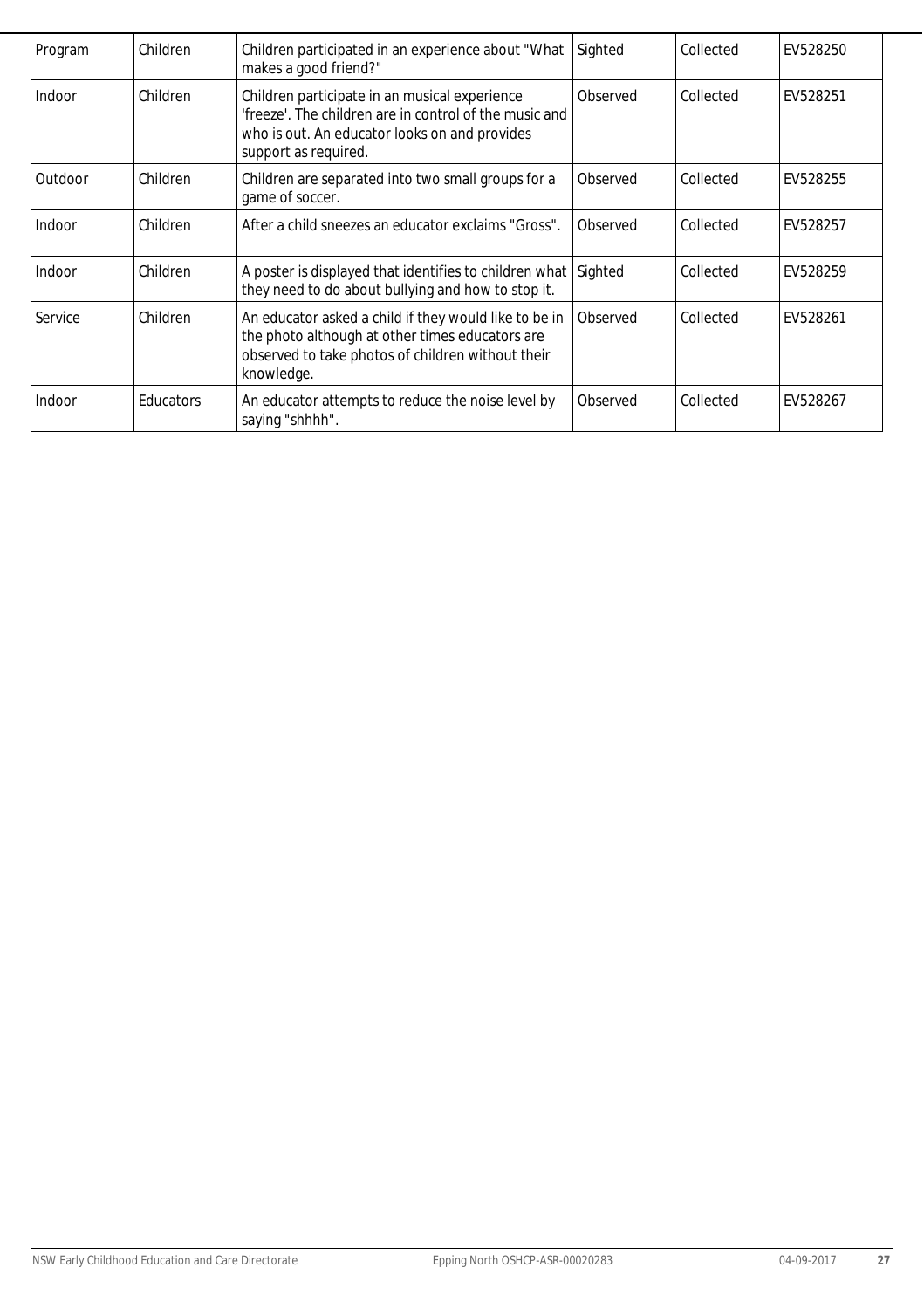## **Quality Area 6:Collaborative partnerships with families and communities**

**STANDARD 6.1 Respectful and supportive relationships with families are developed and maintained.**

#### **Quality Improvement Plan / Compliance History / Previous Ratings**

*The items in the table below were checked and used by the officer to inform discussions, observations or sighting of documents during your service's assessment visit.*

| Category   | <b>Collection Mode</b> | <b>Notes</b>                                                           | Confirmed |
|------------|------------------------|------------------------------------------------------------------------|-----------|
| QIP        | <b>Discuss</b>         | Families are involved in the centre and in decision making procedures. | Yes       |
| QIP        | <b>Discuss</b>         | Current information about the service available for families.          | Yes       |
| <b>QIP</b> | Sight                  | Notices are displayed for families.                                    | Yes       |

#### **Law and Regulations**

*The regulatory requirements below show the officer's assessment of the service's compliance with the relevant Law and Regulations at the time of the assessment visit.*

| Law/Regulations |                                                                                                                                                                                                                                                                                                                                                                                                                                                                                                                   | Confirm |
|-----------------|-------------------------------------------------------------------------------------------------------------------------------------------------------------------------------------------------------------------------------------------------------------------------------------------------------------------------------------------------------------------------------------------------------------------------------------------------------------------------------------------------------------------|---------|
| R.157           | Respect the right of parents to enter the service when their child is in attendance unless -<br>Allowing the parent to come into the service poses a risk to the safety of children or staff?<br>Allowing the parent to come into the service would prevent you or educators and staff from<br>carrying out your normal duties, such as supervising children, delivering the program or meeting<br>health and safety needs? Or You reasonably believe that allowing them entry would contravene a<br>court order? | Yes     |

#### **Evidence of Practice**

| Location | Group           | Evidence                                                                                                                                                                                                                | Mode             | <b>Status</b> | Ref#      |
|----------|-----------------|-------------------------------------------------------------------------------------------------------------------------------------------------------------------------------------------------------------------------|------------------|---------------|-----------|
| Indoor   | <b>Families</b> | A mail box has been provided for families to leave<br>feedback and suggestions.                                                                                                                                         | Observed         | Collected     | EV0543220 |
| Service  | <b>Families</b> | An event was held at the start of the year to<br>welcome families and invite them to join the<br>management committee.                                                                                                  | <b>Discussed</b> | Collected     | EV528266  |
| Online   | All Groups      | The service handbook is available online. This<br>includes information about the management<br>structure, program, staffing, grievances and service<br>policies and procedures that relate to families and<br>children. | Discussed        | Collected     | EV528268  |
| Email    | <b>Families</b> | Emails are sent to families throughout the year to<br>advise them of events and important information.                                                                                                                  | Discussed        | Collected     | EV528269  |
| Service  | Families        | Families are invited to participate in a tour of the<br>service. During this time children's needs are<br>discussed and there is an opportunity to learn about<br>each family.                                          | <b>Discussed</b> | Collected     | EV528271  |
| Other    | Families        | An information evening is held by the school and<br>information is provided about the service.                                                                                                                          | <b>Discussed</b> | Collected     | EV528272  |
| Service  | <b>Families</b> | During orientation service policies and procedures<br>are discussed and they are provided with a family<br>handbook. Families are shown where information is<br>displayed and important areas of the service.           | <b>Discussed</b> | Collected     | EV528277  |
| Online   | Families        | A website provides information about the service to<br>families.                                                                                                                                                        | <b>Discussed</b> | Collected     | EV528279  |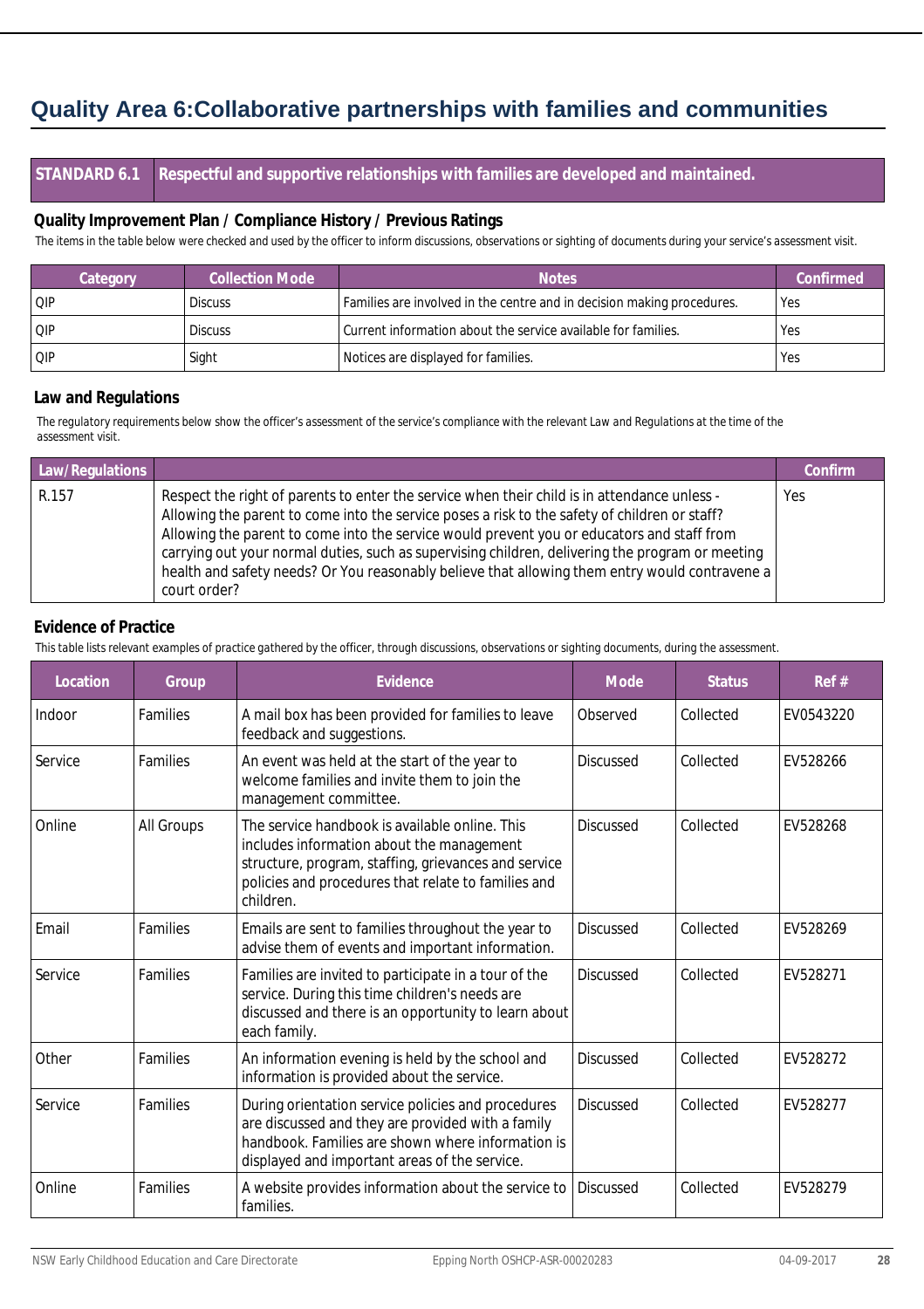| Online  | <b>Families</b> | Dates and times for management committee<br>meetings are emailed to families and displayed on<br>the service website to encourage families to attend. | <b>Discussed</b> | Collected | EV528280 |
|---------|-----------------|-------------------------------------------------------------------------------------------------------------------------------------------------------|------------------|-----------|----------|
| Policy  | <b>Families</b> | Enrolment forms are completed online and these<br>are updated each year when families re-enrol.                                                       | Sighted          | Collected | EV528281 |
| Service | All Groups      | A management committee is established with<br>parent representatives.                                                                                 | Sighted          | Collected | EV528322 |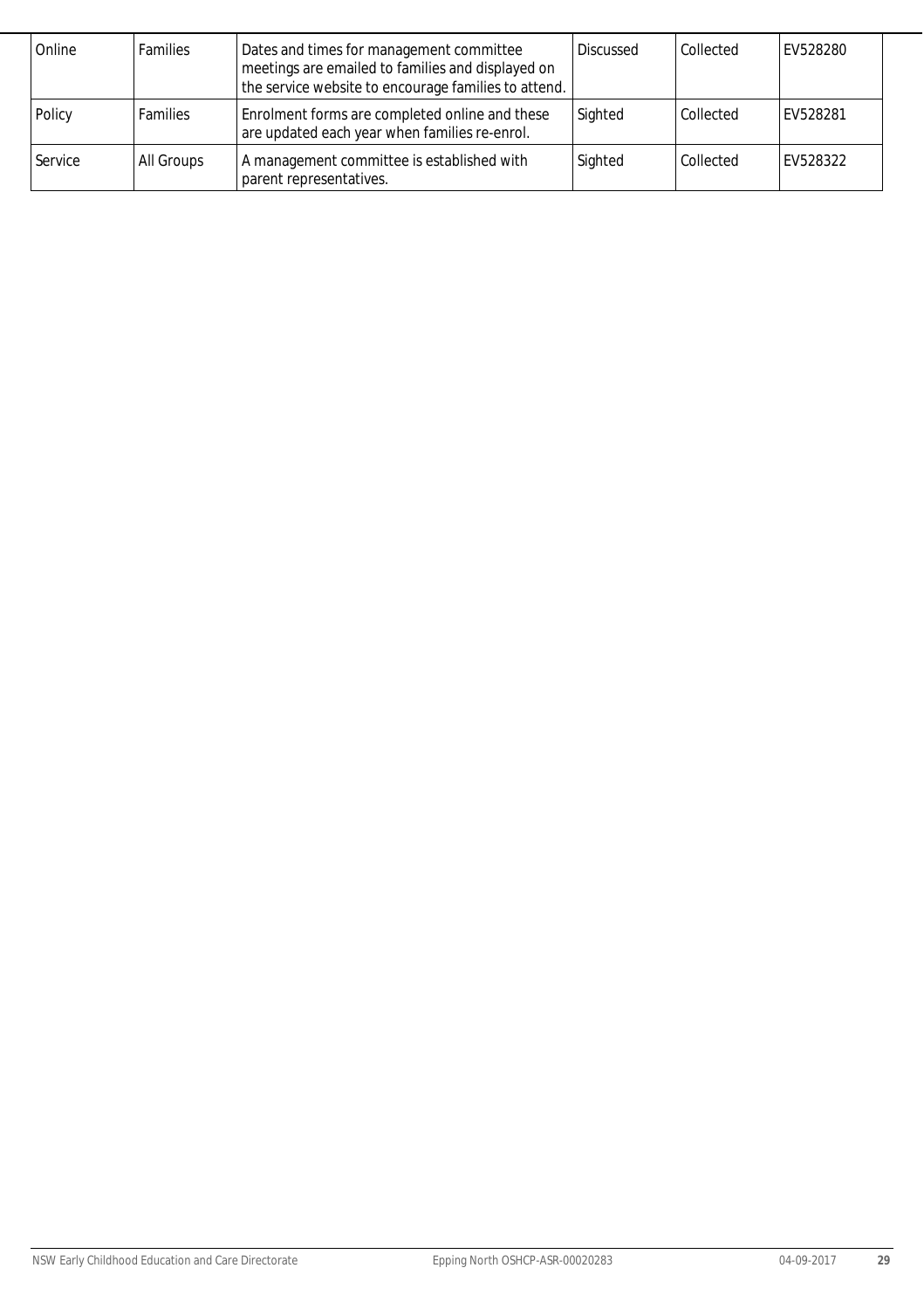*The items in the table below were checked and used by the officer to inform discussions, observations or sighting of documents during your service's assessment visit.*

| Category | Collection Mode | <b>Notes</b>                                                                                     | Confirmed |
|----------|-----------------|--------------------------------------------------------------------------------------------------|-----------|
| l Qip    | Observe         | Educators communicate with families.                                                             | Yes       |
| QIP      | Sight           | There are shared decision making procedures to support children's learning Yes<br>and wellbeing. |           |
| l QIP    | <b>Discuss</b>  | Community resources are accessible to families.                                                  | Yes       |

#### **Law and Regulations**

*The regulatory requirements below show the officer's assessment of the service's compliance with the relevant Law and Regulations at the time of the assessment visit.*

| Law/Regulations |                                                  | <b>onfirm</b> |
|-----------------|--------------------------------------------------|---------------|
|                 | For this standard, information was not recorded. |               |

#### **Evidence of Practice**

| Location               | Group           | Evidence                                                                                                                                | Mode             | <b>Status</b> | Ref#     |
|------------------------|-----------------|-----------------------------------------------------------------------------------------------------------------------------------------|------------------|---------------|----------|
| Documentation Children |                 | Information about children is gathered from their<br>enrolment forms.                                                                   | <b>Discussed</b> | Collected     | EV528273 |
| Policy                 | All Groups      | A policy advises a community directory is available<br>although one has not been developed.                                             | <b>Discussed</b> | Collected     | EV528287 |
| Email                  | Families        | Information is sought from families and they are<br>emailed when necessary.                                                             | <b>Discussed</b> | Collected     | EV528288 |
| Program                | Families        | Families are encouraged to read the daily journal<br>and write comments to provide input and feedback.                                  | <b>Discussed</b> | Collected     | EV528289 |
| Indoor                 | <b>Families</b> | There are some community brochures available<br>including Kumon classes, home GP, speech<br>pathology and scouts.                       | Observed         | Collected     | EV528290 |
| Service                | Families        | Educators have verbal conversations with families to Discussed<br>gain information about children.                                      |                  | Collected     | EV528291 |
| Service                | Families        | Businesses in the community deliver leaflets to the<br>service to promote upcoming events and the service<br>is happy to display these. | <b>Discussed</b> | Collected     | EV528296 |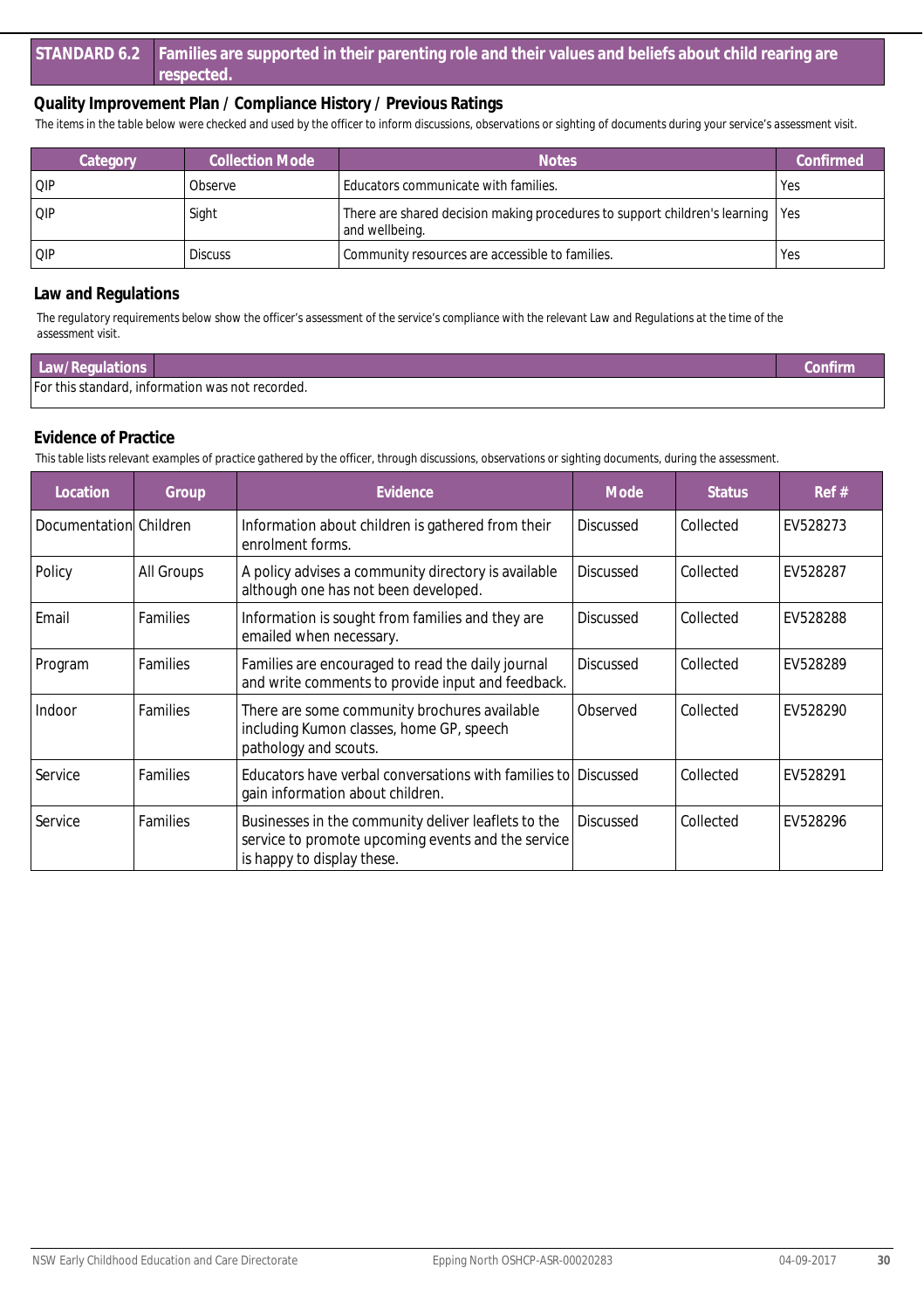*The items in the table below were checked and used by the officer to inform discussions, observations or sighting of documents during your service's assessment visit.*

| Category | <b>Collection Mode</b> | <b>Notes</b>                                                                        | Confirmed  |
|----------|------------------------|-------------------------------------------------------------------------------------|------------|
| QIP      | Sight                  | Volunteers may be engaged at the service.                                           | <b>Yes</b> |
| QIP      | <b>Discuss</b>         | The diversity of the community is reflected in the service.                         | <b>Yes</b> |
| Other    | <b>Discuss</b>         | A child with additional needs will be enrolling in the vacation care program.   Yes |            |

#### **Law and Regulations**

*The regulatory requirements below show the officer's assessment of the service's compliance with the relevant Law and Regulations at the time of the assessment visit.*

| Law/Regulations                                  |  |
|--------------------------------------------------|--|
| For this standard, information was not recorded. |  |

#### **Evidence of Practice**

| Location | Group               | Evidence                                                                                                                                                                                        | Mode             | <b>Status</b> | Ref#     |
|----------|---------------------|-------------------------------------------------------------------------------------------------------------------------------------------------------------------------------------------------|------------------|---------------|----------|
| Online   | All Groups          | Emails and publications are received from industry<br>groups.                                                                                                                                   | <b>Discussed</b> | Collected     | EV528274 |
| Service  | Support<br>services | The service is a member of Network and seek advice<br>and support as required.                                                                                                                  | Discussed        | Collected     | EV528275 |
| Policy   | All Groups          | There are policies to guide the inclusion of children<br>including staffing changes and special requirements<br>to meet their needs.                                                            | Sighted          | Collected     | EV528278 |
| Other    | Children            | The senior students who are a part of the 'SMASH'<br>club participate in excursions within the local<br>community.                                                                              | <b>Discussed</b> | Collected     | EV528282 |
| Other    | Community           | Local businesses are supported by purchasing their<br>goods for use at the service and during excursions.                                                                                       | <b>Discussed</b> | Collected     | EV528283 |
| Service  | Support<br>services | The nominated supervisor is currently working with<br>KU Children's Services in preparation to support a<br>child who will be enrolling at the service in the<br>future.                        | <b>Discussed</b> | Collected     | EV528284 |
| Service  | All Groups          | The nominated supervisor recently met with the<br>school principal to discuss strategies for a child who<br>will be attending the service in the future and will<br>require additional support. | <b>Discussed</b> | Collected     | EV528285 |
| Service  | Community           | Donations are made to the local Bowling Club as<br>they provide a program to teach children how to<br>play lawn bowls.                                                                          | <b>Discussed</b> | Collected     | EV528286 |
| Service  | All Groups          | The service has not developed a Reconciliation<br>Action Plan.                                                                                                                                  | <b>Discussed</b> | Collected     | EV528292 |
| Service  | All Groups          | Cultural days in the community are celebrated at the Discussed<br>service throughout the year.                                                                                                  |                  | Collected     | EV528293 |
| Service  | Support<br>services | KU Children's Services regularly visit the service to<br>provide information and support.                                                                                                       | <b>Discussed</b> | Collected     | EV528294 |
| Service  | All Groups          | A relationship is maintained with teachers at the<br>school and discussions are held with teachers and<br>the principal if any concerns abut children are<br>identified.                        | <b>Discussed</b> | Collected     | EV528295 |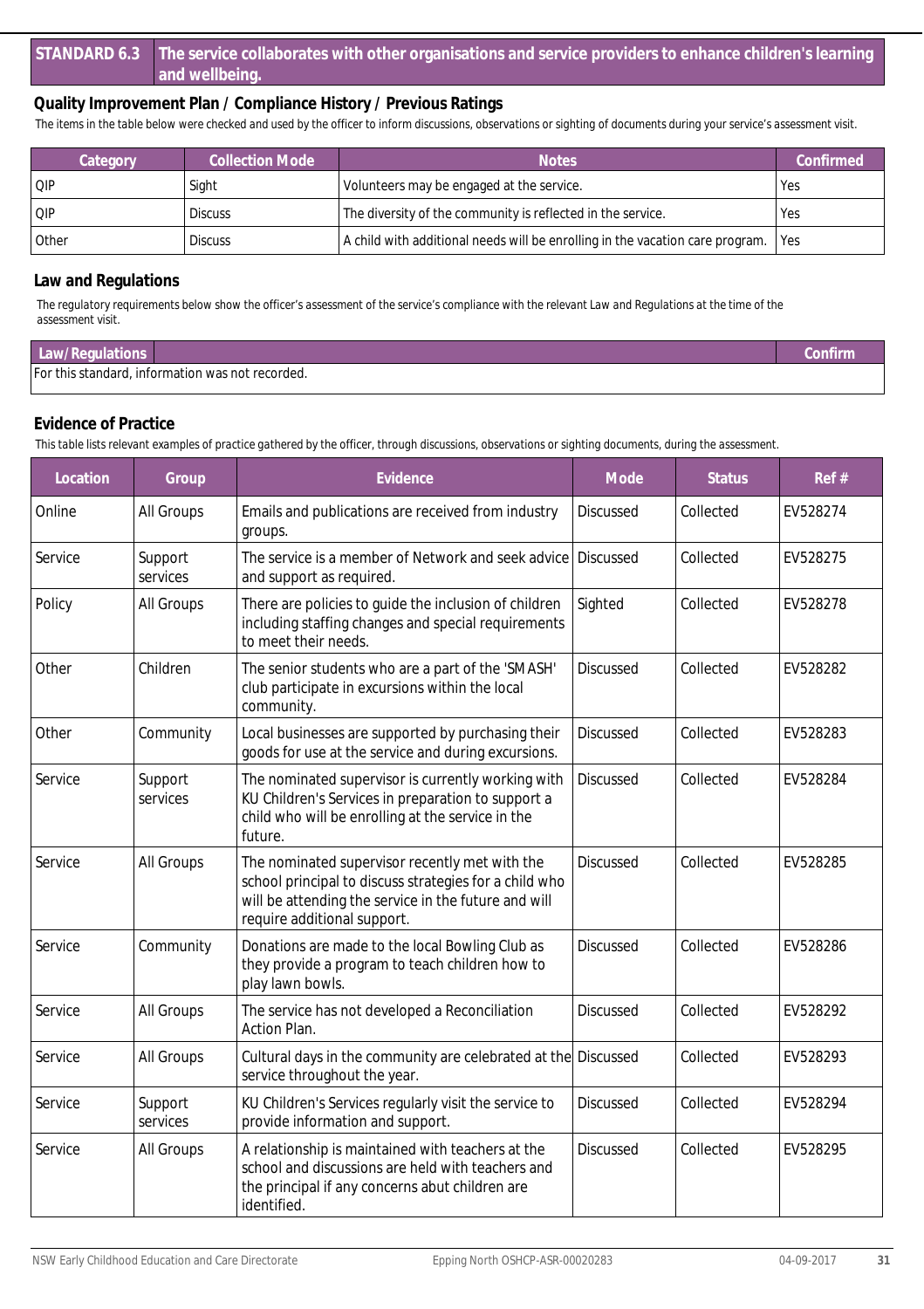| Service | All Groups         | The school office is very supportive in passing on<br>information about children.                                                                                                             | <b>Discussed</b> | Collected | FV528298 |
|---------|--------------------|-----------------------------------------------------------------------------------------------------------------------------------------------------------------------------------------------|------------------|-----------|----------|
| Service | Community          | Volunteers from the Duke of Edinburgh award are<br>hosting by the service each year.                                                                                                          | <b>Discussed</b> | Collected | FV528299 |
| Other   | Management<br>Team | The administration agency hosts meetings at various Discussed<br>services and this enables the nominated supervisor<br>to meet with other people in similar roles and view<br>other services. |                  | Collected | EV528307 |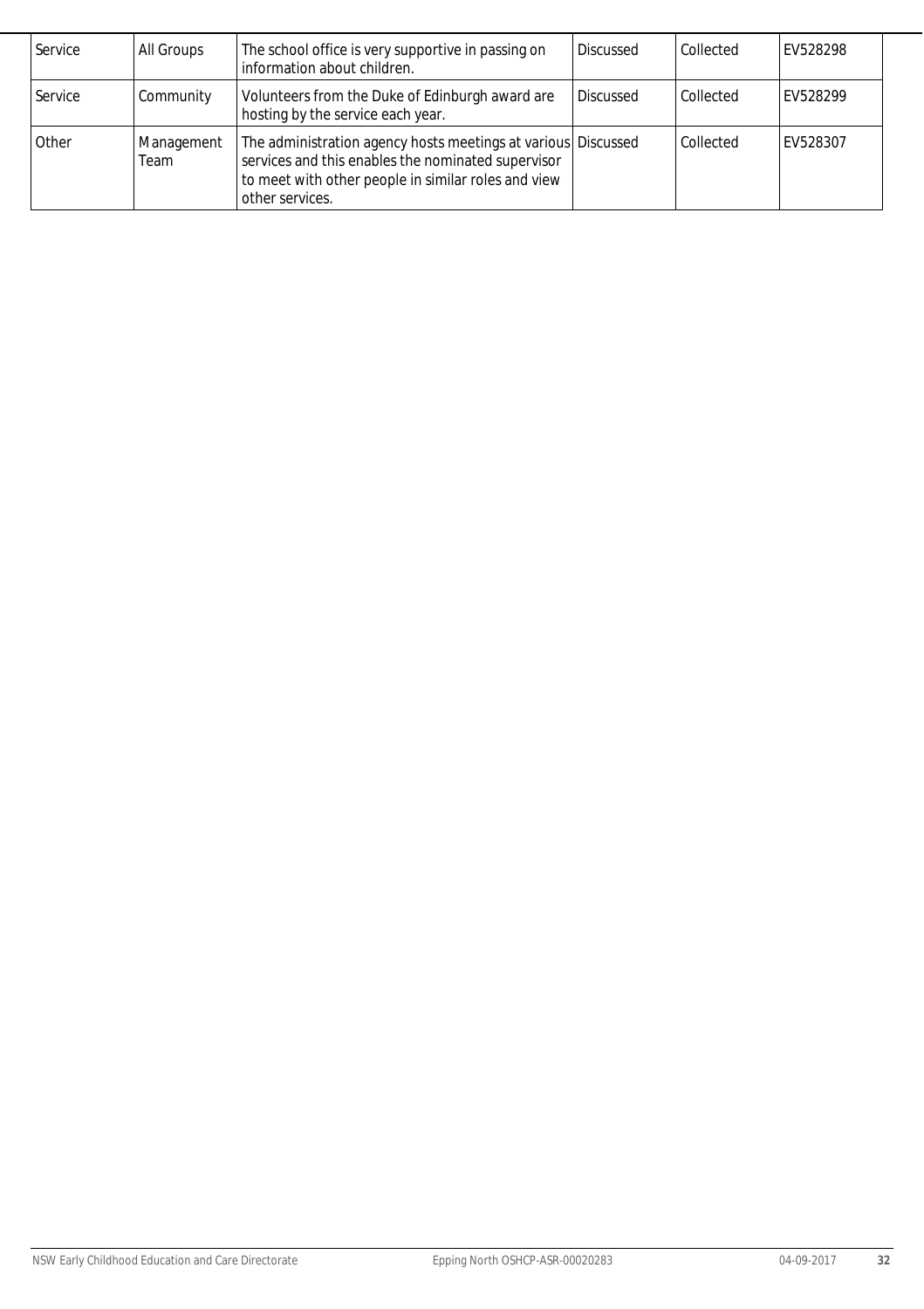## **Quality Area 7:Leadership and service management**

#### **STANDARD 7.1 Effective leadership promotes a positive organisational culture and builds a professional learning community.**

#### **Quality Improvement Plan / Compliance History / Previous Ratings**

*The items in the table below were checked and used by the officer to inform discussions, observations or sighting of documents during your service's assessment visit.*

| <b>Collection Mode</b><br>Category |                | <b>Notes</b>                                    | Confirmed <sup>1</sup> |
|------------------------------------|----------------|-------------------------------------------------|------------------------|
| l QIP                              | <b>Discuss</b> | The induction process is comprehensive.         | <b>Yes</b>             |
| Q P                                | Sight          | WWCC verifications are completed all for staff. | Yes                    |

#### **Law and Regulations**

*The regulatory requirements below show the officer's assessment of the service's compliance with the relevant Law and Regulations at the time of the assessment visit.*

| Law/Regulations            |                                                                                                                                                                                                                                                                      | Confirm |
|----------------------------|----------------------------------------------------------------------------------------------------------------------------------------------------------------------------------------------------------------------------------------------------------------------|---------|
| R.118 R.148                | Ensure that a suitably qualified and experienced individual has been appointed as the educational   Yes<br>leader at the service and that this person's name is included in the staff record?                                                                        |         |
| R.173                      | Ensure that all of the information included in Regulation 173 is displayed so that it is clearly visible Yes<br>from the main entrance to your service?                                                                                                              |         |
| R.146 R.147 R.154<br>R.163 | Ensure that, where applicable, records of working with children clearances are kept for - The<br>nominated supervisor, educators, coordinators and staff? Family day care educator assistants?<br>Adults living in a home used to provide a family day care service? | Yes     |

#### **Evidence of Practice**

| Location                 | Group              | Evidence                                                                                                                                                                                                                                                                 | Mode             | <b>Status</b>                  | Ref#      |
|--------------------------|--------------------|--------------------------------------------------------------------------------------------------------------------------------------------------------------------------------------------------------------------------------------------------------------------------|------------------|--------------------------------|-----------|
| Service                  | Educators          | The 2IC holds a Diploma in Children's Services and<br>has experience in LDC, OOSH and as a private nanny.                                                                                                                                                                | <b>Discussed</b> | Collected                      | EV0541931 |
| Documentation Educators  |                    | The acceptance of certified supervisor for an<br>educator is not available. A minor adjustment was<br>offered and the acceptance of the position was<br>signed by the educator.                                                                                          | Sighted          | Minor<br>Adjustment<br>Offered | EV0543034 |
| Service                  | Educators          | Educators have recently resigned from their<br>positions as they have now completed their studies<br>and some educators are absent as they are currently<br>completing practical experiences elsewhere. Casual<br>and part time educators are able to fill these shifts. | <b>Discussed</b> | Collected                      | EV0543037 |
| Documentation All Groups |                    | Working With Children Check verifications are<br>completed for staff members engaged with the<br>administration company.                                                                                                                                                 | Sighted          | Collected                      | EV0543438 |
| Service                  | Educators          | Working with children check verifications are stored<br>in staff files and a spreadsheet is recorded to<br>identify expiry dates.                                                                                                                                        | <b>Discussed</b> | Collected                      | EV528300  |
| Service                  | Educators          | New staff are able to follow a senior staff member<br>for their first few shifts.                                                                                                                                                                                        | <b>Discussed</b> | Collected                      | EV528303  |
| Service                  | Educators          | Staff under the age of 18 are not employed by the<br>service.                                                                                                                                                                                                            | <b>Discussed</b> | Collected                      | EV528306  |
| Service                  | Management<br>Team | The nominated supervisor and second in charge<br>complete similar tasks and work in partnership to<br>plan the menu, activities and complete<br>administrative tasks.                                                                                                    | <b>Discussed</b> | Collected                      | EV528310  |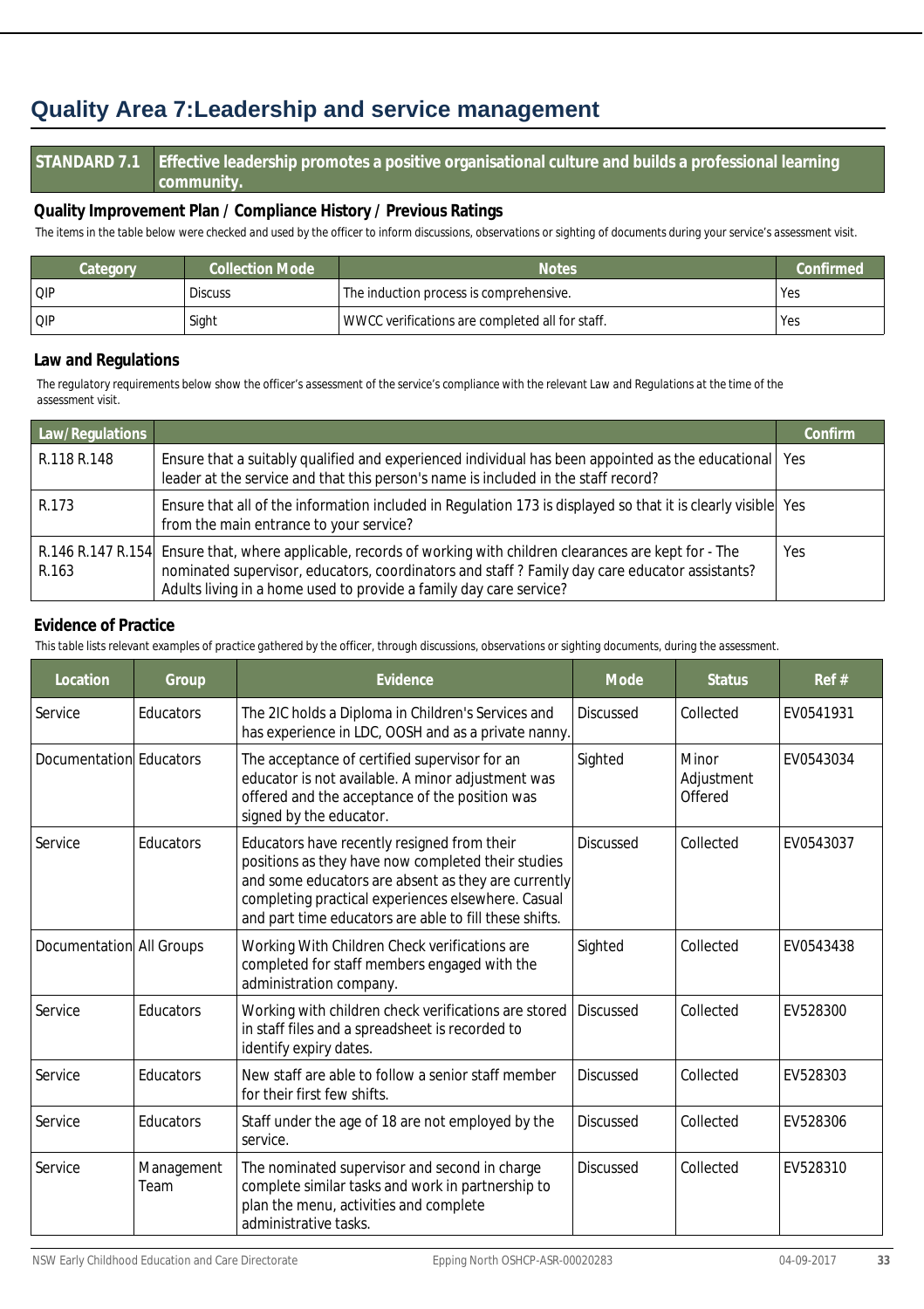| Service                 | Educators          | The nominated supervisor holds a Diploma in<br>Community Services and has worked at the service<br>for 18 years.                                                            | <b>Discussed</b> | Collected | EV528311 |
|-------------------------|--------------------|-----------------------------------------------------------------------------------------------------------------------------------------------------------------------------|------------------|-----------|----------|
| Service                 | Educators          | During induction educators are informed about child Discussed<br>protection responsibilities, the code of conduct,<br>WHS and sun protection.                               |                  | Collected | EV528312 |
| Service                 | Educators          | Reference checks are completed for new staff<br>members.                                                                                                                    | <b>Discussed</b> | Collected | EV528314 |
| Online                  | Educators          | WWCC verifications are completed by the<br>nominated supervisor.                                                                                                            | Discussed        | Collected | EV528315 |
| Service                 | Educators          | Staff are provided with consistent and regular shifts<br>to meet their needs.                                                                                               | Discussed        | Collected | EV528317 |
| Service                 | Educators          | The service has access to casual and part time staff<br>members to replace leave as required and can also<br>contact the administration company for support if<br>required. | Discussed        | Collected | EV528318 |
| Documentation Educators |                    | During the orientation period staff complete an<br>induction checklist outlining policies, responsibilities<br>and service procedures.                                      | <b>Discussed</b> | Collected | EV528319 |
| Online                  | Educators          | Educators are provided with fact sheets, information Discussed<br>about MTOP, discussion from last meeting and<br>updates to the industry regulations and policies.         |                  | Collected | EV528320 |
| Documentation Educators |                    | A handbook provides staff with information about<br>the operations of the service including management,<br>policies and service procedures.                                 | Sighted          | Collected | EV528321 |
| Policy                  | Committee          | The roles of the president, treasurer and public<br>officer are identified.                                                                                                 | Sighted          | Collected | EV528323 |
| Service                 | Educators          | Educators are provided with the opportunity to give<br>input to the operations of the service and the<br>program and are given responsibility of these tasks.               | <b>Discussed</b> | Collected | EV528324 |
| Service                 | All Groups         | The educational leader communicates with the<br>second in charge who is responsible for the<br>development of the program.                                                  | Discussed        | Collected | EV528325 |
| Service                 | Committee          | The management committee meet formally 4 times<br>per year and support the strategic operations of the<br>service.                                                          | <b>Discussed</b> | Collected | EV528326 |
| Service                 | Management<br>Team | The administration agency provides support for<br>compliance matters and reviewing process.                                                                                 | Discussed        | Collected | EV528334 |
| Service                 | Educators          | There is the opportunity for staff to step up into<br>positions of leadership.                                                                                              | Discussed        | Collected | EV528336 |
| Service                 | Educators          | Social events are organised for staff.                                                                                                                                      | Discussed        | Collected | EV528342 |
| Service                 | All Groups         | An administration company, Becklan, is engaged in a<br>consulting role to support the operations of the<br>service.                                                         | <b>Discussed</b> | Collected | EV528354 |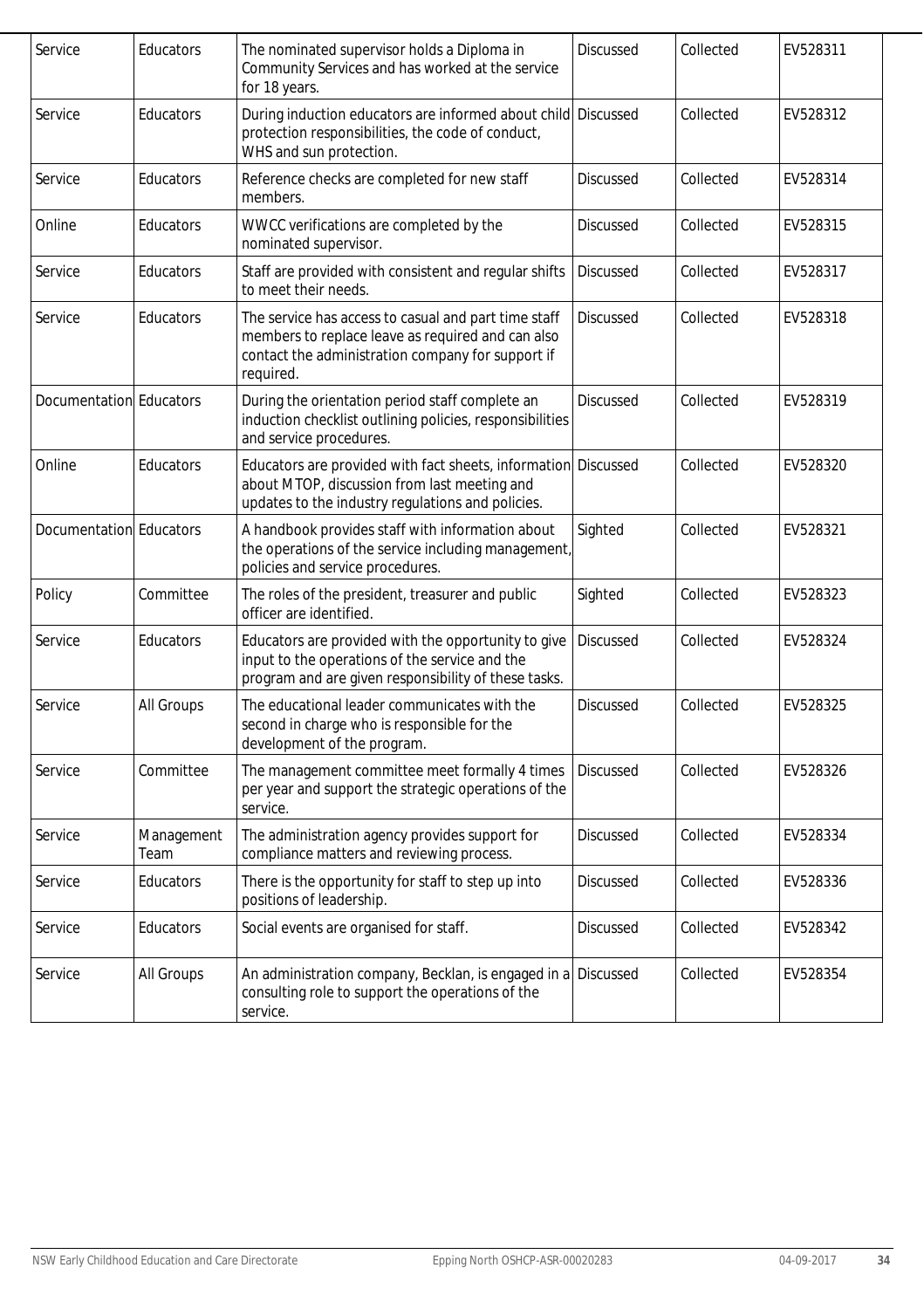*The items in the table below were checked and used by the officer to inform discussions, observations or sighting of documents during your service's assessment visit.*

| Category        | <b>Collection Mode</b> | <b>Notes</b>                                      | Confirmed |
|-----------------|------------------------|---------------------------------------------------|-----------|
| QIP             | Sight                  | A QIP wall is displayed.                          | Yes       |
| Previous Rating | Sight                  | Performance appraisal procedures are implemented. | Yes       |

#### **Law and Regulations**

*The regulatory requirements below show the officer's assessment of the service's compliance with the relevant Law and Regulations at the time of the assessment visit.*

| Law/Regulations |                                                                                                                                           | Confirm |
|-----------------|-------------------------------------------------------------------------------------------------------------------------------------------|---------|
| R.31 R.55-56    | Ensure that your Quality Improvement Plan - Contains a statement of the service philosophy? Is<br>reviewed and revised at least annually? | l Yes   |

#### **Evidence of Practice**

| Location                | Group      | Evidence                                                                                                                                                                                                                                   | Mode             | <b>Status</b> | Ref#      |
|-------------------------|------------|--------------------------------------------------------------------------------------------------------------------------------------------------------------------------------------------------------------------------------------------|------------------|---------------|-----------|
| Service                 | Families   | Families have the opportunity to complete staff<br>evaluations.                                                                                                                                                                            | Discussed        | Collected     | EV0542925 |
| Documentation Educators |            | Goals are identified by educators during the<br>appraisal process although these are not evaluated<br>or followed up. For the past two appraisals an<br>educator identified the same goal and no steps have<br>been taken to achieve this. | Sighted          | Collected     | EV0542933 |
| Documentation Families  |            | Parent feedback has been sought for educators<br>appraisals although they are not dated.                                                                                                                                                   | Sighted          | Collected     | EV0543138 |
| Indoor                  | All Groups | A notice board is displayed to advise families of the<br>QIP and how they can become involved.                                                                                                                                             | Sighted          | Collected     | EV0543185 |
| Service                 | All Groups | A menu review process is currently identified as a<br>current QIP focus area. Feedback is being gathered<br>from children by using a tally board each day.                                                                                 | Sighted          | Collected     | EV0543190 |
| Service                 | Families   | Families are advised that they can contribute to the<br>QIP by providing feedback on the service practices<br>and responding to surveys and other distributions.<br>There are no specific areas identified for families to<br>review.      | Sighted          | Collected     | EV0543196 |
| Documentation Educators |            | Dates for educators next appraisals are identified in<br>a staff summary.                                                                                                                                                                  | Sighted          | Collected     | EV0543200 |
| Documentation Families  |            | A survey was completed with families in 2016 to<br>gather information about families satisfaction with<br>the operations of the service.                                                                                                   | Sighted          | Collected     | EV528276  |
| Other                   | Educators  | Educates may attend training by services such as<br>Community Child Care Cooperative.                                                                                                                                                      | <b>Discussed</b> | Collected     | EV528297  |
| Service                 | Educators  | Professional development and training is organised<br>through the administration company and programs<br>have been provided for food handling, first aid<br>courses and behaviour management.                                              | <b>Discussed</b> | Collected     | EV528302  |
| Service                 | Educators  | The nominated supervisor and second in charge aim<br>to extend educators in their roles and encourage<br>them to try something different. This may be<br>discussed during appraisals.                                                      | <b>Discussed</b> | Collected     | EV528304  |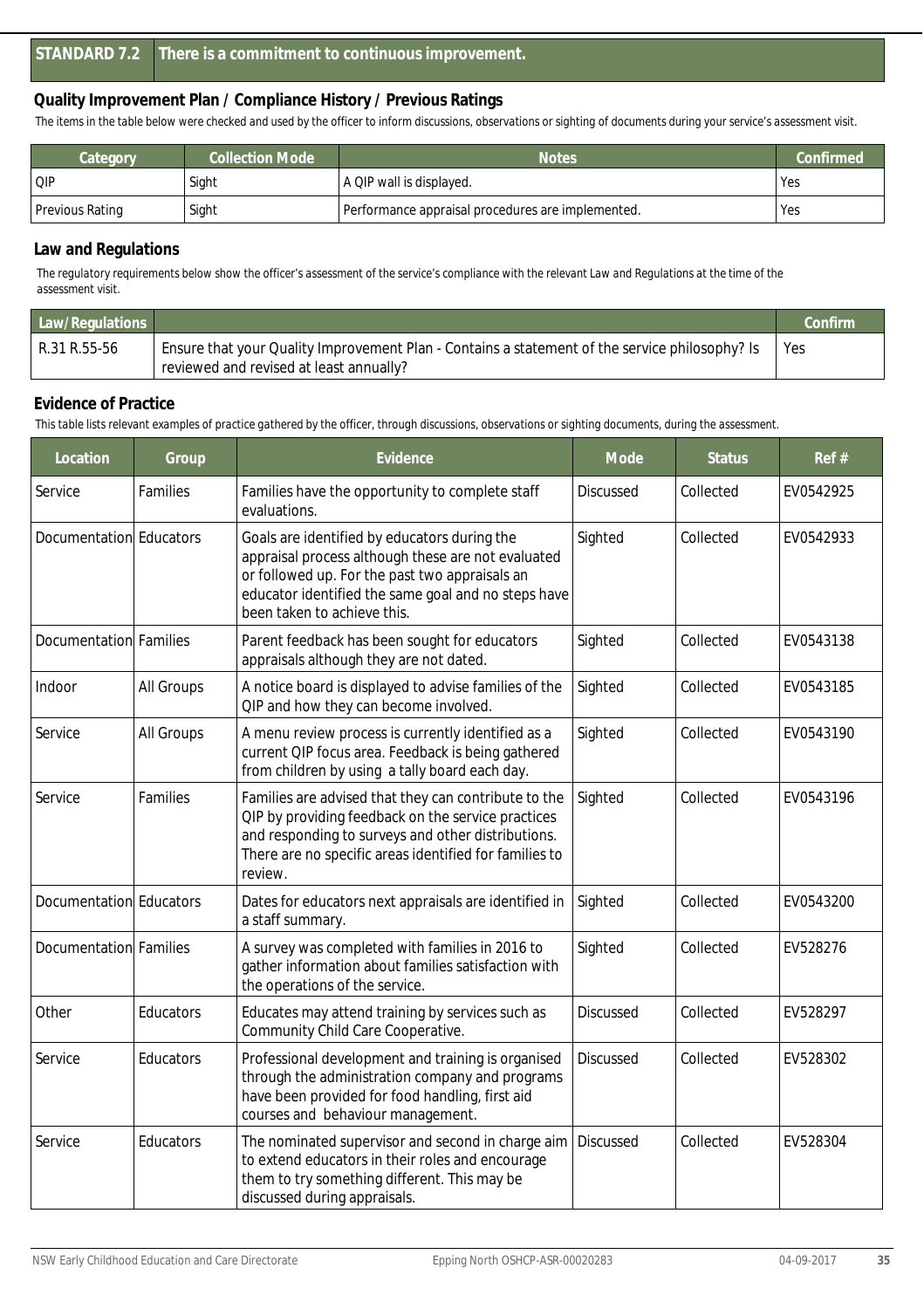| Other                   | Management<br>Team | Director network meetings are regularly held and<br>information is shared about QIP's.                                                                                                                                                                                                                       | <b>Discussed</b> | Collected | EV528308 |
|-------------------------|--------------------|--------------------------------------------------------------------------------------------------------------------------------------------------------------------------------------------------------------------------------------------------------------------------------------------------------------|------------------|-----------|----------|
| Service                 | All Groups         | The philosophy was originally developed in<br>reference to the nominated supervisors personal<br>philosophy and ideas were brainstormed about<br>what we want children to achieve and to be<br>provided.                                                                                                     | <b>Discussed</b> | Collected | EV528327 |
| Policy                  | All Groups         | The service policy advises that the philosophy is<br>reviewed annually when the QIP is reviewed and it<br>requires input from key stakeholders including staff<br>and management although the nominated<br>supervisor advised that it is reviewed every two<br>years.                                        | Sighted          | Collected | EV528328 |
| Indoor                  | All Groups         | A copy of the QIP has been printed for display. It is<br>dated August 2017.                                                                                                                                                                                                                                  | Sighted          | Collected | EV528329 |
| Policy                  | Educators          | Performance appraisals are implemented every two<br>years to measure performance, improving staff<br>performance and to identify their training needs.                                                                                                                                                       | Sighted          | Collected | EV528330 |
| Service                 | Management<br>Team | The QIP is reviewed by the nominated supervisor<br>and second in charge. Items are added as they are<br>identified particularly after staff meetings.                                                                                                                                                        | Discussed        | Collected | EV528331 |
| Service                 | All Groups         | The nominated supervisor advised that here have<br>been no changes to the service philosophy.                                                                                                                                                                                                                | <b>Discussed</b> | Collected | EV528332 |
| Service                 | Children           | A few children are randomly selected to complete an<br>appraisal on educators using a 'smiley face' rating<br>system.                                                                                                                                                                                        | Discussed        | Collected | EV528333 |
| Documentation Educators |                    | Management completes an employee appraisal<br>based on similar indicators in the educators self<br>appraisal.                                                                                                                                                                                                | Sighted          | Collected | EV528335 |
| Service                 | Educators          | An educator advised that service policies and the<br>QIP is discussed at staff meetings.                                                                                                                                                                                                                     | <b>Discussed</b> | Collected | EV528337 |
| Service                 | All Groups         | The first formal review on the service philosophy<br>was completed last year in consultation with<br>educators and the committee. Children's input was<br>also considered by asking them during roll call what<br>they like doing at the service and family input was<br>taken from a past survey completed. | <b>Discussed</b> | Collected | EV528338 |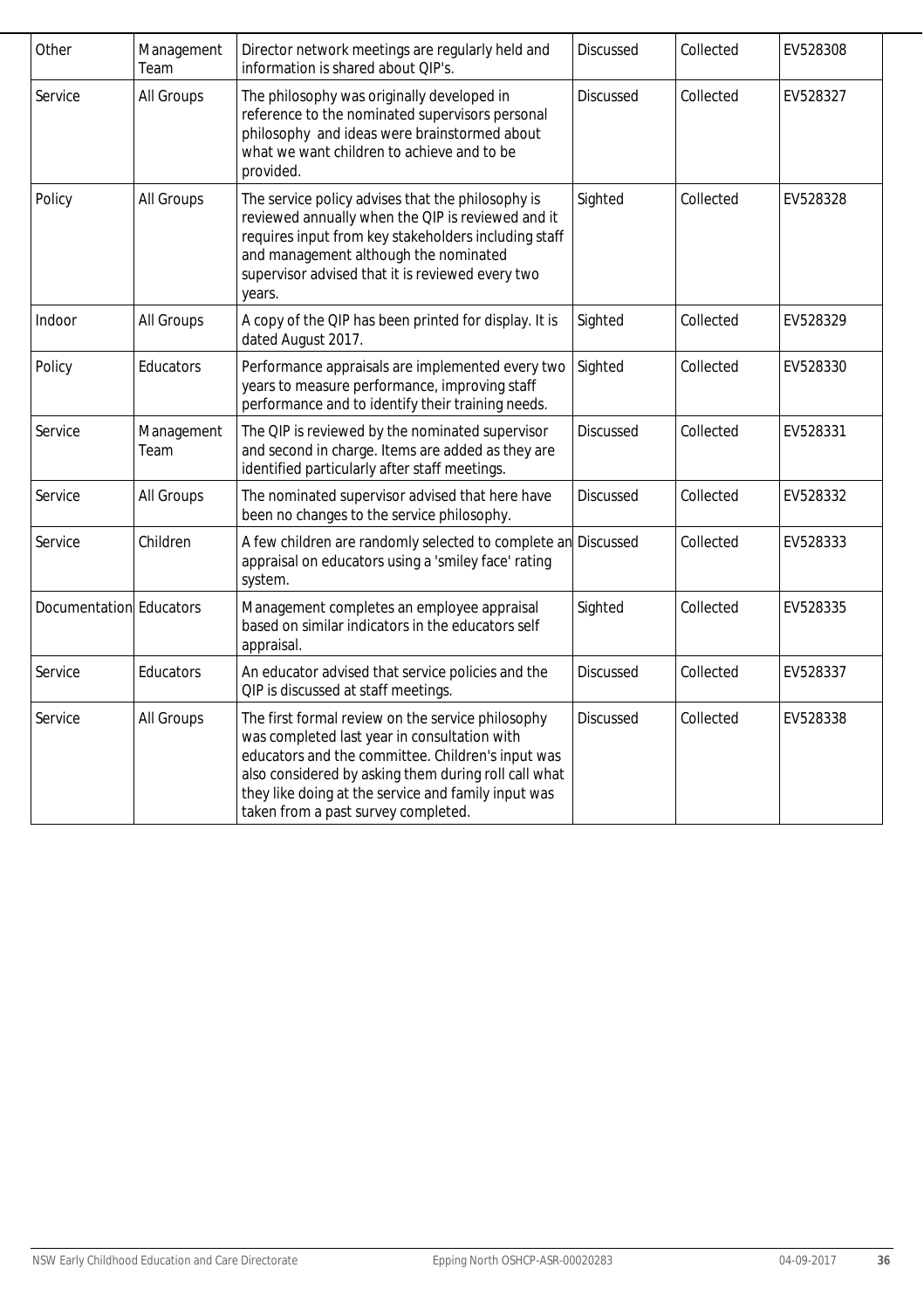*The items in the table below were checked and used by the officer to inform discussions, observations or sighting of documents during your service's assessment visit.*

| Collection Mode<br>Category |         | <b>Notes</b>                                    | Confirmed |
|-----------------------------|---------|-------------------------------------------------|-----------|
| <b>QIP</b>                  | Sight   | Policies and procedures are reviewed regularly. | Yes       |
| Compliance History          | Observe | Policies and procedures are followed.           | 'Yes      |

#### **Law and Regulations**

*The regulatory requirements below show the officer's assessment of the service's compliance with the relevant Law and Regulations at the time of the assessment visit.*

| Law/Regulations           |                                                                                                                                                                                                                                                                                                                                                                                                                                                                                                                                      | Confirm   |
|---------------------------|--------------------------------------------------------------------------------------------------------------------------------------------------------------------------------------------------------------------------------------------------------------------------------------------------------------------------------------------------------------------------------------------------------------------------------------------------------------------------------------------------------------------------------------|-----------|
| R.92 R.99 R.177 R.<br>178 | Ensure that records related to children contain all the required information including<br>authorisations for the administration of medication, medical treatment, the collection of children<br>from the service and excursions?                                                                                                                                                                                                                                                                                                     | Yes       |
| R.165                     | Ensure that records of visitors to a family day care residence or approved venue are maintained?                                                                                                                                                                                                                                                                                                                                                                                                                                     | <b>NA</b> |
| R.168-169 R.170-<br>171   | Ensure that all policies required by Regulation 168, and where applicable R.169 are in place,<br>implemented and available at the service?                                                                                                                                                                                                                                                                                                                                                                                           | Yes       |
| R.172                     | Ensure that families are informed at least 14 days before changes are made to service policies or<br>procedures that might have a significant impact on them, including changes in fees and the way<br>they are collected?                                                                                                                                                                                                                                                                                                           | Yes       |
| R.87 R.158-162            | Ensure that all records relating to children at the service are maintained, including enrolment<br>records, attendance records, health information, records of illness or accident?                                                                                                                                                                                                                                                                                                                                                  | Yes       |
| R.181-184                 | Ensure that records are stored appropriately to ensure confidentiality and are retained for the<br>period indicated in R.183?                                                                                                                                                                                                                                                                                                                                                                                                        | Yes       |
| R. 174-176                | Ensure that changes to the operation of the service, serious incidents and complaints which allege<br>a breach of Law or Regulations are reported to the Regulatory Authority within the required<br>timeframes?                                                                                                                                                                                                                                                                                                                     | Yes       |
| R.185                     | Ensure that a copy of the Law and Regulations can be accessed by educators, staff, volunteers and Yes<br>families, including those seeking to enrol their child at the service?                                                                                                                                                                                                                                                                                                                                                      |           |
| R.145-154                 | Ensure that all records relating to staff at the service are maintained and include all of the<br>required information? including - Records for the nominated supervisor, each educator, educator<br>assistant, co-ordinator and staff member, volunteer and student. The name of the educational<br>leader and responsible person. A record of educators working directly with children. A record of<br>access to an early childhood teacher (if required by R.152). A register of family day care educators<br>(where applicable). | Yes       |
| R.29 R.180                | Keep information about public liability insurance for your service on the premises?                                                                                                                                                                                                                                                                                                                                                                                                                                                  | Yes       |

#### **Evidence of Practice**

| Location                 | Group      | Evidence                                                                                                                                                                                             | Mode             | <b>Status</b>                  | Ref#      |
|--------------------------|------------|------------------------------------------------------------------------------------------------------------------------------------------------------------------------------------------------------|------------------|--------------------------------|-----------|
| Service                  | All Groups | Complaints received are not recorded unless they<br>are received by email.                                                                                                                           | <b>Discussed</b> | Collected                      | EV0542337 |
| Documentation All Groups |            | Families shave been advised that children will be<br>accessing alternatives spaces during the bathroom<br>renovations although no permission has been gained<br>from families for children to do so. | Sighted          | Collected                      | EV528154  |
| Service                  | All Groups | The service is currently affected by changes to the<br>premises whilst bathroom renovations are being<br>completed. This was not notified to the regulatory<br>authority.                            | <b>Discussed</b> | Minor<br>Adjustment<br>Offered | FV528309  |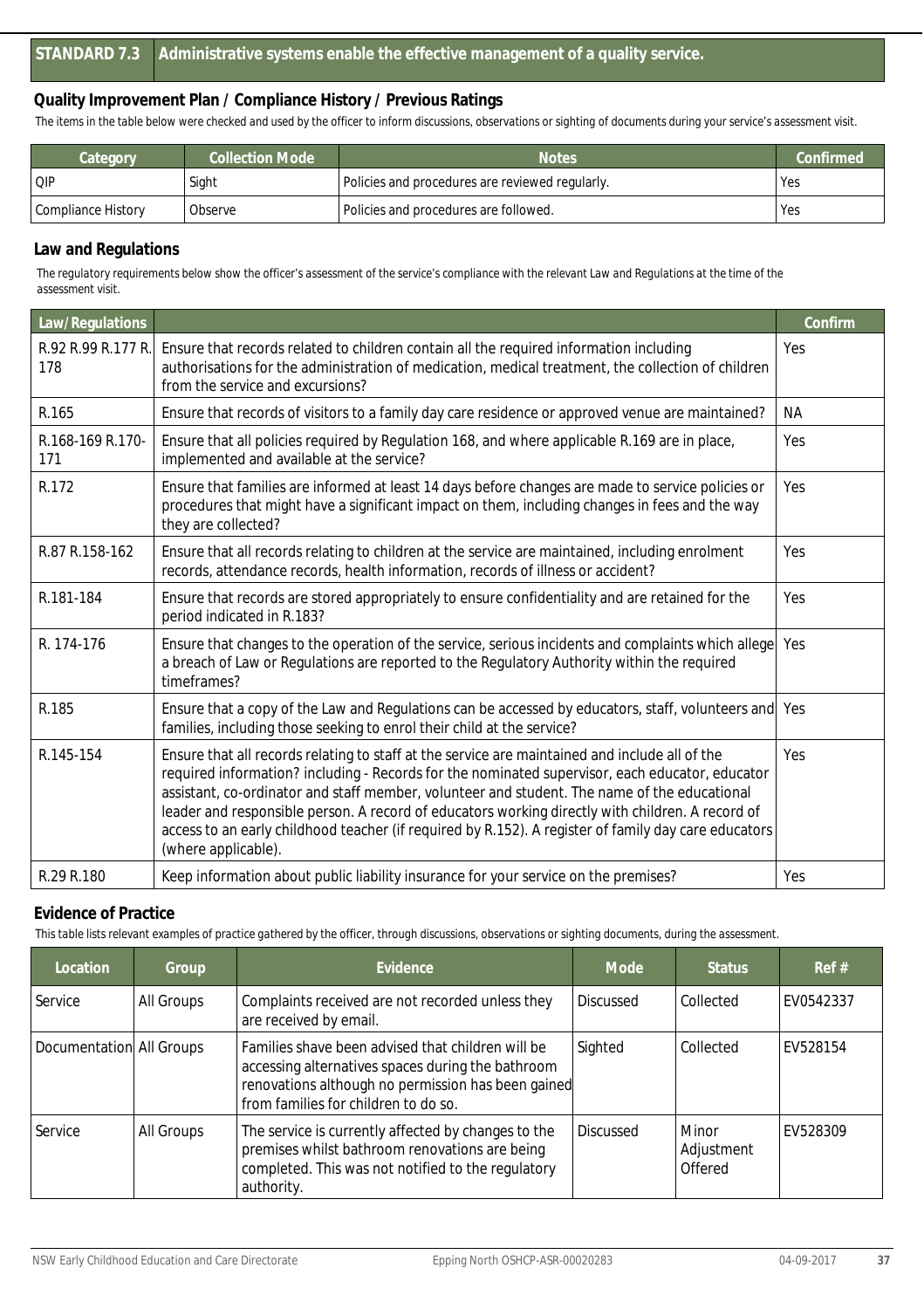| Service                 | Committee  | In 2015 a new committee was established and<br>service policies and procedures were reviewed.                                                                                                                                                              | <b>Discussed</b> | Collected | EV528316 |
|-------------------------|------------|------------------------------------------------------------------------------------------------------------------------------------------------------------------------------------------------------------------------------------------------------------|------------------|-----------|----------|
| Policy                  | All Groups | A policy guides the reporting responsibilities for<br>serious incidents.                                                                                                                                                                                   | <b>Discussed</b> | Collected | EV528339 |
| Online                  | All Groups | An online administration program, BASYS,<br>developed by the administration company is used by<br>the service for attendance records, bookings,<br>statements, payroll and enrolment forms.                                                                | <b>Discussed</b> | Collected | EV528340 |
| Documentation Educators |            | Templates have been developed at the service and<br>are used to support the daily operations.                                                                                                                                                              | Discussed        | Collected | EV528341 |
| Policy                  | All Groups | Policies refer to National Quality Standards,<br>Regulations, related policies and sources.                                                                                                                                                                | Sighted          | Collected | EV528343 |
| Indoor                  | All Groups | Confidential records are stored in a locked filing<br>cabinet. The keys are kept in the administration area<br>although the room is padlocked and is only used by<br>the service.                                                                          | <b>Discussed</b> | Collected | EV528344 |
| Service                 | Educators  | Alarms are set on phones to provide reminders for<br>educators.                                                                                                                                                                                            | <b>Discussed</b> | Collected | EV528345 |
| Policy                  | All Groups | Polices are reviewed every two years with most<br>policies due to be reviewed soon or in 2018. Staff<br>meeting records do not show the review of any<br>policies recently.                                                                                | Sighted          | Collected | EV528346 |
| Service                 | All Groups | Grievances and complaints are received at the<br>service in person or by phone and email. The<br>nominated supervisor responds to issues raised and<br>involves the administration company and<br>management committee as required.                        | <b>Discussed</b> | Collected | EV528347 |
| Service                 | All Groups | Amendments to polices are made when it is<br>identified that something is not working.                                                                                                                                                                     | Discussed        | Collected | EV528348 |
| Policy                  | All Groups | Two years ago a major review of policies were<br>completed. Each week management would review<br>three polices and they were discussed at staff<br>meetings before being provided to the committee<br>for endorsement.                                     | <b>Discussed</b> | Collected | EV528349 |
| Service                 | All Groups | The nominated supervisor is aware of the required<br>time frames to report serious incidents.                                                                                                                                                              | <b>Discussed</b> | Collected | EV528350 |
| Service                 | All Groups | The nominated supervisor is responsible to make<br>notifications to the regulatory authority and they are<br>aware of reporting responsibilities including serious<br>incidents, major complaints, changes in the<br>committee and changes to the service. | <b>Discussed</b> | Collected | EV528351 |
| Other                   | All Groups | Archived records are stored offsite and are<br>maintained by the administration company.                                                                                                                                                                   | Discussed        | Collected | EV528352 |
| Service                 | All Groups | Policies are available at the centre and on the<br>service website.                                                                                                                                                                                        | <b>Discussed</b> | Collected | EV528353 |